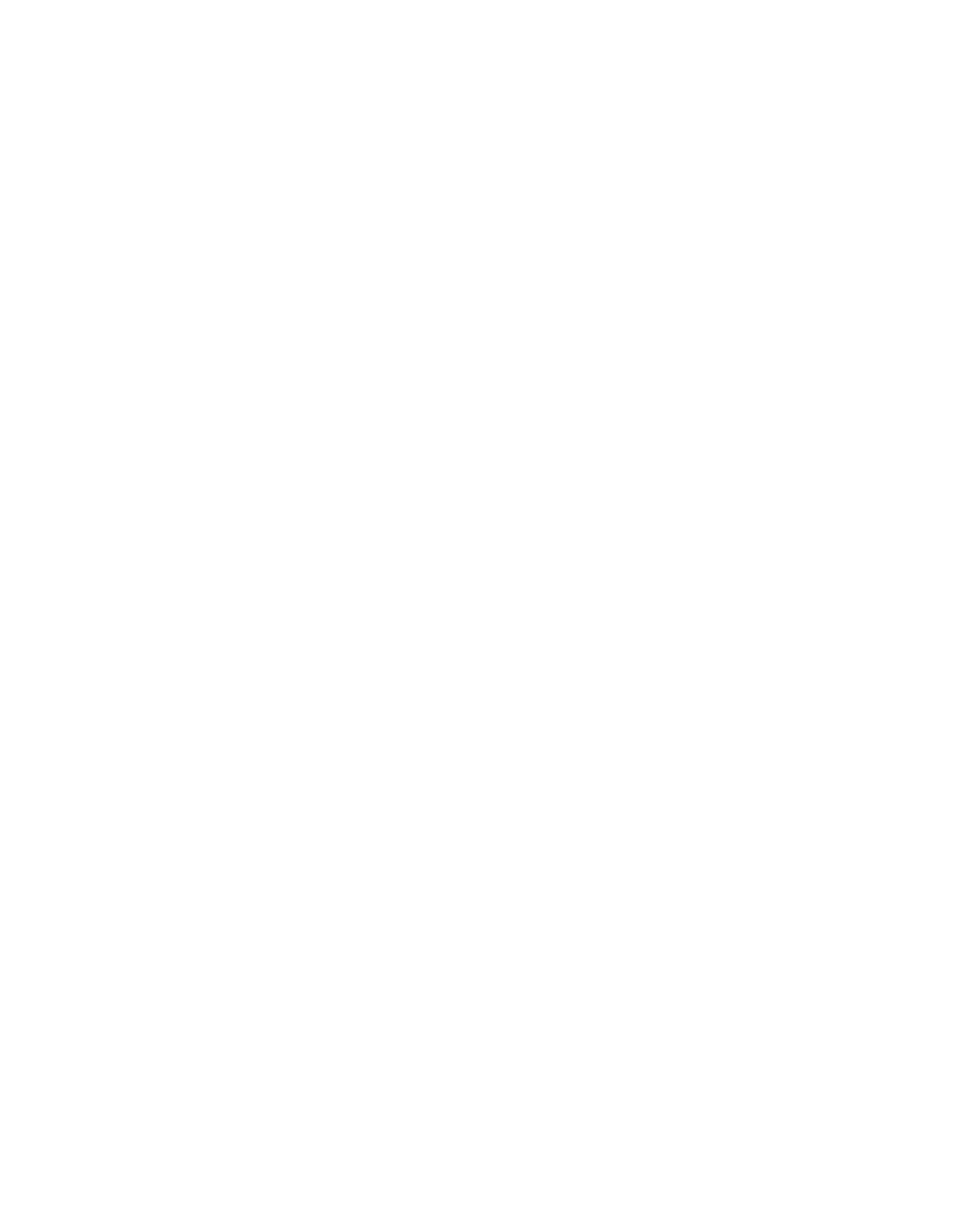# **Table of Contents**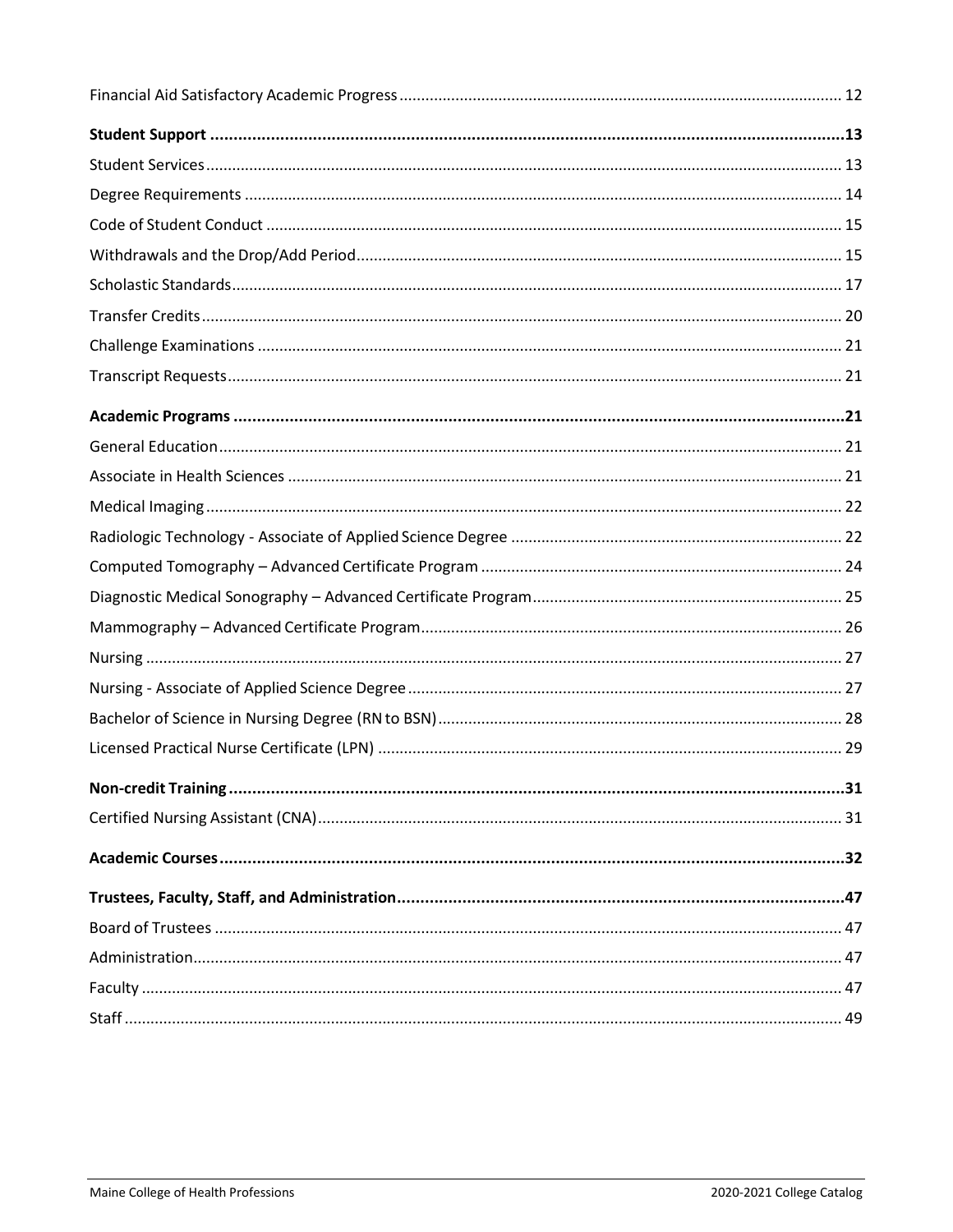# <span id="page-4-0"></span>**Academic Calendar**

<span id="page-4-1"></span>**Summer 2020 Session**

**May 4:** Summer and Summer I Semester Begins

**April 27-May 8:** Add/Drop Period for Summer

**May 25:** Memorial Day - No classes - College closed

**June 5:** Last day to withdraw from a Summer I course and receive a "WP" or "WF" grade on the transcript

**June 9:** First Year Student Orientation for all Fall Programs

**June 21:** Last day to withdraw from a summer semester course and receive a "WP" or "WF" grade on the transcript

**June 27:** Summer I Ends

**June 29- July 3:** Summer Recess No classes

**July 3-4:** College closed

**August 1:** Summer Semester Ends

#### <span id="page-4-2"></span>**Fall Semester 2020**

**August 17-21:** Introduction to Clinical Practice: Nursing and Radiologic Technology Students enrolled in CLP100

**August 17:** Add/Drop Period Ends for CLP 100 at Midnight

**August 17-29:** Add/Drop Period for Fall and Fall I

**August 24:** Fall and Fall I semester begins for Second Year Students and General Education Courses

**September 7:** Labor Day No Classes College closed

**September 25:** Last day to withdraw from a Fall I course and receive a "WP" or "WF" grade on transcript

**October 12-13:** Fall Recess No classes

**October 12-24:** Add/Drop Period for Fall 2 courses

**October 17: Fall I semester ends** 

**October 19: Fall 2 semester begins** 

**October 22:** Freshman: Last day to withdraw from a course and receive a "WP" or "WF" grade on the transcript

**October 25:** Students who began classes on 8/24: Last day to withdraw from a course and receive a "WP" or "WF" grade on transcript

**November 2-13:** Registration Open for Spring Courses. Registration closes Nov. 15 at 3:00 p.m.

**November 11:** Veterans Day (observed) No classes-College closed

**November 17:** Last day to withdraw from a Fall 2 course and receive a "WP" or "WF" grade on transcript

**November 25-28:** Thanksgiving Recess, College closed at noon on 11/25 and all day 11/26 - 11/28

**December 7-12:** Fall Semester examinations

**December 12:** Fall Semester ends

**December 24-26:** College closed

#### <span id="page-4-3"></span>**Spring Semester 2021**

**December 28-January 9:** Add/Drop Period for Spring and Spring I courses

**January 1:** College closed

**January 4:** Spring and Spring I Semesters Begin

**February 2:** Last day to withdraw from a Spring I course and receive a "WP" or "WF" grade on transcript

**February 15:** President's Day, No classes-College closed

**February 22-March 6**: Add/Drop Period for Spring 2 courses

**February 27: Spring I semester ends** 

**March 1:** Spring 2 semester begins

**March 1-12:** Registration Open for Summer and Fall courses - Registration closes March 13 at 3:00 p.m.

**March 8-13:** Spring Recess - No classes

**March 5:** Last day to withdraw from a course and receive a "WP" or "WF" grade on the transcript

**April 5:** Last day to withdraw from a Spring 2 course and receive a "WP" or "WF" grade on the transcript

**April 19-24:** Spring Semester examinations

**April 24:** Spring and Spring 2 Semesters end

**May 4:** College Graduation Class of 2021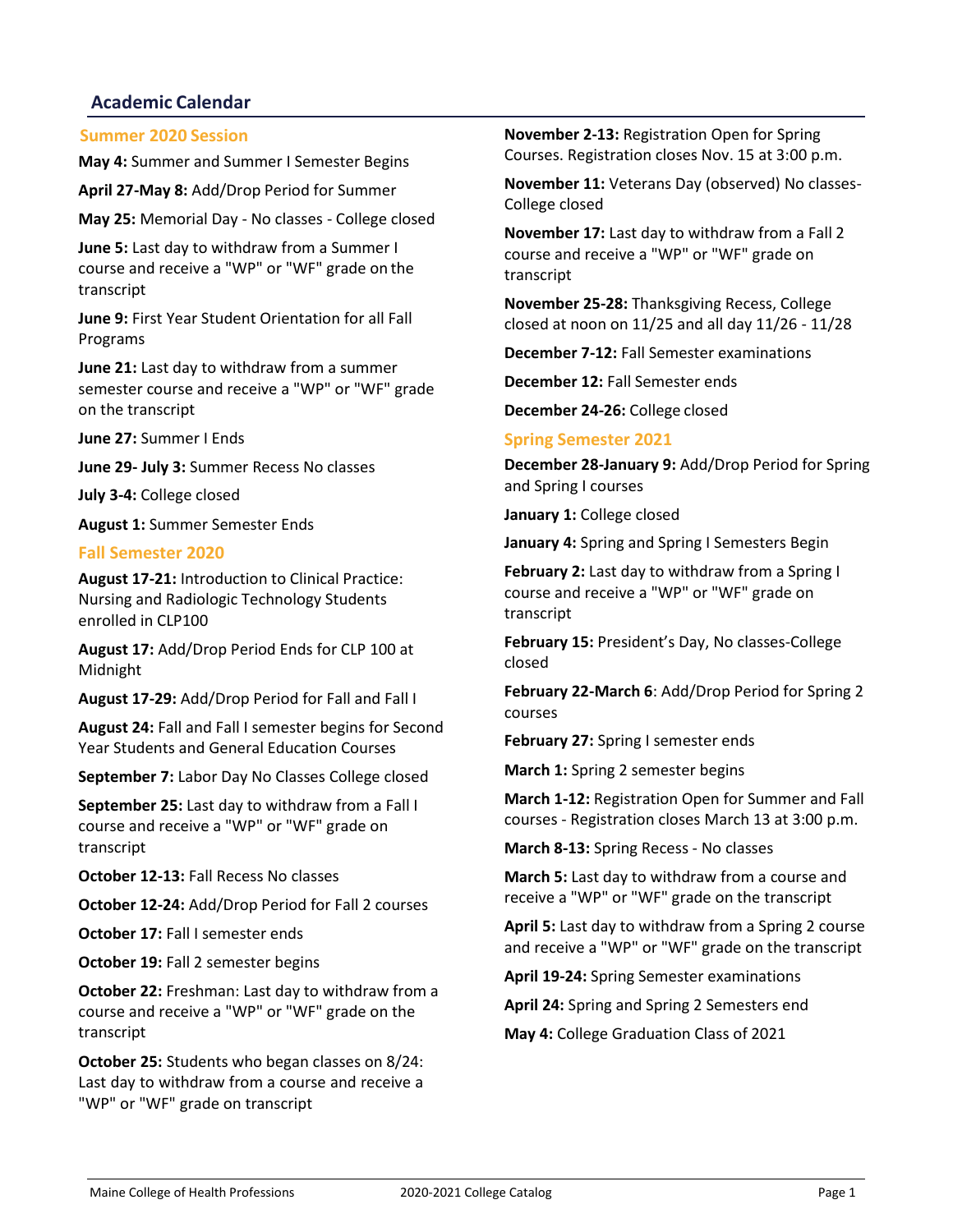# <span id="page-5-0"></span>**General Information**

# <span id="page-5-1"></span>**Mission Statement**

The Maine College of Health Professions enriches lives through offering outstanding education in the health professions, inspiring student success, and lifelong learning. We emphasize interpersonal, interprofessional, and community collaboration, and we prioritize excellence in patient care, student learning, and scholarship.

## **History of the College**

The College was established in 1891 as a diploma granting institution, and named the Central Maine General Hospital Training School.

The first student was admitted on July 9, 1891 and on March 24, 1893, the first student was graduated. A total of five (5) students were graduated from the College during 1893. A Cadet Program was started at the college in 1943 and remained in existence until 1946.

Until 1953, when an academic year calendar was established, admissions to the College occurred at any time during the year. Since then, students have been admitted annually.

The first male student was admitted to the College in 1953. Since then, male students have been admitted to, and present in, each class. The then existing student residences became coeducational in 1976.

The process of shortening the nursing curriculum from three (3) years (thirty-six months), to its current four (4) academic semesters, began in 1968. The College granted diplomas to its graduates until 1977, when Governor James B. Longley signed into law, L.D. 446, granting the College the authority to award an Associate in Applied Science Degree in Nursing to its graduates.

In 1976, the name of this College was changed from Central Maine General Hospital School of Nursing to Central Maine Medical Center School of Nursing.

In 1978, the Central Maine Medical Center School of Nursing became the first single entity, postsecondary nursing educational institution to become accredited by the Commission on Vocational-Technical Career Institutions of the New England Association of Schools and Colleges, Inc.

The Class of 1994 was the last class to wear the blue and white pinstriped student uniform. Beginning with the Class of 1995, the student uniform is white with the College insignia on the left chest.

In 1995, all of the College's offices and classrooms were moved to the Metcalfe Building.

In 2001, the College moved into its new state-ofthe-art facility at 70 Middle Street, Lewiston.

In 2002, the College began offering its Associate in the Applied Science in Nursing degree program via video-conferencing to its Rumford site and in 2003 to its Farmington site.

In 2006, the College began to offer courses to fulfill the general education component of the curriculum.

In 2008, the College was granted initial accreditation from the New England Association of Schools and Colleges Commission on Institutions of Higher Education.

The College added video-conferencing to its Bridgton site in 2009 and Machias in 2011.

In 2010, the College added an Associate of Applied Science Degree in Radiologic Technology. The Clark F. Miller School of Radiologic Technology was established at Central Maine General Hospital in 1949 as the first Radiologic Technology program in Maine. The School of Radiologic Technology classroom and offices moved to the second floor of the College in 2009 and the students began taking the general education courses with the nursing students in the fall 2010.

Coinciding with the addition of the Associate of Applied Science Degree in Radiologic Technology, the Mercy Hospital School of Radiologic Technology in Portland transitioned its 2-year certificate program into the College. This increased the student capacity of the Radiologic Technology program from 26 students to 46 students. Radiologic Technology students from southern Maine took their classes in Lewiston and completed their clinical rotations at Mercy Hospital and its affiliates.

The Medical Imaging Division of the College includes the Associate of Applied Science Degree in Radiologic Technology and a two-semester certificate program of advanced studies in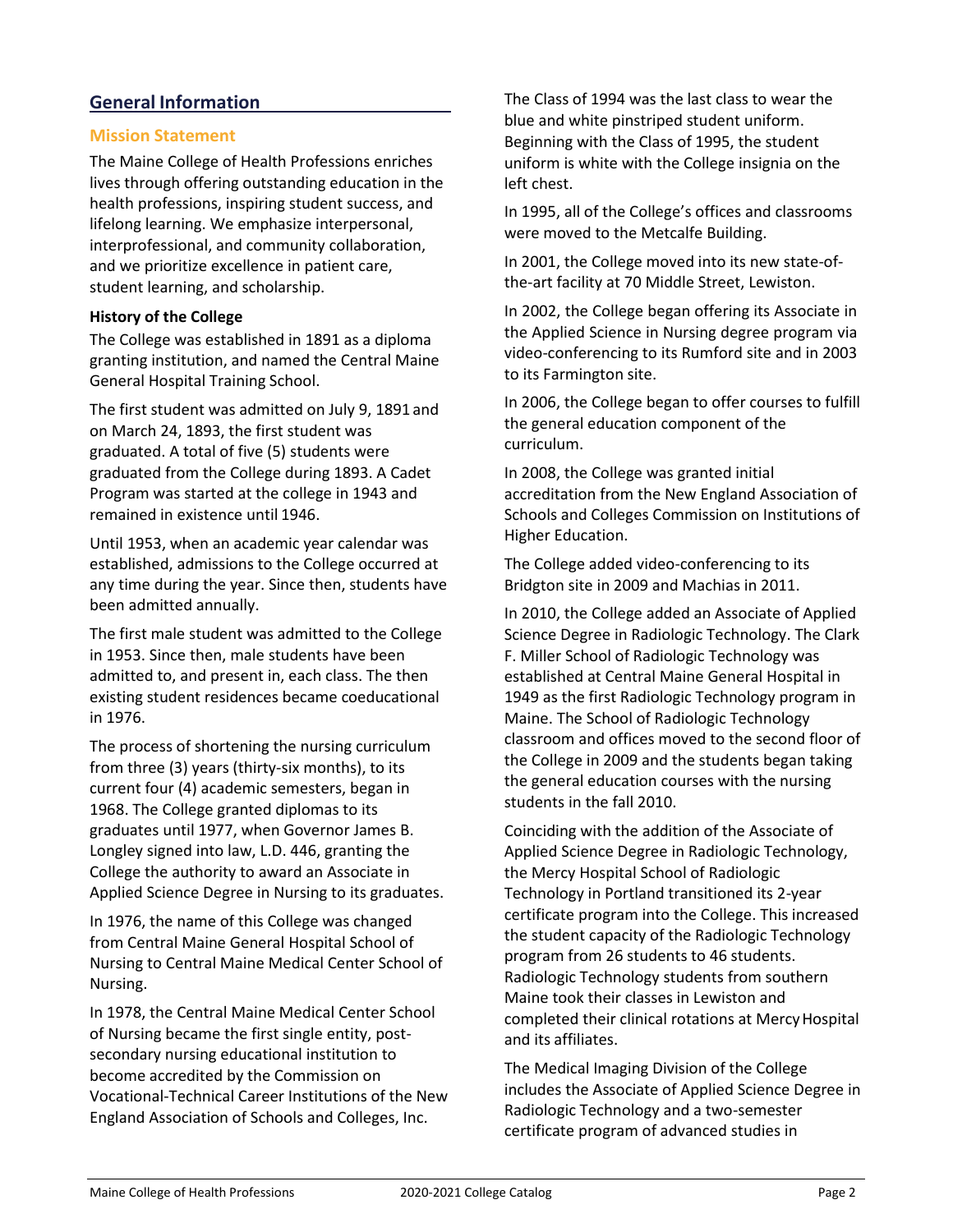Computed Tomography (CT). The CT program admitted its first students in January 2010 and is designed for the Radiologic Technologist, Nuclear Medicine Technologist, or Radiation Therapist who wishes to continue their education in CT.

On July 1, 2014, the name of the College was changed to the Maine College of Health Professions to better reflect the mission of the College and prevent confusion with other colleges in central Maine.

In the fall of 2017, the College received approval to offer an RN to BSN degree, thereby becoming a baccalaureate institution.

In 2018, the College received NECHE approval to expand degree and advanced certificate programs in Nursing and Medical Imaging. The following programs were added: Associates in Health Science, Advanced Certificates in Sonography and Mammography, and a Licensed Practical Nurse (LPN) 1 year certificate program.

In the spring of 2020, the College received CCNE accreditation for its RN to BSN program.

## **Notice of Non-Discrimination**

Maine College of Health Professions admits applicants meeting the requirements for admissions and does not discriminate based on religion, race, color, gender, sexual orientation, age, marital, parental, veteran's status, or national or ethnic origin. Students are accorded all the rights, privileges, programs, and activities available to students of the College.

An applicant must be able to perform the physical activities inherent in the role of a student in a health professions program.

## **Accessibility Statement**

Maine College of Health Professions is committed to providing equitable access to learning opportunities for all students. The ADA Coordinator is the campus resource that collaborates with students who have disabilities to provide and/or arrange reasonable accommodations.

If you have a documented disability, please contact the ADA Coordinator at (207) 330-7878 (TTD 207- 741-5667) to schedule an appointment to discuss reasonable accommodations. Additional

information is available on the MCHP website: <http://www.mchp.edu/disclosures/ada-statement/>

# *Editor's Note*

This catalog is prepared with the student in mind and is for purposes of information only.

It does not constitute a contract between the Maine College of Health Professions and a student or any applicant for admission. In combination with subsequent catalogs, flyers, semester course schedules, and special announcements, it identifies the expectations for a student to earn the distinction of being a Maine College of Health Professions graduate. Every effort is made to ensure accuracy of the information, but circumstances constantly change, and new decisions may affect the accuracy of details appearing in this catalog.

MCHP reserves the right to make changes in course offerings, degree requirements, charges, policies, regulations, and procedures as educational and financial considerations require.

# <span id="page-6-0"></span>**Accreditation**

Maine College of Health Professions is accredited / approved by the following entities:

The Associate Degree in Nursing Program is accredited by the Accreditation Commission for Education in Nursing, Inc. 3343 Peachtree Road NE, Suite 850 Atlanta, GA 30326/ (404)975-5000 [www.acenursing.org](http://www.acenursing.org/)

The RN-BSN Program is accredited by: The Commission on Collegiate Nursing Education 655 K Street NW, Suite 750 Washington, DC 20001/ 202-887-6791 <https://www.aacnnursing.org/CCNE>

The Radiologic Technology Program is accredited by the Joint Review Committee on Education in Radiologic Technology 20 N. Wacker Drive Suite 2850 Chicago, IL 60606-3182/(312)704-5300 [www.jrcert.org](http://www.jrcert.org/)

MCHP Nursing Programs approved by: Maine State Board of Nursing 158 State House Station Augusta, ME 04333/ (207) 287-1133 [www.state.me.us/boardofnursing](http://www.state.me.us/boardofnursing)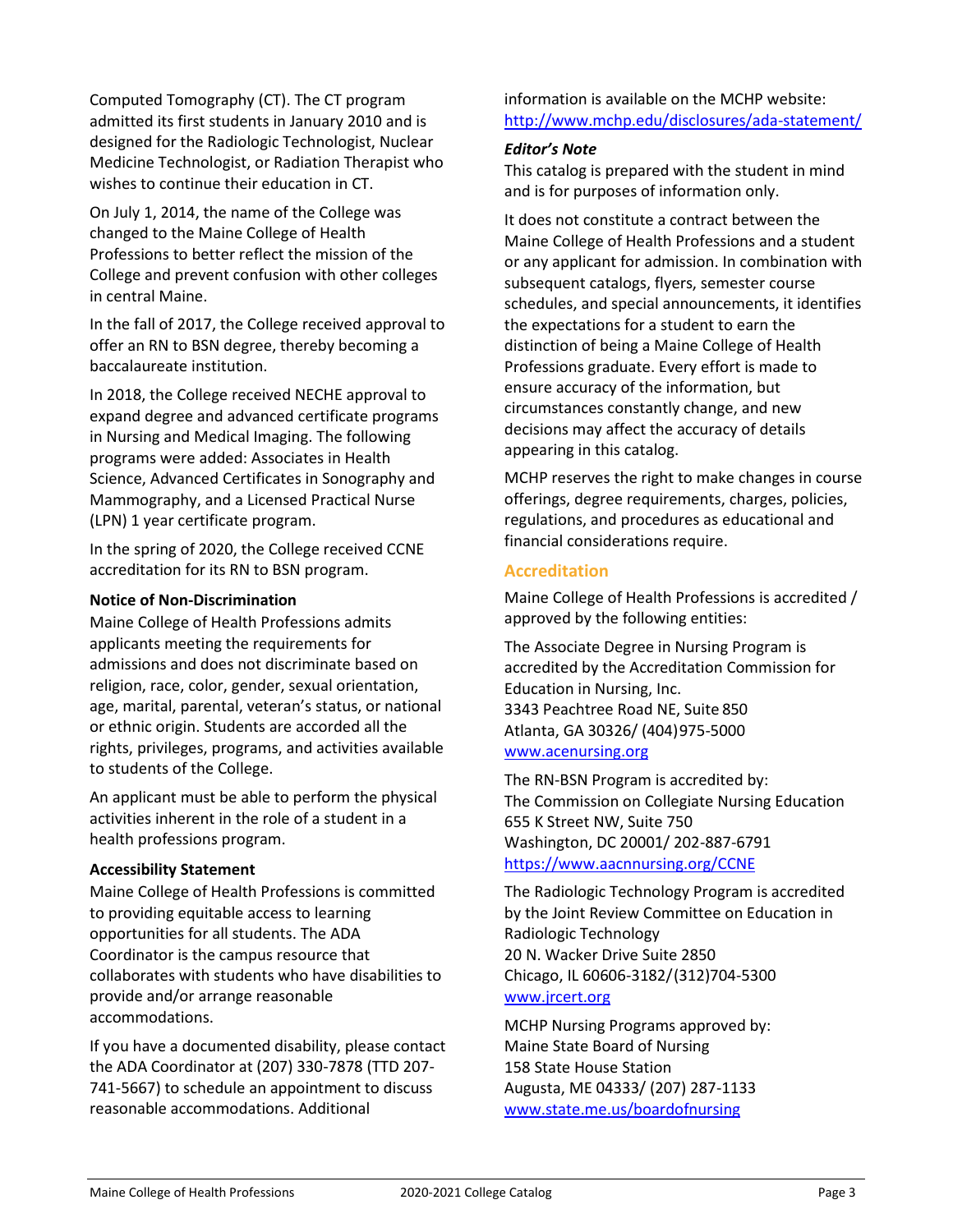MCHP is regionally accredited by: New England Commission of Higher Education 3 Burlington Woods #100 Burlington, MA 01803/ (781)425-7785 [www.neche.org](http://www.neche.org/)

The New England Commission of Higher Education is a non-governmental, nationally recognized organization whose affiliated institutions include elementary schools through collegiate institutions offering post-graduate instruction. Accreditationof an institution by the New England Commission indicates that it meets or exceeds criteria for the assessment of institutional quality periodically applied through a peer group review process. An accredited school or college is one which has available the necessary resources to achieve its stated purposes through appropriate educational programs, is substantially doing so, and gives reasonable evidence that it will continue to do so in the foreseeable future. Institutional integrity is also addressed through accreditation.

Accreditation by the New England Commission is not partial but applies to the institution as a whole. As such, it is not a guarantee of the quality of every course or program offered, or the competence of individual graduates. Rather, it provides reasonable assurance about the quality of opportunities available to students who attend the institution.

Inquiries regarding the status of an institution's accreditation by the New England Commission should be directed to the administrative staff of the College. Individuals may also contact the Association.

## <span id="page-7-0"></span>**Memberships**

American Association of Collegiate Registrars and Admissions Officers (AACRAO) American Association of Colleges of Nursing (AACN) American Association of Anatomists American Council on Education American Health Science Education Consortium (AHSEC) American Physiological Society American Registry of Radiologic Technologists American Society of Radiologic Technologists Association on Higher Education and Disability (AHEAD) The College Board

Council for Higher Education Accreditation (CHEA) Eastern Association of Student Financial Aid Administrators Joint Review Committee on Education in Radiologic Technology (JRCT) Maine Association of Student Financial Aid Administrators (MASFAA) Maine Counseling Association Maine Society of Radiologic Technologists Maine Philanthropy Center National Association of Independent Colleges and Universities National Association of Student Financial Aid Administrators (NASFAA) National League for Nursing Accrediting Commission (NLN) New England Association for College Admission Counseling (NEACAC) New England Commission of Higher Education (NECHE) Organization of Maine Nurse Executives (OMNE) Quality Matters Society of Environmental Toxicology and Chemistry (SETAC) Society of Simulation in Healthcare

# <span id="page-7-1"></span>**Academic Freedom Statement**

Academic freedom is that ideal which enables educators, students, and academic institutions to inquire, discover, teach, debate, and publish. The Maine College of Health Professions, as a private non-sectarian educational institution, believes that the collective freedom of inquiry must not be motivated or dominated by political or ideological mandates regarding social responsibility and institutional policy. This academic institution is committed to upholding these beliefs.

Students in this College have the right to investigate, learn, and express their individual ideas free from faculty and institutional influence. These rights are upheld for individual students as well as the collective student body. These rights carry with them the understanding that individual student members, when expressing personal views, are doing so not as a representative of the academic institution.

As educators, the faculty has the right to inquire, teach, debate, discover, and publish unburdened by internal or external influence. Further, the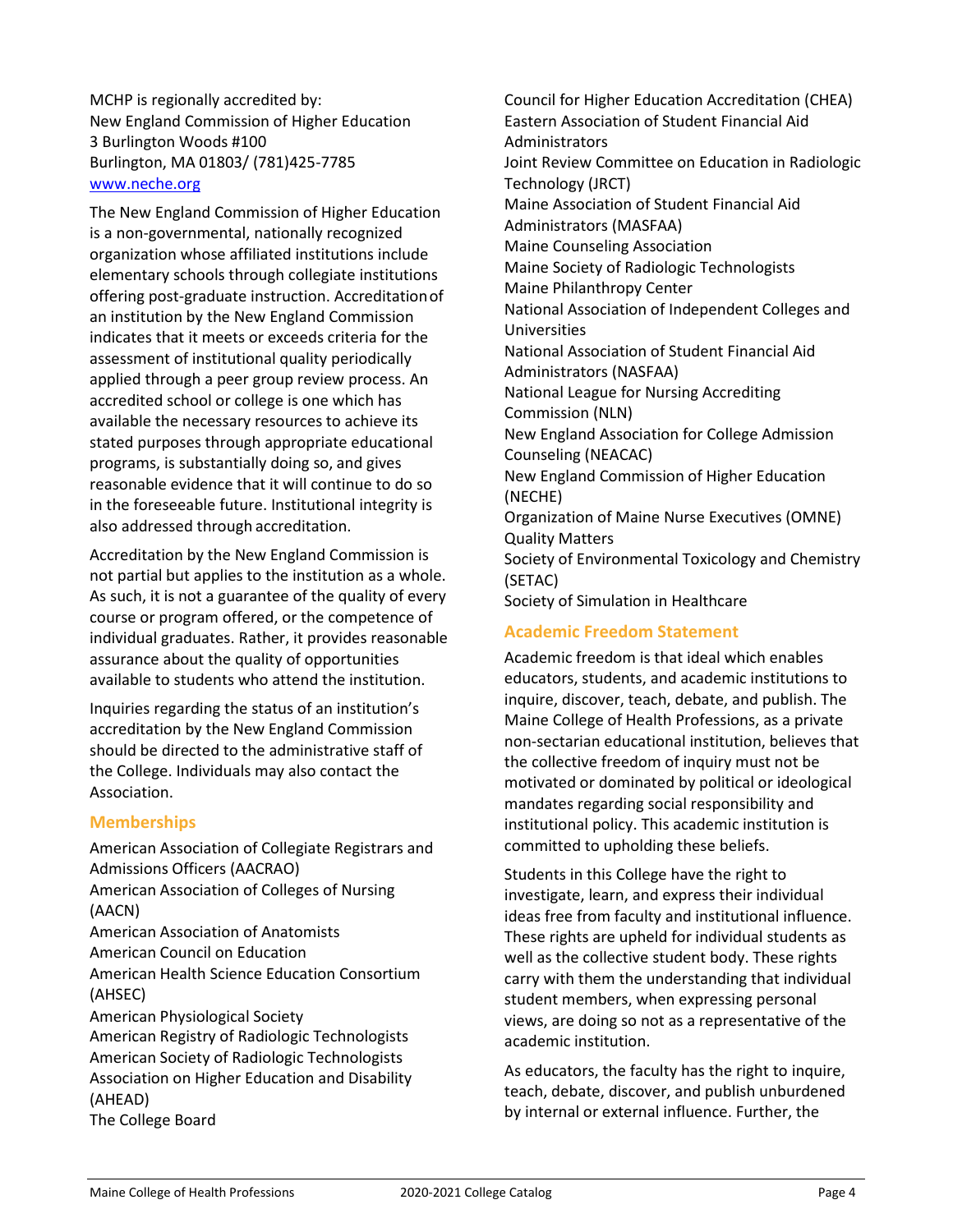faculty as citizens is entitled to the rights and responsibilities of citizenship. These rights carry with them the understanding that individual faculty members, when expressing personal views, are doing so not as a representative of the academic institution.

Academic freedom allows one the independence, in the classroom setting, to present and discuss material that is relevant to the course content and learning objectives.

# <span id="page-8-0"></span>**The College Community**

The Maine College of Health Professions is located in the industrial, urban community of Lewiston / Auburn, Maine. With a population of approximately 58,900, Lewiston / Auburn (known as L-A) is the second largest metropolitan area in Maine.

L-A is situated on the revitalized Androscoggin River, which provides a number of walking trails and parks. L-A has a rich French heritage as a result of the French Canadian immigrants who came to work in textile mills and shoe shops powered by the Androscoggin River in the late 1800s. More recently, Lewiston has seen the arrival of new residents, including an active Somali and Togolese population.

The College is close to shopping areas, theaters, public libraries, colleges, churches, and a lighted ski area. The College is located within an easy driving distance of the beautiful beaches of the coast and the mountains famous for their hiking and skiing facilities.

Students enrolled in the College are primarily residents of Maine with the largest percentage coming from Androscoggin, Oxford, and Cumberland counties. The typical student population is approximately 200 students comprised of men and women whose ages range from 18-55 years. Approximately 25% of the student population is first generation degree seekers.

# **Visitors**

Visitors are always welcome on our campus, but are asked to observe the office hours of the administrative offices. Administrative offices are open  $8:00$  a.m.  $-4:30$  p.m., Monday through Friday.

# <span id="page-8-1"></span>**College Admission Requirements**

Maine College of Health Professions welcomes applications from qualified individuals who will benefit from and contribute to the educational environment of this College. The commitment of the College is to small classes and close facultystudent relationships. Thus, the Admissions Committee selects those candidates who show evidence of academic ability, intellectual curiosity, motivation, and capacity for personal growth.

Interested individuals should visit our website, [www.mchp.edu, f](http://www.mchp.edu/)or information regarding the application process, admissions deadlines, and requirements. Individuals may also contact the Admissions Office a[t admissions@mchp.edu.](mailto:admissions@mchp.edu) Applicants are responsible to review the admissions requirements and applicable admissions deadlines.

Admissions criteria are subject to change. MCHP reserves the right to make changes without notice, whenever such action is necessary.

MCHP admits applicants meeting the requirements for admission and does not discriminate on the basis of religion, race, color, gender, sexual orientation, age, marital, parental, or veteran's status, or national or ethnic origin. Students are accorded all the rights, privileges, programs, and activities available to students at the College. An applicant must be able to perform the physical activities inherent in the role of a student in a health professions program.

# <span id="page-8-2"></span>**Criteria for Admission to Certificate Degree Programs:**

- Submit a completed application and nonrefundable application fee to the College, by the published deadlines;
- Provide proof of high school completion by submitting an official high schooltranscript or GED or HiSET directly to the College. Official transcripts must come directly to MCHP from the institution(s). This requirement will be waived for applicants to all Medical Imaging certificate programs if the applicant has graduated from an associate's or bachelor's degree program from a regionally accredited institution at the time the application issubmitted.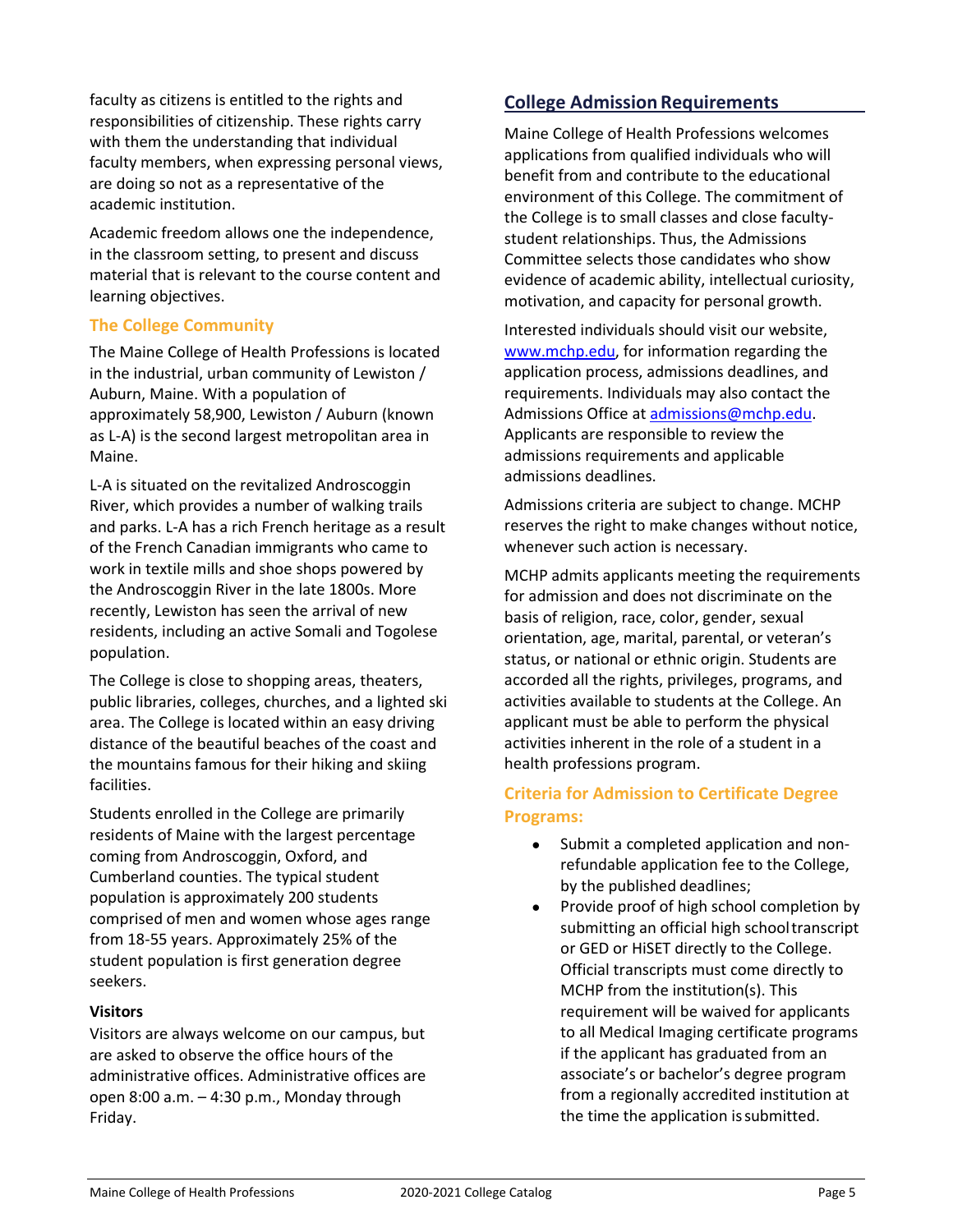- Submit official transcripts, if applicable, of post-secondary education (college/university) directly to the College. Official transcripts must come directly to MCHP from the institution(s). Applicants are required to submit transcript(s) from all post-secondary education. Applicants for all Medical Imaging certificate programs must meet required national certification prior to starting clinical practicum;
- Completion of required program specific pre-requisite courses, as stated on the College website;
- Applicants for Diagnostic Medical Sonography must have a program specific GPA of 3.0 or higher;
- Applicant must submit results of program specific placement testing, if required.

## <span id="page-9-0"></span>**Associates Degree Programs:**

- Submit a completed application and nonrefundable application fee to the College by the published deadlines;
- Provide proof of high school completion by submitting an official high schooltranscript or GED or HiSET of directly to the College. Official transcripts must come directly to MCHP from the institution(s). This requirement cannot be waived, regardless of post-secondary degree attainment;
- Submit official transcripts, if applicable, of post-secondary education (college/university) directly to the College. Official transcripts must come directly to MCHP from the institution(s). Applicants are required to submit transcript(s) from all post-secondary education;
- Each applicant must submit results of College specific placement testing examination;
- Submit scholastic assessment test scores (S.A.T. or A.C.T. scores) or complete a minimum of 12 college credits with a grade of C or higher;
- Applicants for the bridge or evening/weekend nursing programs should consult the website for additional program specific pre-requisite courses;
- Nursing (RN) and Radiologic Technology

applicants must have successful completion of high school or college level biology, chemistry, algebra I, and a second math with a grade of C or higher

- Health Sciences applicants must have successful completion of high school or college level biology and chemistry with a grade of C or higher
- Per the College Transfer Credit Policy, transfer credits will be considered prior to matriculation to a program. Once a student has matriculated to a program, all courses must be taken at the College.

## <span id="page-9-1"></span>**RN to BSN Degree Program**

- Submit a completed application and nonrefundable application fee to the College by the published deadlines;
- Provide proof of high school completion by submitting an official high schooltranscript or GED or HiSET of directly to the College. Official transcripts must come directly to MCHP from the institution(s). This requirement will be waived if the applicant has graduated from an associate's or bachelor's degree program from a regionally accredited institution at the time the application is submitted;
- Submit official transcripts, if applicable, of post-secondary education (college/university) directly to the College. Official transcripts must come directly to MCHP from the institution(s). Applicants are required to submit transcript(s) from all post-secondary education;
- Completion of required program specific pre-requisite courses, as stated on the College website;
- Each applicant must submit results of College specific placement testing examination, if applicable;
- Per the College Transfer Credit Policy, transfer credits will be accepted prior to matriculation to a program. Once a student has matriculated to a program, all courses must be taken at the College.

# **Additional Requirements for the RN-BSN program, only:**

Official college/university transcript(s) sent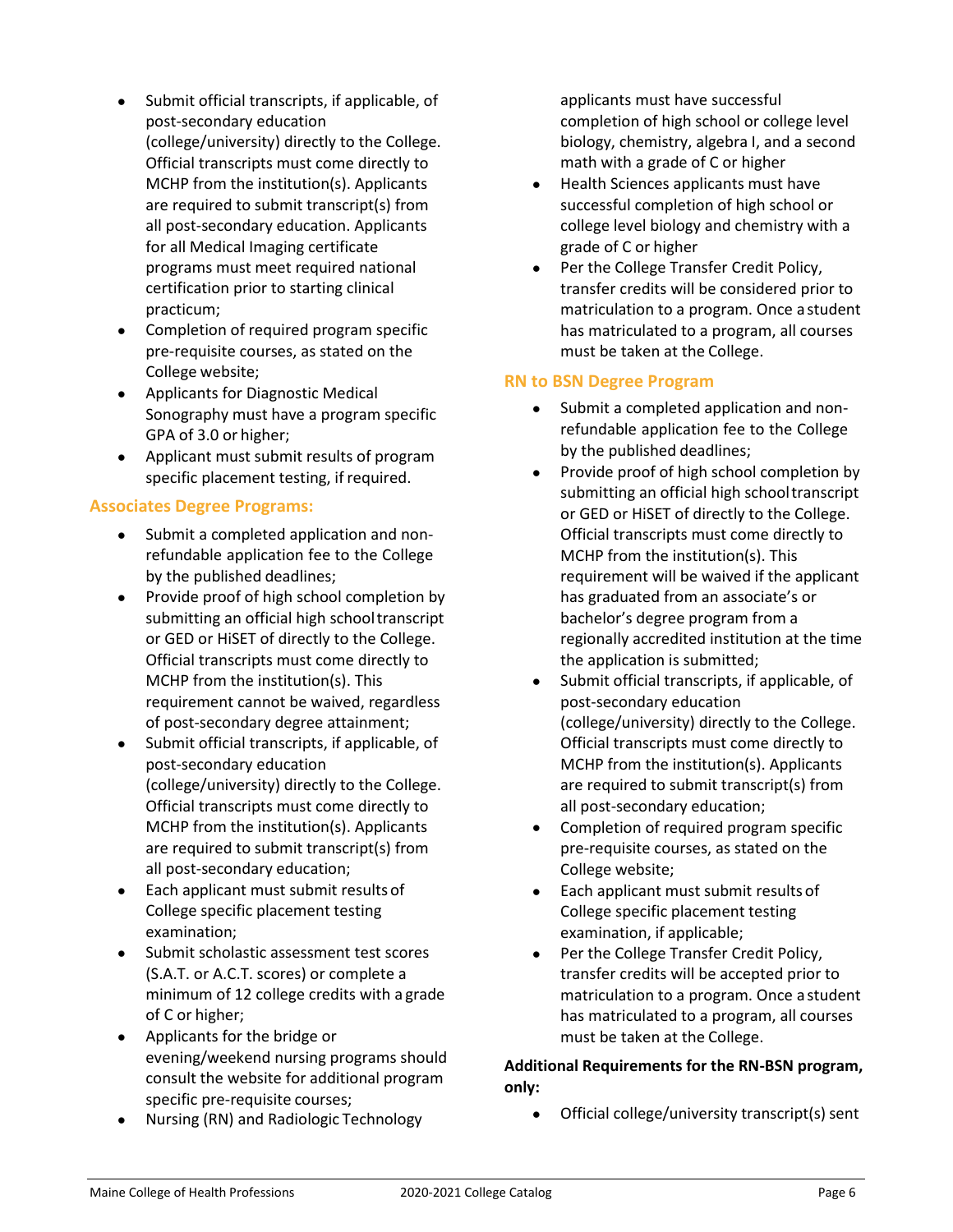directly to MCHP. Transcripts from associate degree nursing programs must be from a CCNE or ACEN accredited college/university. Associate degree programs (RN) which are not accredited by CCNE or ACEN will not meet the requirement.

- A&P I with lab with a grade of "C" orhigher
- A&P II with lab with a grade of "C" or higher
- Microbiology w/lab with a grade of "C" or higher
- College Writing with a grade of "C" or higher
- Introduction to Psychology with a grade of "C" or higher
- Developmental Psychology with a grade of "C" or higher
- Arts/Humanities Elective with a grade of "C" or higher
- Social Science Elective with a grade of "C" or higher

**Please note:** MCHP also requires that applicants hold and maintain an unrestricted and active RN license. MCHP will review each applicant license using maine.gov. Students currently completing an ADN program are eligible to apply for the program during their final semester of their ADN program and may be conditionally accepted into the RN-BSN program pending successful completion of the ADN program and successful RN licensure.

## **Accepted Students Only**

Students must be able to perform the physical activities inherent in the role of a student in a health professions educational program and provide documentation of required immunizations and CPR certification, as required. A criminal background check will be required for programs, which include a clinical practicum. The results of the criminal background check may prevent clinical placement and entry into the program. Applicants should not provide immunization, CPR, or background check information, unless directed by the College.

#### <span id="page-10-1"></span>**Application Deadlines**

Application deadlines vary by program; visit our website for specific information [www.mchp.edu.](http://www.mchp.edu/) All transcripts are sent directly to MCHP by the institution and should be mailed to:

Admissions, Maine College of Health Professions 70 Middle Street, Lewiston, ME 04240

Electronic transcripts may be submitted to: [admissions@mchp.edu](mailto:admissions@mchp.edu)

#### <span id="page-10-2"></span>**Matriculation**

The Maine College of Health Professions is founded upon a commitment to learning on the part of both faculty and students.

When students accept membership in the educational community of this College, students also accept responsibility and accountability to be present for all required teaching/learning activities.

#### <span id="page-10-3"></span>**Deferred Enrollment**

Individuals who have been accepted for admission may defer their enrollment:

- For up to one year
- By submitting the request in writing to the Admissions Office
- At least three months prior to program start

The individual will need to meet any additional requirements for admission and may be required to take the admission examination required of the class they will be joining.

#### <span id="page-10-4"></span><span id="page-10-0"></span>**Re-Admission to a Program**

Individuals who previously attended the College and who withdrew from a program are eligible to apply for readmission by submitting an application. Applications from former students requesting to re-enter the program will be reviewed by the Admissions Committee according to its selective admission procedure.

Applications from individuals, who were suspended or dismissed from the College for academic or disciplinary reasons, will be reviewed by the Director of Admissions.

Individuals may be readmitted to a program one time. Individual exceptions due to extenuating circumstances will be considered by the Director of Admissions.

Individuals must apply for re-entry as soon as feasible as space in the program is limited.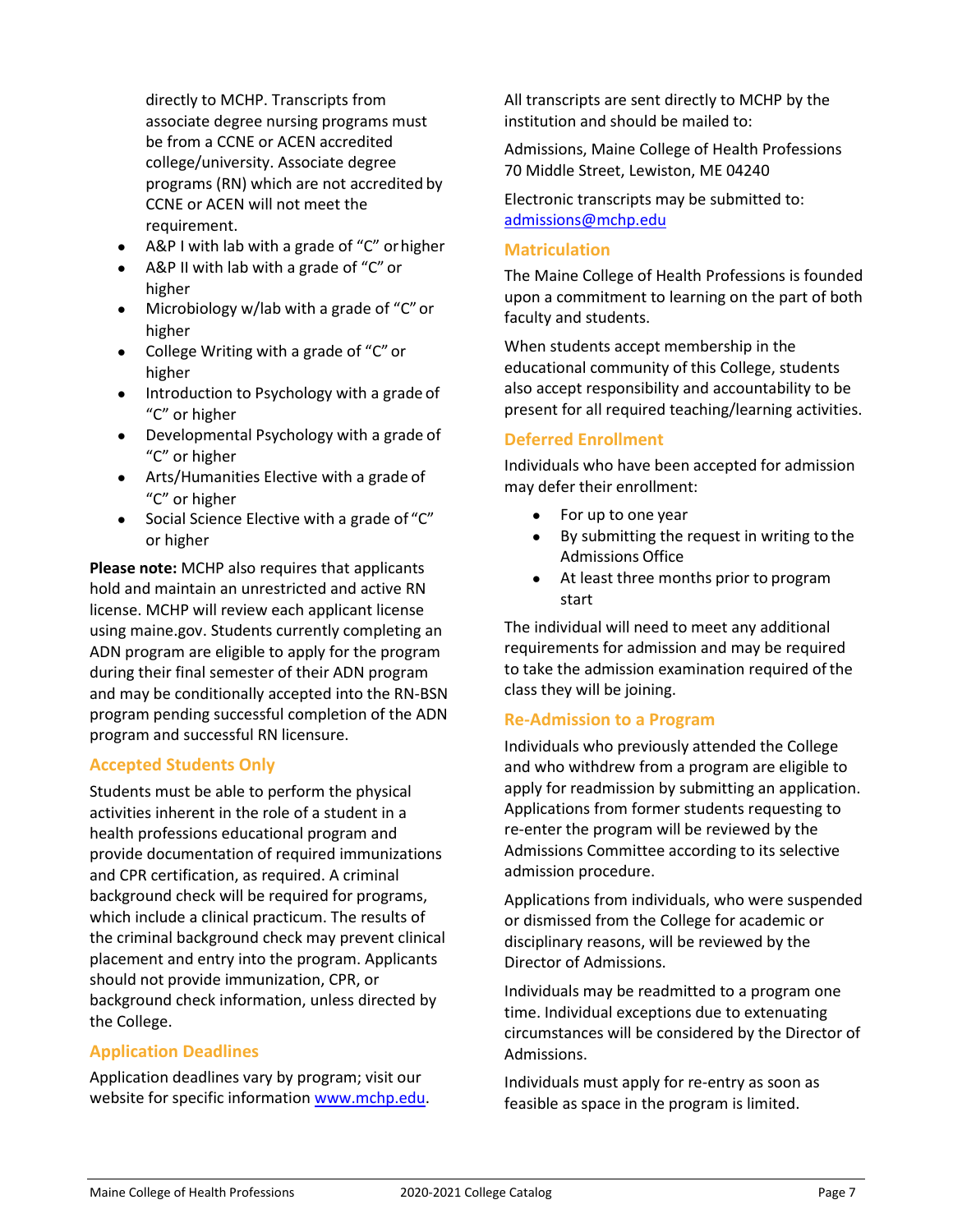Upon successful readmission to the program, the student may be required to take any achievement exams completed in the preceding semester by the class in which they are enrolled. In addition, the student's clinical skills may be evaluated.

## **Foreign Transcript Evaluation**

Foreign transcripts must be evaluated by an academic credential evaluation service, which is a member of the National Association of Credential Evaluation Services, NACES

[\(http://www.naces.org\)](http://www.naces.org/). Official credential evaluations must be sent directly to the College from the academic credential evaluation service.

Applicants are responsible for the cost associated with the credential evaluation service.

# <span id="page-11-0"></span>**Matriculated Students**

Matriculated students are those who have been accepted into a degree program, met all entrance requirements (immunizations, background check, etc.), and have enrolled in their courses.

## **Immunization Record**

- Two MMRs or positive titers for Measles, Mumps, and Rubella.
- Hepatitis B positive surface antibody titer or documentation of 2 complete series of 3 injections of Hepatitis B vaccine with follow titer if initial titer is negative.
- Tetanus, diphtheria, and pertussis(Tdap) immunization within the last 10 years.
- Two Varicella (Chickenpox) immunizations or laboratory results of a positive titer.
- TB Test Annually
- Medical conditions prohibiting immunization will be considered on a caseby-case basis.

Students must be able to perform the physical activities inherent in the role of a student in an Associate Degree Health Professions Educational Program as listed below:

- Communicate clearly (hearing and speaking) in English with patients and other healthcare professionals in the healthcare setting (IE. darkened rooms, operating room with surgical mask in place, in rooms with background noise, around partitions in rooms).
- See clearly at close proximity, at adistance,

in color, peripherally, demonstrate depth perception, and ability to adjust focus.

- Stand/walk for several hours at atime.
- Stoop and bend.
- Perform CPR
- Follow Standard Precautions
- Move/walk/run quickly in emergencies.
- Transport patients by wheelchair and stretcher.
- Transfer patients from wheelchairs to hospital bed, stretchers to bed, and vice versa.
- Position/move/adjust patients.
- Reach overhead.
- Lift or exert a force up to 50 pounds.
- Tolerate repetitive use of hands, arms, and shoulders.
- Perform Hand Hygiene

Students with a documented disability who wish to request reasonable accommodations in order to have access to the programs and services offered by the College, must register with the Americans with Disabilities Act (ADA) Coordinator by calling (207)330-7878 (TTD 207-741-5667) to schedule an appointment.

Students will be exposed to infectious diseases.

Medical Imaging students will be exposed to ionizing radiation and will wear a full lead apron (6- 15 lbs.) for extended periods.

Students may not register for classes until they have documented compliance with the immunization and background check requirements. Information on these requirements will be mailed after acceptance and is available upon request.

# <span id="page-11-1"></span>**Non-Matriculated Students**

Non-matriculated students are those who have not been formally accepted into an academic program.

Non-matriculated students may register for general education college courses during the open registration periods providing they have met the prerequisites for the course. Such registration must be completed through the Registrar's Office.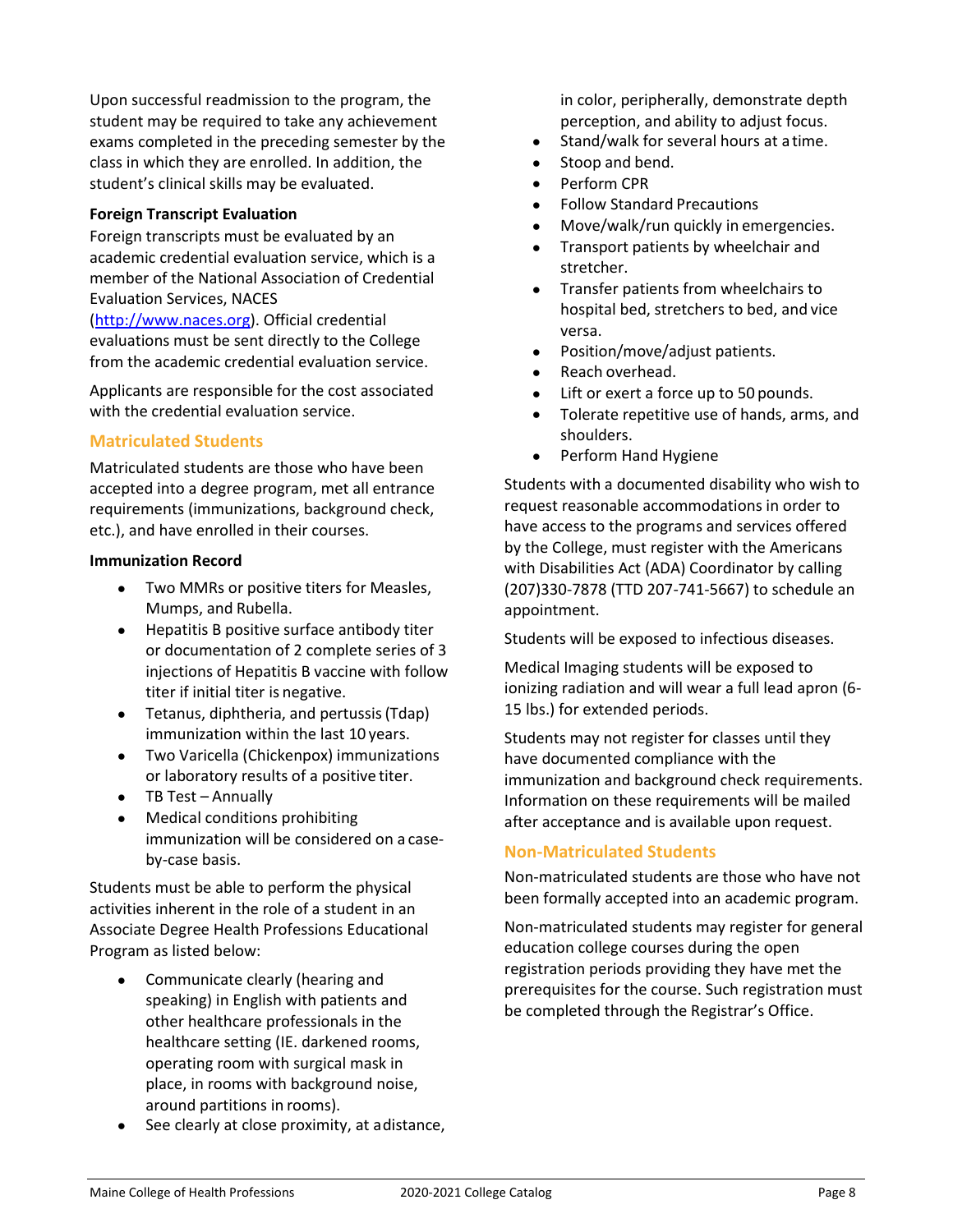# <span id="page-12-0"></span>**Financial Information**

## <span id="page-12-1"></span>**Statement of Financial Responsibilities**

By enrolling in classes at the Maine College of Health Professions, students agree to pay all charges incurred from enrollment.

Students are mailed a statement of accounts prior to the beginning of each semester, which includes tuition, associated fees, and anticipated awards. Payment in full is expected by the due date indicated on the statement. If payment is not received by the first day of class, students will be given written notification that they must contact the Bursar's office that day to discuss payment options and arrangements. The College offers the option of an interest-free monthly payment plan. Payment arrangements are coordinated through the Bursar's office. Students are encouraged to set up a payment arrangement as soon as possible. Veterans Administration benefits will be recognized as payment fulfillment as indicated on certificated of eligibility submitted to the Bursar. Students are responsible for the status of their accounts.

Failure to fulfill all payment expectations and/or payment arrangements will result in a hold being placed on the student's account. Having a hold will prevent the student from being able to access the following college services: class registration; grades; transcripts and/or receiving of a degree or certificate. If within 7 days payment has not been received or arrangements finalized, students will be scheduled to meet with either, President, VP of Finance, Dean or designee and may result in: 1.) Inability to participate in a class; 2.) Inability to participate in an exam; 3). Inability to continue enrollment in the program.

## <span id="page-12-2"></span>**Tuition**

#### **Nursing**

Core Courses  $$295, per credit$ Clinical Courses \$600 per credit LPN115, LPN125, LPN135, LPN145, NUR115, NUR131, NUR213, NUR221, NUR241, NUR251

## **Medical Imaging**

| Core Courses            | \$295, per credit |
|-------------------------|-------------------|
| <b>Clinical Courses</b> | \$600, per credit |
| RAD130, RAD160, RAD180  |                   |

## **Health Science/General Ed.**

<span id="page-12-3"></span>

| Health Science/General Ed.                        |                  |
|---------------------------------------------------|------------------|
| Courses                                           | \$295 per credit |
| <b>CNA Course</b>                                 | \$1,650          |
| <b>Phlebotomy Course</b>                          | \$1,750          |
| <b>Fees</b>                                       |                  |
| <b>Academic Year Fees</b>                         |                  |
| Graduation Fee - Final Semester                   | \$275            |
| <b>Accident Insurance</b>                         | \$80             |
| (Clinical Advanced Certificates only)             |                  |
| Sonography Simulation Fee-                        | \$900            |
| (First Year First semester only)                  |                  |
| <b>Nursing</b>                                    |                  |
| <b>Registration Fee</b>                           | \$50             |
| <b>Comprehension Student Services Fee</b>         | \$150            |
| <b>Technology Fee</b>                             | \$225            |
| Achievement Test Fee - Nursing                    | \$185            |
| Program Fee-Nursing                               | \$475            |
| <b>Medical Imaging</b>                            |                  |
| <b>Registration Fee</b>                           | \$50             |
| <b>Comprehension Student Services Fee</b>         | \$150            |
| <b>Technology Fee</b>                             | \$225            |
| <b>Achievement Test Fee</b>                       | \$110            |
| Program Fee-Radiology                             | \$300            |
| <b>Health Science/General Ed.</b>                 |                  |
| <b>Registration Fee</b>                           | \$50             |
| <b>Comprehension Student Services Fee</b>         | \$150            |
| <b>Technology Fee</b>                             | \$225            |
| <b>Course Fees</b>                                |                  |
| Science Courses - Per Course                      | \$100            |
| Computed Tomography CT 145, CT 155,               |                  |
| CT 340 & CT 350                                   | \$100            |
| <b>Additional Fees</b>                            |                  |
| <b>CLEP Exam Transfer Fee-Per credit</b>          | \$50             |
| Non-sufficient Funds Fee-Per incidence            | \$25             |
| Payment Plan Fee Per monthly installment \$10     |                  |
| Clinical make-up Fee Nursing 1st occurrence \$100 |                  |

# <span id="page-12-4"></span>**Federal Financial Aid**

#### **Financial FAFSA School Code: 006305**

Any student enrolled at MCHP, who qualifies for financial assistance, will receive aid to the extent funds are available. The amount of actual aid awarded depends upon the financial need of the individual student and/or family, and, therefore, will reflect the student and/or family's financial

Clinical make-up Fee Nursing 2nd occurrence \$275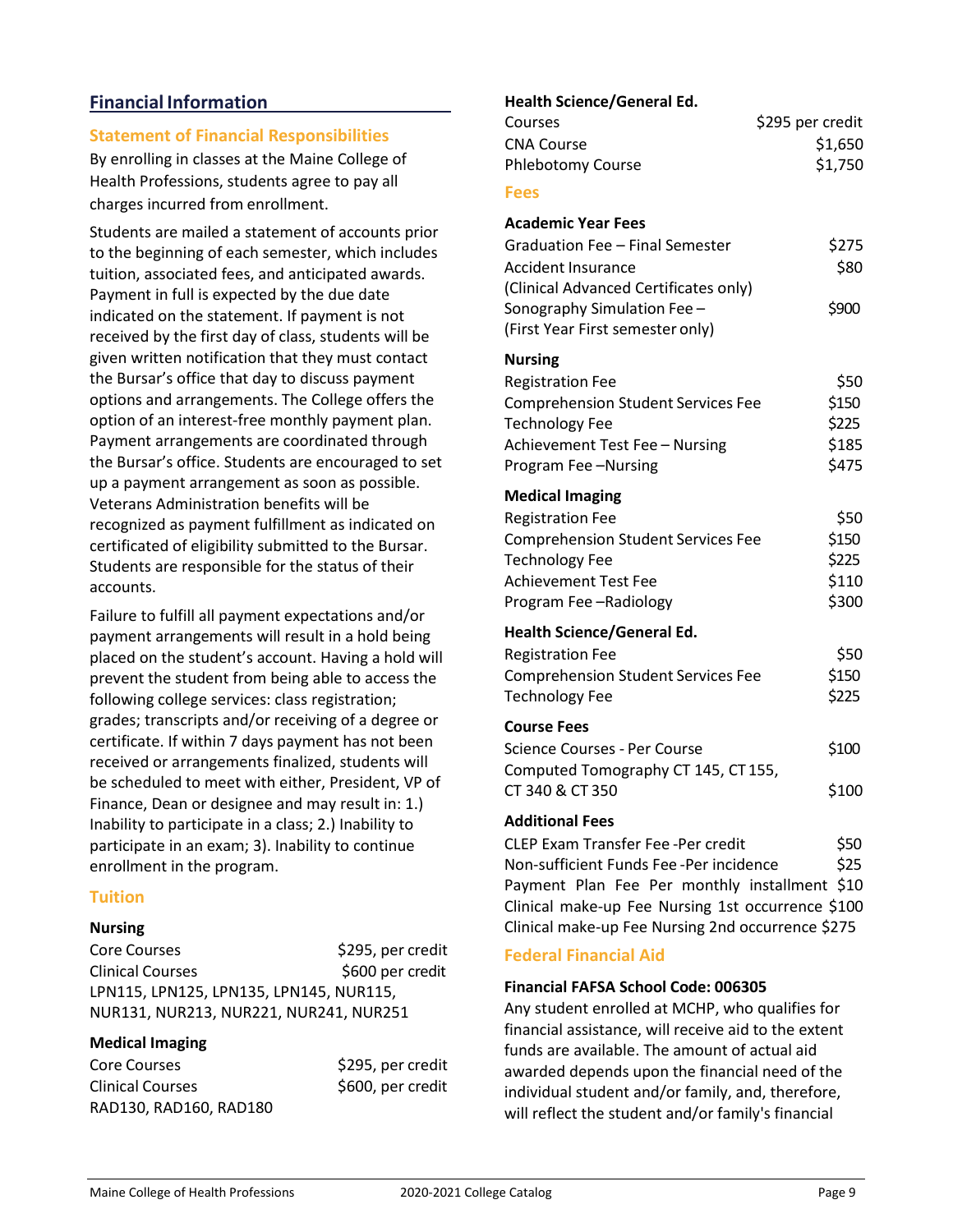circumstances. All such information is strictly confidential. In general, a student is eligible for financial assistance at the MCHP if he or she:

- Is a citizen of the United States or is an eligible non-citizen;
- Is not in default on a previous loan;
- does not owe a refund on a previous grant or scholarship;
- Has not previously earned a baccalaureate degree [only applies to Pell and Maine State Grant];
- Is making satisfactory academic progress;
- Is a matriculated student enrolled in an eligible program.

Financial need is the difference between costs (tuition and fees, room, board, student uniforms, books, supplies, travel and personal expenses) and the amount of money the student and/or the student's family can afford to pay, as determined by a standard formula, established by Congress, and approved by the Secretary of Education. The amount is referred to as the Federal Methodology and the calculation is:

# *Cost of Attendance – Est. Family Contribution = Need*

The basis for figuring the Expected Family Contribution is completion of the Free Application for Federal Student Aid (FAFSA). The information provided on the FAFSA determines the expected family contribution and the results are used to determine a student's financial need. A Financial Aid Professional Judgment may be done only in a most unusual situation.

Students that wish to apply for financial aid should submit the FAFSA to the Federal Processor of the U.S. Department of Education by May 1 to meet all scholarship and grant deadlines. Students are required to apply online at [www.studentaid.gov.](http://www.fafsa.gov/) Students are required to reapply for financial aid for each academic year.

# <span id="page-13-0"></span>**Financial Aid Eligibility**

To be eligible for financial aid:

Students must be enrolled as a regular matriculated student in at least 2 credits (Less than half time) and at least 6 credits (half time) to be eligible for loans.

Additional information regarding financial aid may be obtained from the Maine College of Health Professions Financial Aid Office. (207) 795-2270.

# **Independent Student Status**

To qualify for independent status, students must be financially independent of their parents, and meet the Department of Education's criteria of independence. A student is automatically considered independent if he or she:

- Is 24 years old by December 31st of the award year;
- Is a veteran of the United States Armed Forces;
- Is an orphan or ward of the court;
- Has legal dependents other than a spouse;
- Is married.

# <span id="page-13-1"></span>**Types of Financial Aid**

Financial aid awards may consist of grants, scholarships, and loans. Grants and scholarships are given without any expectations of repayment. Loans carry appropriate obligations. The aid combination, or package, is revised each year for each student, depending upon the student's needs, and upon the availability of program funding.

# <span id="page-13-2"></span>**Loans**

Direct Loans are low-interest loans for students and parents to help pay for the cost of a student's education

The loan lender is the U.S. Department of Education and the department provides a single point of contact for loan servicing and student loan information.

## **Direct Subsidized Loans**

For students with demonstrated financial need, as determined by the Federal Methodology. No interest is charged while the student is enrolled at least half-time, during the grace period and deferment periods. Students must be enrolled at least half time to be eligible.

## **Direct Unsubsidized Loans**

Not based on financial need and interest is charged during all periods, even when the student is in school, and during grace and deferment periods. Students must be enrolled at least half time to be eligible.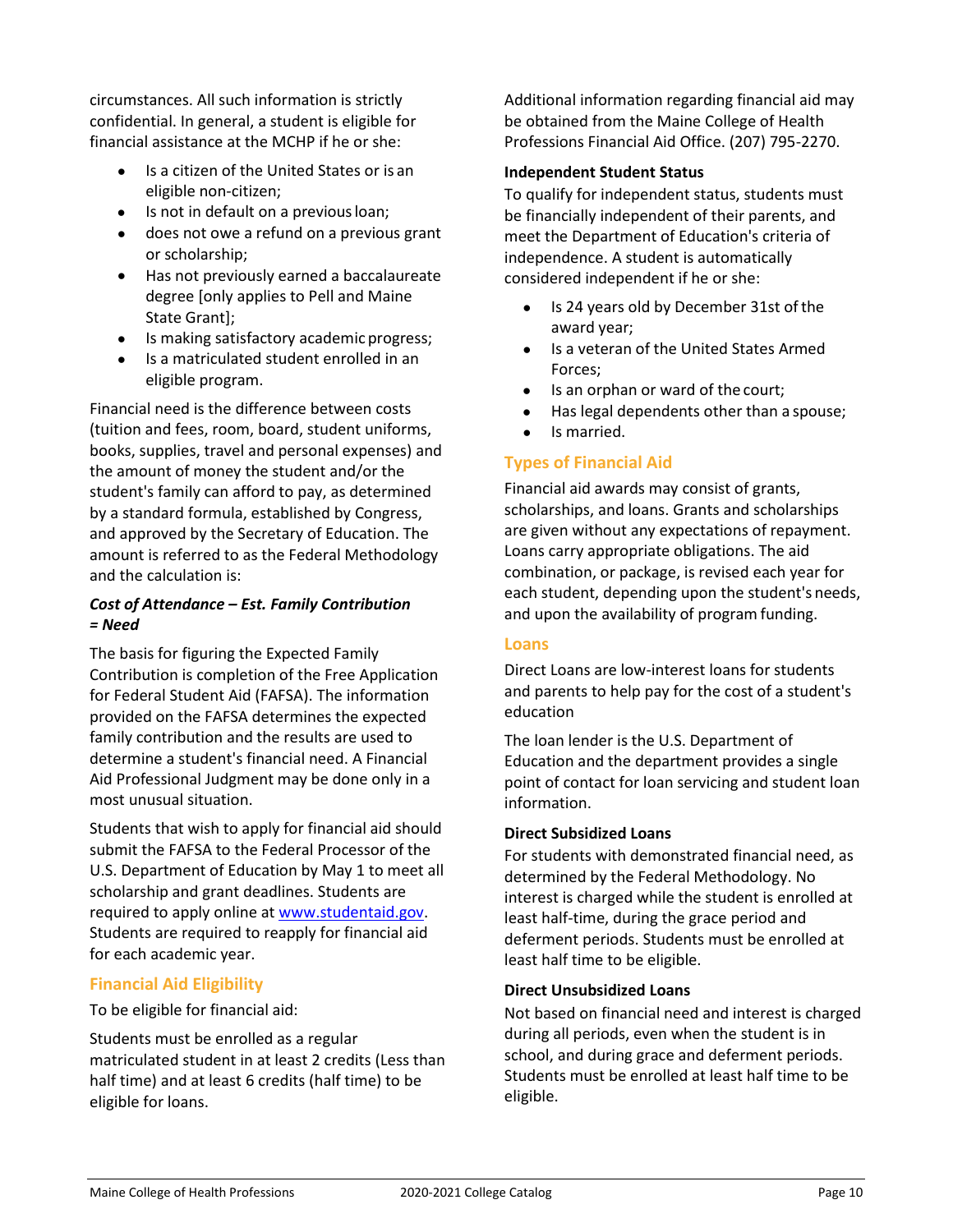# **Direct (PLUS) Loans**

These are unsubsidized loans for the parents of dependent students seeking help to pay for educational expenses up to the cost of attendance less all other financial assistance. Interest is charged during all periods and a credit history is performed by the Department of Education upon application

# <span id="page-14-0"></span>**Grants, Endowments, and Scholarships**

## **Pell Grant**

The Pell Grant is a federal program administered by the U.S. Department of Education. The intent of the program is to provide needy students with grants to assist them in attending an institution of higher education. Students with previous bachelor degrees are not eligible for this award.

## **State of Maine Grant (MESG)**

The MESG is a state program administered by the Finance Authority of Maine (FAME). Financially needy students that meet eligibility requirements may receive grant awards. For maximum award, the student's FAFSA must be filed by May 1.

The eligibility requirements are as follows:

- U.S. citizen or an eligible non-citizen;
- Resident of Maine other than for College purposes, with Maine residency established one (1) calendar year before applying to the MESG Program;
- Graduated from an approved secondary school (or shall have completed a general education development exam);
- Demonstrate substantial financial need as computed by the FAFSA and the State of Maine formula; and
- Must be at least a one-half-timestudent.

Students with previous bachelor degrees are not eligible for this award.

## **Dr. Gard W. Twaddle Nurses Endowment Fund**

The Dr. Gard Twaddle Nurses' Scholarship Fund was formed in 1954 as a living tribute to Dr. Gard Twaddle, a highly respected physician in the Lewiston-Auburn area. This trust fund is established for providing financial assistance to or on behalf of needy and deserving persons in the furtherance of or the continuation of their training or education in the nursing profession.

# **Elias E. Tucker Nursing Fund**

In memory of her husband, the late Mrs. Alice E. Tucker bequeathed monies to be held in trust. This trust awards scholarships to deserving young men and women, enrolled in an educational program, preparing a person to take the examination to become a registered nurse. First preference is accorded to students residing in Mechanic Falls.

## **Women's Hospital Association Fund**

The Women's Hospital Association of Central Maine Medical Center donates monies to be awarded, as grants, to deserving students with financial need.

## **Maine Orthopedic Foundation Scholarships**

The Maine Orthopedic Foundation of Central Maine Orthopedics actively supports health professions education and provides funding for scholarships to four radiologic technology students who have demonstrated academic progress and financial need. The scholarships will be awarded in the spring semester each year.

## **Hazel H. Gould ScholarshipFund**

Registered Nurses seeking advanced technical training or degrees may qualify. MCHP's Vice President of Finance determines eligibility and allocations for this fund annually.

# <span id="page-14-1"></span>**Other Endowment Funds/Scholarships**

Students may qualify for one of the many endowment funds and scholarships available at MCHP.

## **Veteran Education Benefit Programs**

Maine College of Health Professions is approved by the State Approving Agency for Veterans' Education Programs for military personnel, veterans, and their eligible dependents. The GI Bill<sup>®</sup> is a registered trademark of the U.S. Department of Veterans Affair education benefits offered by VA is available at the official U.S. government at https://www.benefits.va.gov/gibill.

The College meets the requirements for the enrollment of eligible persons under the provisions of the various educational assistance programs offered through the VA. All students who expect to receive VA benefits are encouraged to contact the VA office to discuss eligibility and apply for benefits. To speak to a VA educational representative, please call 1.888.442.4551 or visit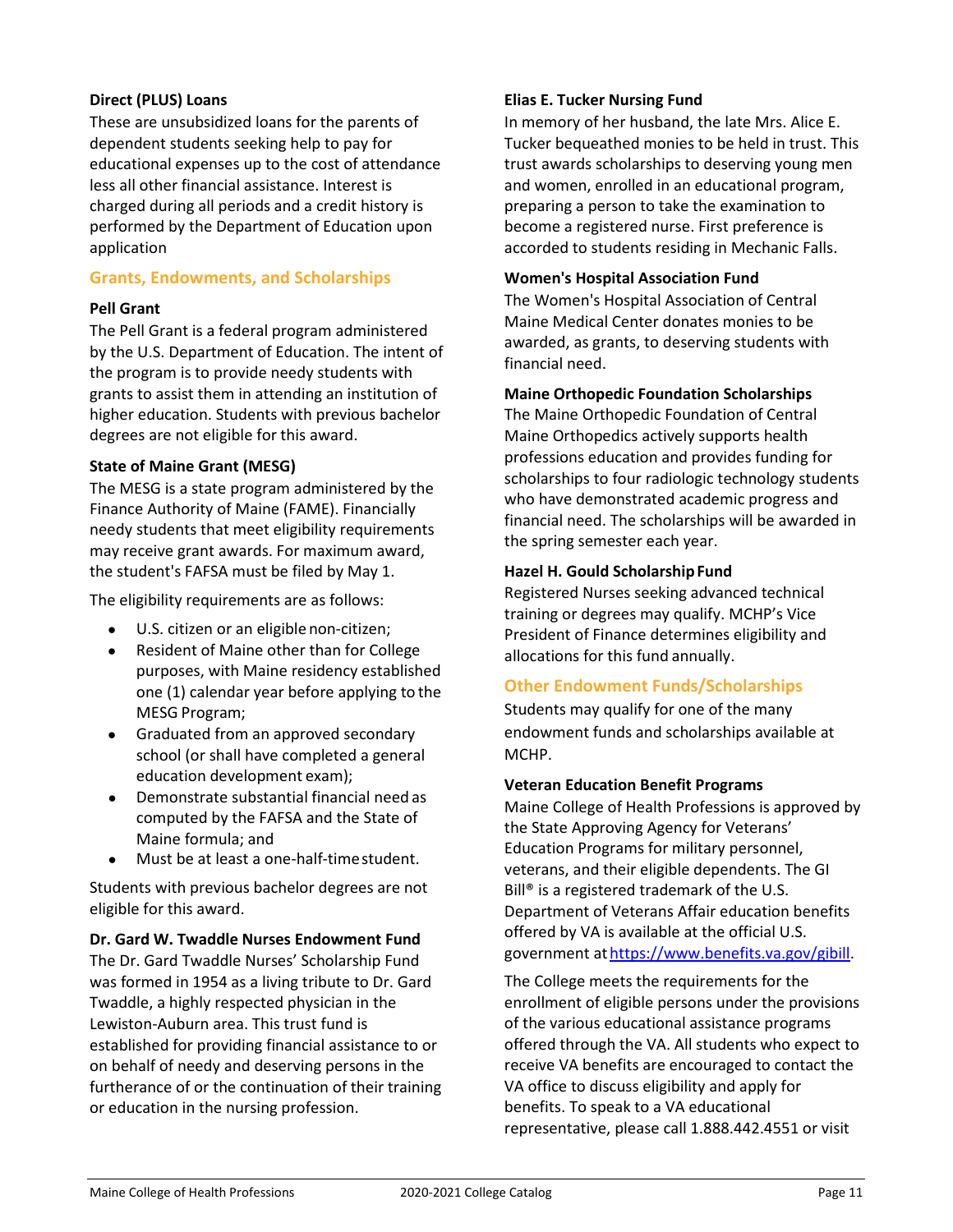# the VA web site at [www.vets.gov/education/apply/.](http://www.vets.gov/education/apply/)

Once eligible, students will submit to the Bursar: 1) the certificate of eligibility form and 2) submit the Maine College of Health Professions request for certification form 30 days prior to the beginning of EACH semester.

## <span id="page-15-0"></span>**Award Process**

The student is considered for financial aid, funded by the programs described above, on a basis of financial need and the amount of monies available for funding. The resulting determination, or award, is communicated to the student in the form of a financial aid award letter, which the student is free to refuse in whole or in part. However, refusal will not result in the reconsideration of the manner in which a student's aid has been proportioned between grant aid and loan aid.

## **Enrollment Verification**

At the start of each semester, the Registrar's Office performs enrollment verification on each student. Some financial aid (Pell Grant, State of Maine Grant Program) is based partly on the number of student hours and student status – half time (at least 6 credit hours), three-quarter-time (9-11 credits), or full time (12 credits or more).

The Enrollment Verification Process verifies the number of credit hours for each semester. If the student is taking fewer or more credit hours than originally awarded for, an adjustment to their financial aid may be necessary.

## **Disbursement Process**

For grants and loans from all programs, aid will be credited to the student's account. Any remaining balance at each term will be payable by the due date on the term bill. When all MCHP charges have been provided for, and a credit balance arises, the student will receive a check refund within 14 days after the disbursement of federal funds onto the student account to meet education expenses that are outside of MCHP's charge structure.

## **Other Considerations**

Colleges generally do not have resources adequate to meet all the financial needs demonstrated by financial aid applicants. Therefore, students are strongly encouraged to seek outside aid from organizations concerned with such matters. While

not an all-inclusive list, MCHP students have received grants from high schools, church groups, community/hospitals/hospital auxiliaries, civicminded fraternal and professional organizations (American Legion, Kiwanis, Elks, Lions, Odd Fellows, Rebekahs, Auburn Exchange Club, etc.).

Students that have filed all required financial aid documentation with the MCHP's Financial Aid Office will have their financial aid awards credited to their accounts.

Willful falsification or omission of information is a criminal violation, punishable under Maine and federal laws, the latter when the student is the recipient of federal loans and grants. Intentional falsification or omission of information will result in withdrawal of all College aid, and repayment of any assistance that has been granted.

# <span id="page-15-1"></span>**Financial Aid Satisfactory Academic Progress**

All MCHP students must achieve and maintain ongoing satisfactory progress in order to be eligible and continue eligibility for federal financial aid assistance and compliance with federally mandated requirements. The program must be completed within the following periods:

Full-Time students have the maximum of three (3) continuous academic years to complete the required total program credit hours of a 2-year program.

Three-quarter time students have the maximum of four and one-half (4 ½) continuous academic years to complete the required total program credit hours of a 2 year program.

Half-time students have the maximum of six years (6) continuous academic years to complete the required total program credit hours of a 2 year program.

Students have the right to appeal financial aid determinations governed by the Financial Aid Satisfactory Academic Progress Policy.

For continued financial aid eligibility, and compliance with federally mandated requirements, the following Financial Aid Satisfactory Academic Progress Policy is provided to all financial aid recipients of MCHP.

The following shall be considered as credits completed: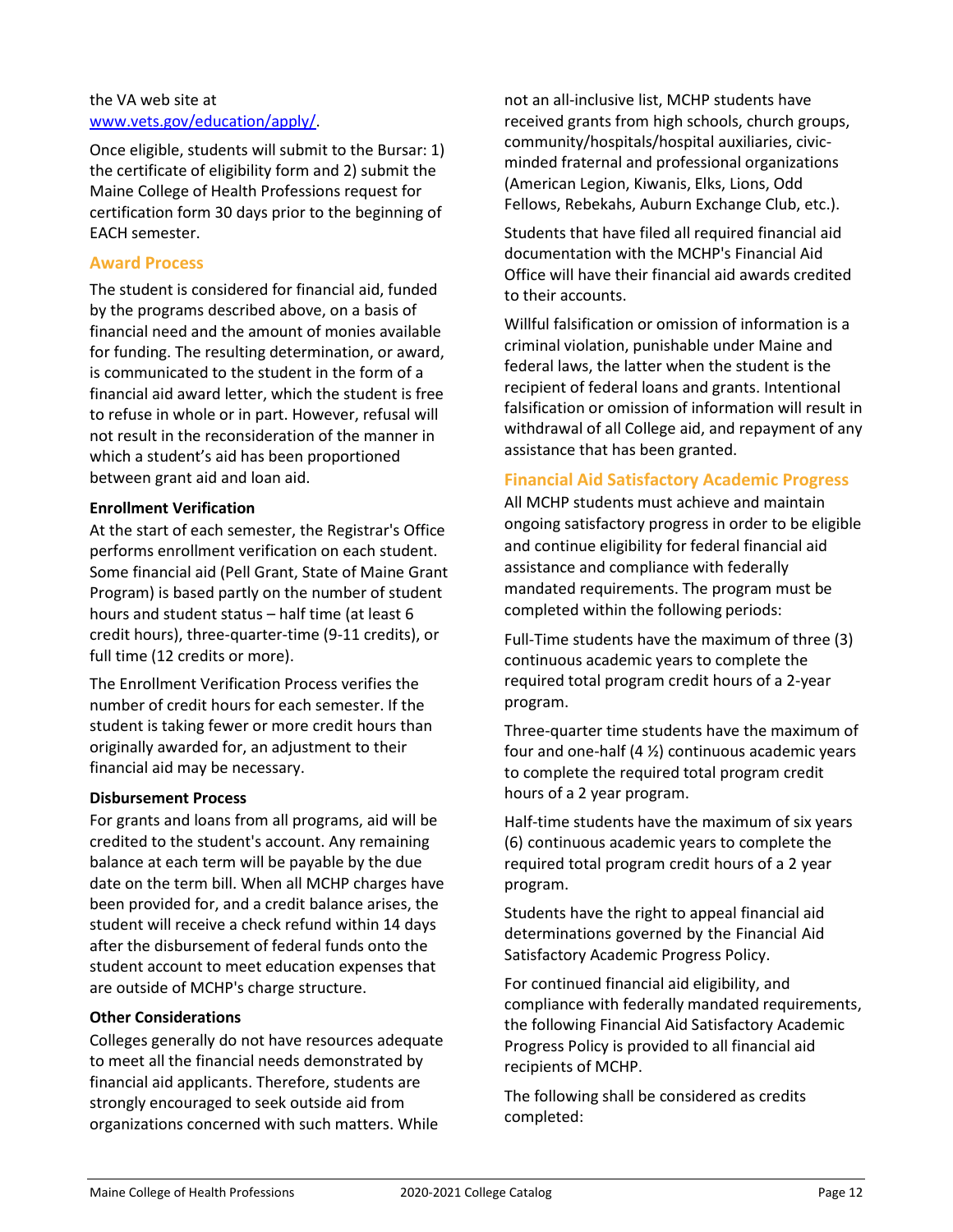- Letter grades "A" through "C"
- "P" passed for credit on "pass/fail"basis.

The following shall not be considered as credits completed:

- Letter grades "C-, D+", "D", "D-", "F" and"U"
- "WP" or "WF" for withdrawn coursework
- "F" on pass/fail basis
- "Non-credit" course
- "Audited" course

Students who do not successfully complete course work at the minimum levels listed in the chart are not considered to be making satisfactory academic progress. Financial Aid warning and probation – In the event that a student fails to meet any of the above criteria in a particular semester; the student will be placed on Financial Aid warning. A student in this category may receive financial aid for the upcoming semester, but at the end of that semester, the student must have completed the designated number of credits. A student who has not completed the designated number of credits by the end of the warning semester will be suspended from the receipt of further financial aid and placed on SAP probation.

## **Grade Point Average**

This is calculated via the Institution's academic standards by the Office of the Registrar. Students with insufficient grade point averages are notified of their status (either academic warning or probation), by the Academic Advisor. Upon notification of the academic action, the Financial Aid Office will take appropriate action.

## **Semesters**

Each semester of enrollment on at least a half-time basis is calculated for purposes of Satisfactory Academic Progress regardless of the receipt of financial aid. Satisfactory Academic Progress will be reviewed every semester.

## **Appeal of Financial Aid Probation**

Students placed on Financial Aid Probation must appeal in writing, normally within 30 days of notification, directly to the Financial Aid Office, indicating:

Why the minimum academic requirements were not met, and reasons why financial aid should not be lost.

The Financial Aid Office will review the appeal and notify the student in writing of the decision within 10 days from the date the appeal is received. A student wishing to appeal the decision made by the Financial Aid Office may do so in writing, within 14 days, to the Director or President. A response will be given to the student within 10 days from the date the appeal is received.

## **Conditions of Reinstatement**

Students must complete the appropriate number of credits at the conclusion of the designated academic semester to be reinstated. At that time, the student must notify the Financial Aid Office in writing, that the conditions of reinstatement are met. The student will observe all normal application procedures and deadlines for financial consideration. The student will be notified, in writing, whether reinstatement has taken place.

# <span id="page-16-0"></span>**Student Support**

## <span id="page-16-1"></span>**Student Services**

## **Learning Assistance Program**

A learning assistance program is available to all Maine College of Health Professions students. This program is primarily concerned with the learningof all students. Services will include the following:

- Tutoring/Group study sessions
- Individual assistance in time management
- Resource materials
- Study skills
- Computer and video assisted instruction
- Additional campus laboratory practice
- Test taking Strategies

## **Student Success Center**

The College offers a Student Success Center for students enrolled at the College. The Center is open 24 hours. The room may be used for student study, access to reference materials, and use of college computers.

Students are encouraged to seek extra help from their course instructor or advisor by appointment as needed. Students at off-site campuses may utilize real-time conferencing services to meet with their instructor or advisor by appointment for assistance.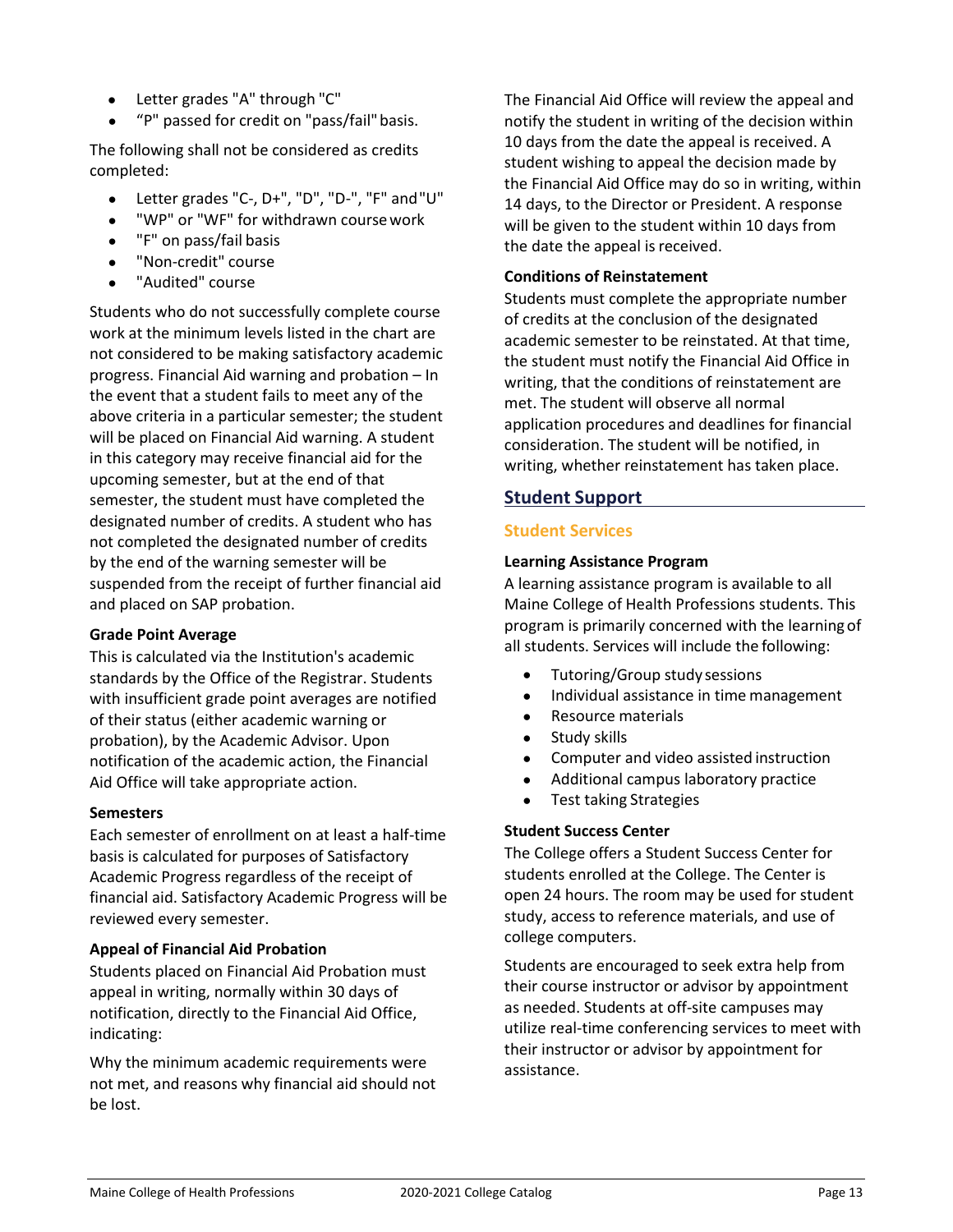## **Career Advisement**

Students can ask for assistance with writing a professional resume. Opportunities for employment are posted on the bulletin board in the student lounge, distributed to students electronically and available on websites. Student and graduate records are available upon signed written request by the student or graduate.

## **Technology and Computer Lab Access**

The Maine College of Health Professions utilizes advanced technology in its programs. MCHP has two computer labs and standalone computer stations throughout the college for student use. The college also has public Wi-Fi for students to use their own devices. Each computer is updated with the software necessary for students enrolled at the MCHP. Students may access the computer lab from 6 AM – 10 PM by using their College identification badge.

## **Gerrish-True Health Sciences Library**

While enrolled at MCHP, students have access through the library to top medical databases and journals, as well as printed materials included in the library's collection. Access to online resources is available on campus and remotely through the Library's Canvas page.

The Librarian provides in-class instruction for students as well as one-on-one assistance with general research projects, APA formatting, article searching and literature reviews. Materials needed by students but not available in the Gerrish-True collection can be obtained through Interlibrary Loan.

Printing and photocopying services are available while in the library and limited to educational purposes only.

## **Student Leadership Opportunities**

MCHP offers opportunities for student participation in program curriculum and policy revisions. Students are invited to participate in leadership and decision-making roles as a class officer. Student involvement in these activities helps to improve the programs offered at MCHP and enables a student to develop leadership skills and assume responsibility. The college also schedules open community forums for all students to meet with staff/faculty.

# **Parking Facilities**

Designated on-campus parking facilities are available to MCHP students with motor vehicles. Students wishing to use these parking facilities must obtain a parking application from the Registrar's Office. Individuals parking without a permit from MCHP, or in a non-designated parking area, will risk losing parking privileges.

## **Security**

The on-campus security personnel actively assist the MCHP in maintaining a safe and orderly campus environment. The security department may be accessed by calling 2299 on-campus or 207-795-2299 off-campus.

MCHP identification badges are issued to all students, faculty, and staff. These badges must be worn while at the College and in the clinical areas. Access to the College and library may be gained by identification badge access.

Students are responsible for keeping their valuables secure and vehicles locked. Students leaving the College or clinical setting may call security for an escort to their vehicle.

Any suspicious activity noted, or actual breach of security should be reported to the security office immediately.

# **Health Services**

Students shall be required to maintain adequate health in the interest of client welfare, including but not limited to, appropriate immunizations. Annually, students are provided flu immunizations and an annual Tuberculin Skin Test.

Matriculated students are required to purchase accident insurance through the College. The cost will be billed to the students on an annual basis. Details of the plan are available from the Bursar.

Students requiring medical attention may report to the Emergency Department at their clinical facility. Students will be billed for this service.

# <span id="page-17-0"></span>**Degree Requirements**

# **General Education Requirements** *Associate's Degree*

The College is committed to graduating a person whose educational program is balanced in the three primary domains of knowledge; arts and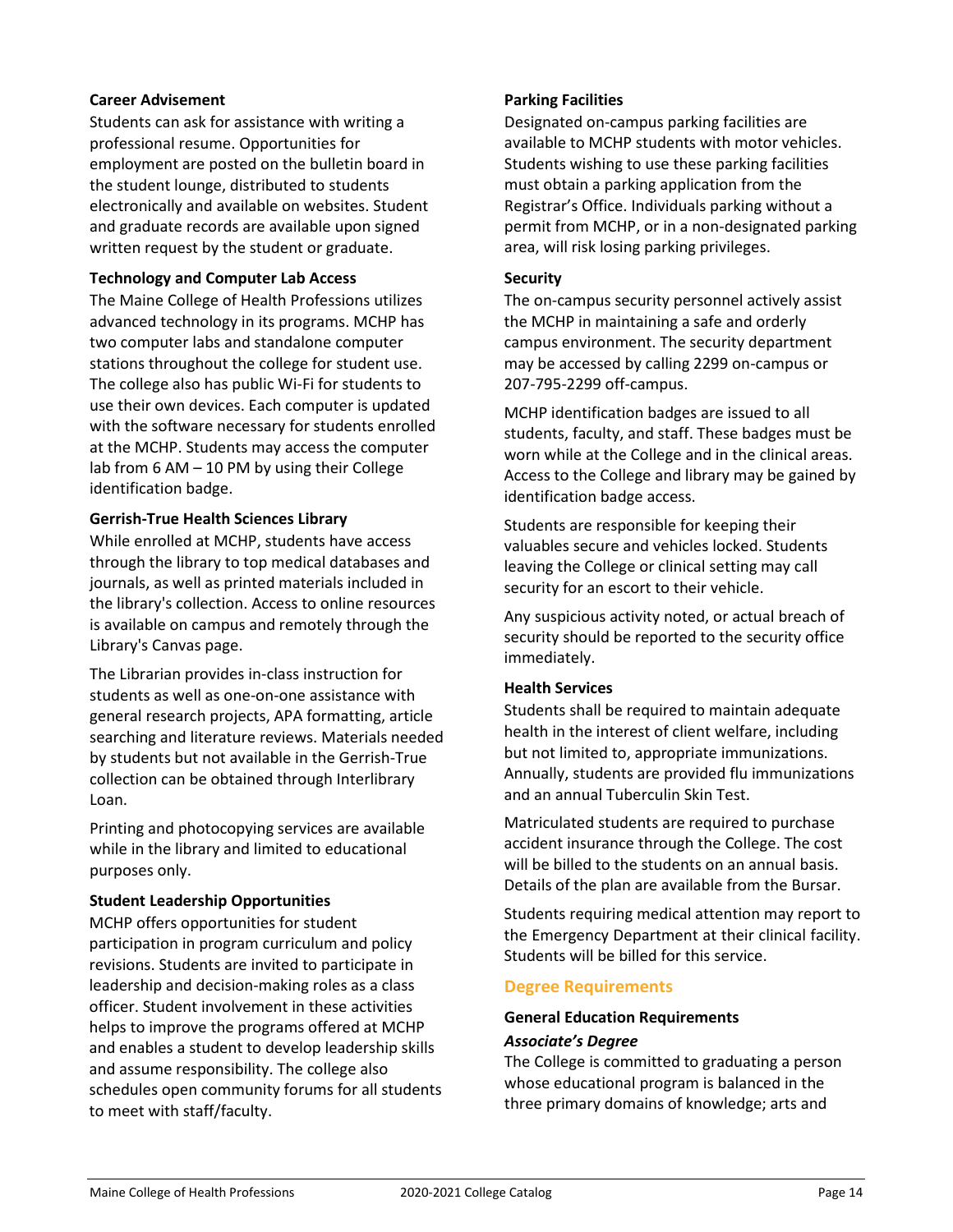humanities, sciences including mathematics, and the social sciences.

The College believes that being an educated person means a commitment to lifelong learning, finding joy in expanding ideas, creativity, and critical thinking.

To foster these principles, the College has implemented a minimum general education curriculum that is applicable to all Associate Degree programs at the College. This general education curriculum includes a minimum of 20 credit hours, which must include the following:

- ENG 101, College Writing, 3 credits;
- Social Sciences, 3 credits (elective or program specific);
- Arts and Humanities, 3 credits (elective or program specific);
- Mathematics or Science, 6 credits (elective or program specific);
- General Education Courses, 5 ormore credits (elective or programspecific)

These are the minimum requirements for the general education coursework. For specific program requirements, please refer to the curriculum plan of the designated program.

All Associate Degree programs require completion of a minimum of 60 credit hours. Students must earn a minimum cumulative grade point average of 2.0.

All Associate Degree programs require that a minimum of fifty percent (50%) of degree credit coursework be completed at Maine College of Health Professions, with the exception of the Bridge to ADN only requiring 40%. Specific degree programs will require additional credits.

Social Science courses include Psychology, Sociology, Political Science, Economics, and History.

Arts and Humanities courses include Communication, Ethics, Philosophy, Art, Music, Drama, Foreign Language, History, American Sign Language, Religion, Technology, and Global Issues.

## **RN to BSN Degree**

The RN to BSN Degree program requires completion of a minimum of 122 credit hours. Prior RN education may count up to 62 of the total 122

credit hours, and of the additional 60 credits required to satisfy the BSN portion of the curriculum 15 credits of these are general education. A minimum of 25% of the BSN curriculum must be taken at the Maine College of Health Professions to meet the residency requirements for graduation. Students must earn a minimum cumulative nursing grade point average of 2.7 and a minimum grade of "C" in each required general education course.

# <span id="page-18-0"></span>**Code of Student Conduct**

By formulating a general code of ethics, rights and responsibilities, MCHP reaffirms the principle of student freedom coupled with personal responsibility and accountability for individual action and the consequences of such action. The Code of Student Conduct is included in the Student Handbook or may be accessed on the MCHP website. A paper copy may be obtained, by request, from the Vice President of Academic and Student Affairs.

# <span id="page-18-1"></span>**Withdrawals and the Drop/Add Period**

## **Official Withdrawal from College**

Withdrawal is defined as a student who gives official notification of their withdrawal tothe Registrar after a semester begins. (The student is withdrawing from all courses and leaving the College).

Students wishing to withdraw from the College:

- Must contact the Registrar
- Should contact their Program Dean
- Should submit the Student Status Change Form to the Registrar

Withdrawal is not considered official until the student has notified the Registrar. Until such notification, the student remains enrolled in the College and/or course and is responsible for fulfilling its academic and financial requirements.

# **Unofficial withdrawal from College/course**

Students must notify the Registrar when withdrawing from a course. If a student stops attending College or a course without notification, this will result in an unofficial withdrawal and a grade of "F" for the course.

If a student receives a grade of "F" in a course, the College will determine if the student should be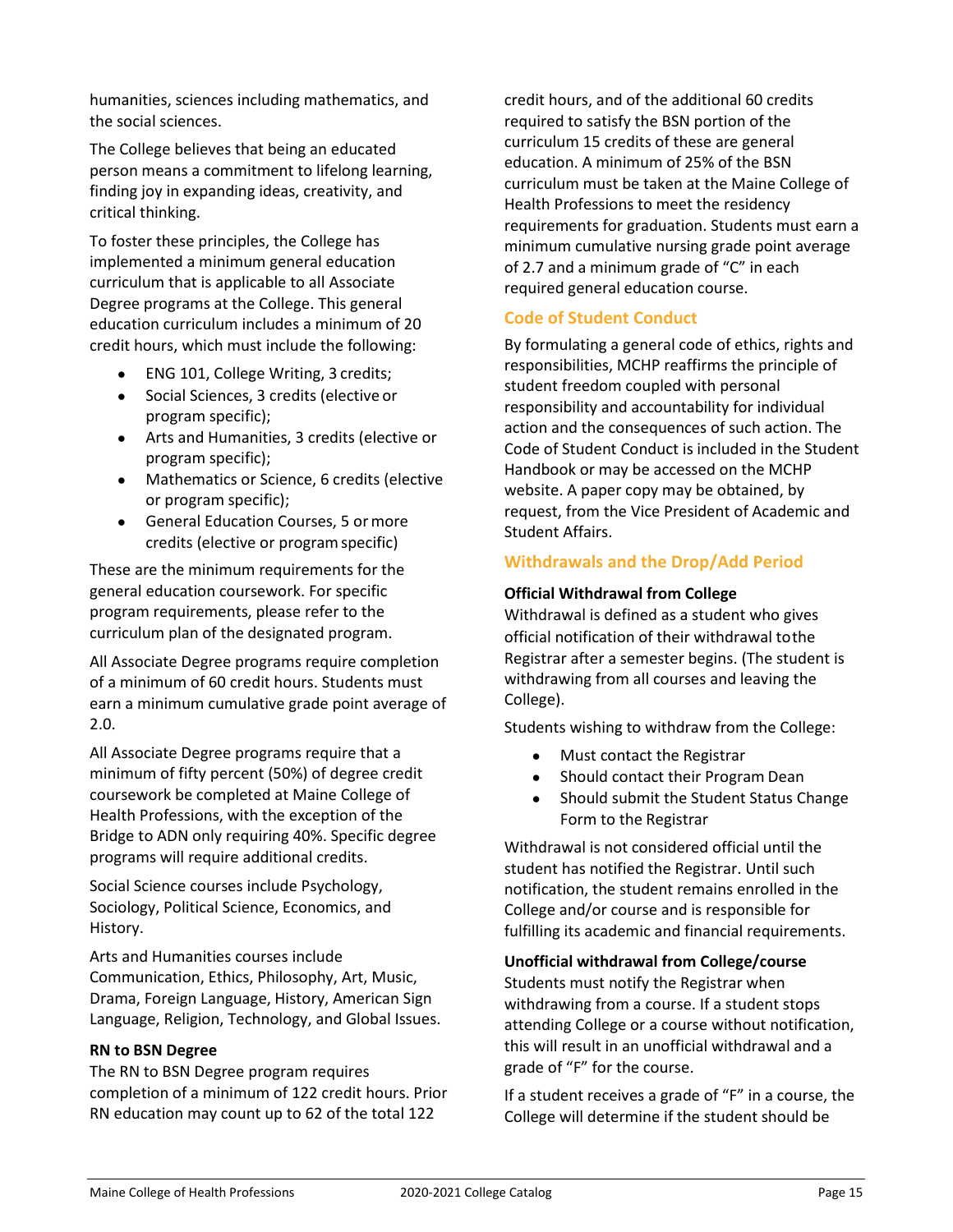treated as an unofficial withdrawal or not and follow the procedure below.

If Federal financial aid is affected, the Financial Aid Office may need to adjust the student's financial aid. Without official notification, the student will be considered unofficially withdrawn and a R2T4 calculation will be completed using a 50% mark in the semester to determine how much aid the student has earned and if any is to be returned to the Government.

**Adding, dropping, or withdrawing from a course**  The "add/drop" period is the timeframe a student may adjust their schedule without any academic or financial penalties. The following schedule represents the timeline for the academic year.

| <b>Semester</b> | Registration<br>Period | <b>Billing</b><br>Period                                         | Add/<br><b>Drop</b><br>Period-<br>Full<br><b>Semester</b>      | Add/<br><b>Drop</b><br>period-<br><b>Non</b><br><b>Standard</b><br>Term |
|-----------------|------------------------|------------------------------------------------------------------|----------------------------------------------------------------|-------------------------------------------------------------------------|
| Summer          | Begins: At             | April 1st                                                        | <b>Begins:</b>                                                 | <b>Begins:</b>                                                          |
|                 | least 4                | or first                                                         | One week                                                       | One                                                                     |
|                 | weeks prior            | Monday                                                           | prior to                                                       | week                                                                    |
|                 | to the bill            | in April                                                         | the start                                                      | prior to                                                                |
|                 | date                   |                                                                  | of course                                                      | the start                                                               |
|                 | Ends: 2                |                                                                  | Ends: End                                                      | of course                                                               |
|                 | week prior             |                                                                  | of                                                             | Ends:                                                                   |
| Fall            | to the bill<br>date    | July 1st<br>or the<br>first<br>Monday<br>in July                 | business<br>on Friday<br>of the first<br>week of<br>the course | End of<br>business<br>of the<br>1st day<br>of course                    |
| Spring          |                        | Decemb<br>er 1st or<br>the first<br>Monday<br>in<br>Decemb<br>er |                                                                |                                                                         |

**Adding a course:** Students may add courses during the add/drop period, if there is space available in the course and the student has satisfied all requirements. Student charges will be adjusted and a revised bill will be generated. Payment in full is expected as of the date of enrollment, unless prior arrangements have been confirmed with the Bursar.

**Dropping a course:** Dropping a course is defined as a reduction in course load while remaining enrolled at the College within the add/drop period. (The

student drops one or more courses but not all courses). All requests to drop a course within the add/drop period, must be coordinated through the Registrar.

**Withdrawal from a course:** Withdrawing from courses is a reduction in a student's course load after the add/drop period while remaining enrolled at the College.

# **Academic impact of withdrawing from a course or the college**

- A student may withdraw from a course at any time. If the student withdraws after 60% of the semester, the student will receive a grade of "F" in the course, which is calculated into the GPA. Before the 60% mark, the student will receive a grade of "WP" withdraw pass or "WF" withdraw fail. These grades will not be calculated into the GPA; however, they will be reflected on the official transcript.
- At the end of every semester, the Registrar will notify the Financial Aid Office of any students who have received a grade of "F" in a course. A determination will be made within 30 days of the end of the payment period (semester) on whether or not the grade was earned or if the student dropped without notification.
- The Registrar will notify all appropriate staff of any student status change.

# **Financial impact of withdrawing from a course or the college**

In accordance with Federal regulations, financial assistance may be adjusted for any aid recipient whose status changes during the semester. A portion of her/her financial aid may be returned to the Title IV programs as required by using the U.S. Department of Education's methodology.

# **PELL recalculation policy**

Federal PELL Grant award amounts will be based upon enrollment status 14 days after the add/drop period ends. At that time, if the number of credits enrolled is different from the student's initial enrollment, the Federal PELL Grant will be adjusted from the original PELL grant award. No further adjustments to the Federal PELL Grant will be made after that point.

Federal PELL Grants awarded initially after the add/drop period will be based upon enrollment at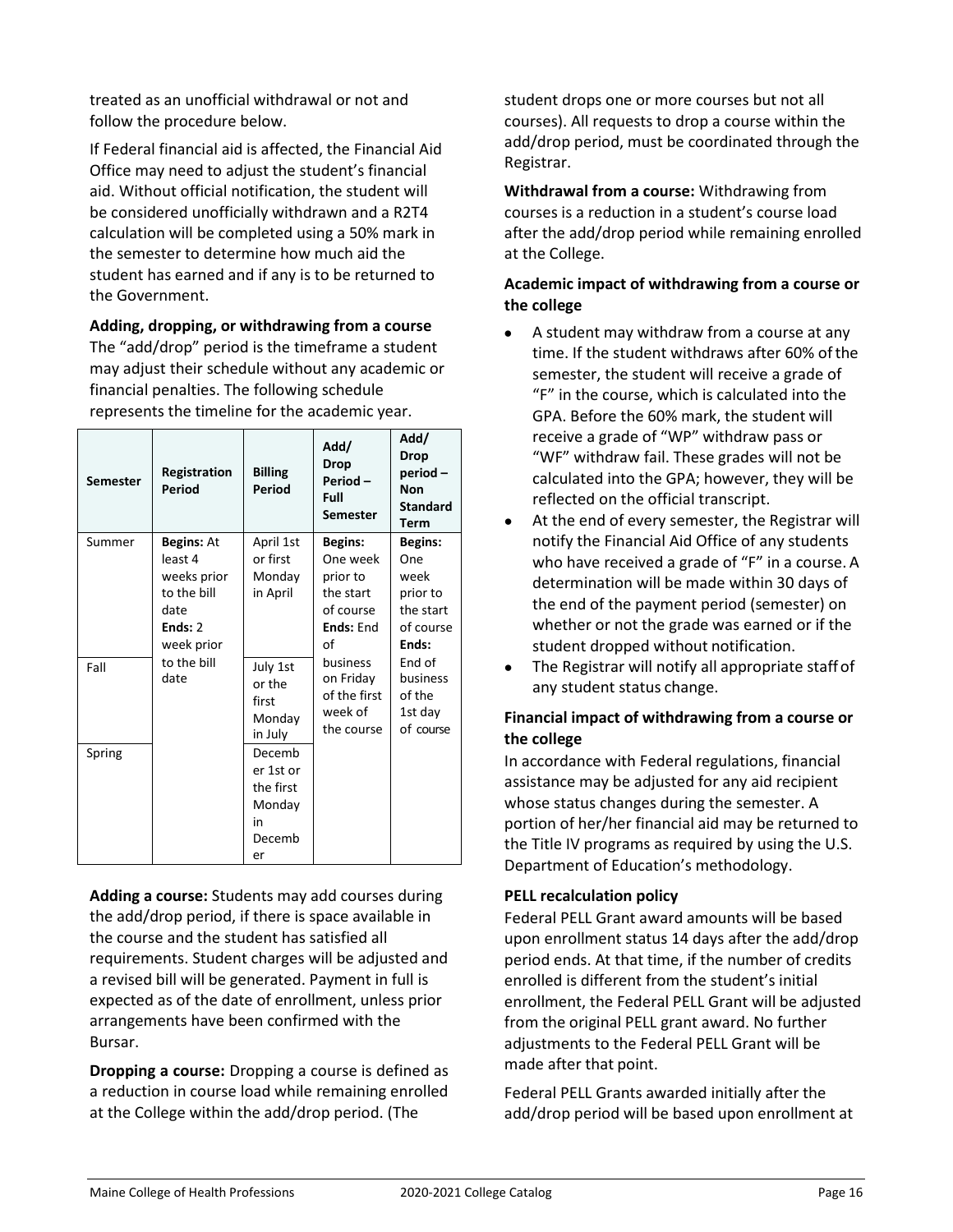the time the award is determined. No further adjustments to the Federal PELL Grant will be made after that point.

#### **Enrollment Status**

**Academic Year**: Enrollment status for fall/spring/summer semesters is determined according to the following table.

| <b>Credits</b> | <b>Status</b>       |
|----------------|---------------------|
| 12 or more     | Full-time           |
| $9 - 11$       | % time              |
| $6 - 8$        | Half-time           |
| $1 - 5$        | Less than half time |

#### **Tuition Balances and Refunds**

Tuition and fees are reduced in accordance with the following schedule when courses are dropped. Withdrawal in the first three weeks may result in a refund to the student. MCHP Scholarships will follow the same percentage chart for funds earned and eligible to keep by the student. Direct Subsidized and Unsubsidized loans and other Title IV funds may be returned as required by the Return of Title IV Funds calculation.

The Bursar's Office will send the student a detailed statement indicating any amounts due the College or amounts due the student as a refund. The statement will include the expected due date for any amount due back to the College for return to the Federal Programs (if applicable).

# **Withdrawal from Course/College – Standard** *Courses Longer than 4-Weeks*

| On or before the first week of classes  | 100% |
|-----------------------------------------|------|
| On or before the second week of classes | 65%  |
| On or before the third week of classes  | 35%  |
| Thereafter                              | 0%   |

# **Withdrawal from Course/College – Non-Standard** *Courses Less than 4 Weeks*

| On or before the first day of course  | 100% |
|---------------------------------------|------|
| On or before the second day of course | 65%  |
| On or before the third day of courses | 35%  |
| Thereafter                            | 0%   |

For the purposes of calculating standard tuition adjustments, the attendance period begins on the opening day of scheduled campus courses per the official academic calendar, includes weekends, holidays, and snow days, and ends on the date the student notifies the Registrar that she/he is withdrawing.

For purposes of calculating non-standard tuition adjustments, the attendance period begins on the start date of the course as specified on the course schedule, including weekends, holidays, and snow days, and ends on the date the student notifies the Registrar that she/he is withdrawing.

# <span id="page-20-0"></span>**Scholastic Standards**

## **Numerical and Grade Point Equivalence**

| Letter<br>Grade | <b>Numerical</b><br>Grade | <b>Grade Point</b><br>Average |
|-----------------|---------------------------|-------------------------------|
| A               | $95 - 100$                | 4.0                           |
| А-              | $90 - 94$                 | 3.7                           |
| B+              | $87 - 89$                 | 3.3                           |
| В               | $84 - 86$                 | 3.0                           |
| В-              | $80 - 83$                 | 2.7                           |
| C+              | $77 - 79$                 | 2.3                           |
| C               | $74 - 76$                 | 2.0                           |
| C-              | $70 - 73$                 | 1.7                           |
| D+              | 67 – 69                   | 1.3                           |
| D               | $64 - 66$                 | 1.0                           |
| D-              | $60 - 63$                 | 0.7                           |
| F               | Below 60                  | 0.0                           |

A student is awarded their degree upon achieving a cumulative grade point average of 2.0 and after all program requirements are completed.

In clinical based programs, all required general education courses must be taken prior to or during the semester indicated on the curriculum plan in which the student is matriculated. Any deviation from the curriculum plan will require written permission of the dean in advance of the semester in which it is required.

#### **Audit Policy**

Persons wishing to attend credit courses, but not earn credit, may enroll as auditors with the permission of the involved Dean or General Education Coordinator and involved faculty member.

Auditors are not counted as students in the enrollment census, do not have the course recorded on a transcript, and are not required to complete the assignments or take examinations. Clinical and lab courses may not be audited. Matriculated students auditing a course will be assessed a per credit audit fee. Tuition charges for audited courses for non-matriculated students are the same as for course(s) taken for credit. Once the involved Dean or General Education Coordinator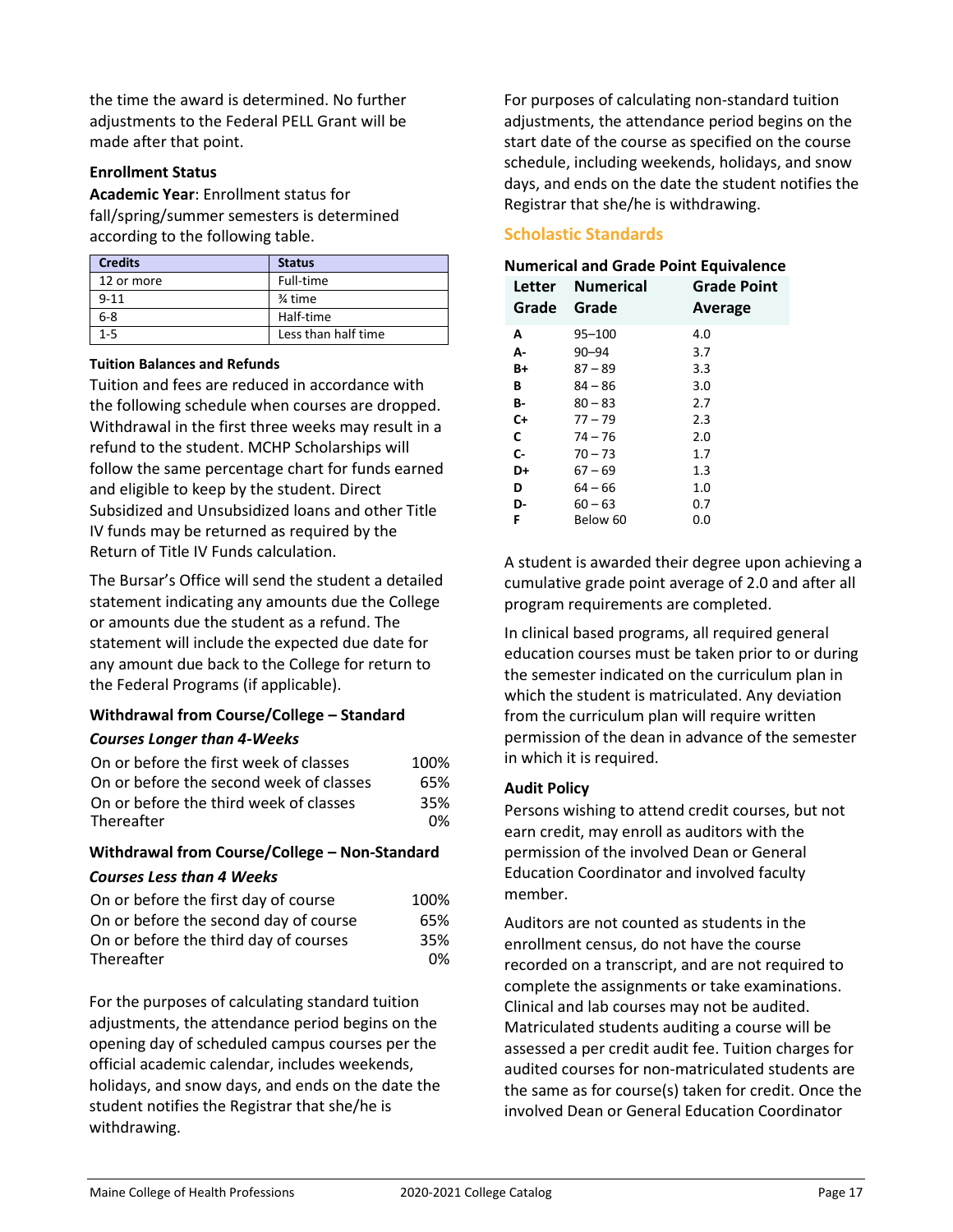and faculty member have granted approval, the interested person will contact the registrar.

# **Grade Report**

A student may access a summary of academic progress (a grade report) electronically at the end of each semester.

# **Honors**

Graduating students will receive the following designations based on their GPA:

**Honors:** 3.3 – 3.49 **High Honors:** 3.5 – 3.74 **Highest Honors:** 3.75 – 4.0

In order to qualify for the President's Award, the highest scholastic average (clinical and theory), a student must attend the College two (2) complete academic years.

# **Academic Warning for Clinical Based Programs** *Criteria for Warning*

**Didactic**: A matriculated student whose grade is below C at mid-semester, in any course, will be placed on academic warning.

**Clinical**: A matriculated student who is notmeeting clinical objectives at mid-semester will be placed on academic warning.

At mid-semester, the student will receive notice of being placed on academic warning. Notification of academic warning will be given to the student's academic advisor and the dean. A copy of the academic warning will be placed in the student's file.

# *Criteria for Warning Removal*

At the end of the semester, the student's performance will be evaluated:

**Didactic**: If the student's grade is C or above in the course, the warning status will be removed.

**Clinical**: If the student's clinical performance meets the clinical objectives, the warning status will be removed.

Failure to meet these objectives or failure to receive a grade of C or higher in any class will result in the student's being placed on academic probation. A student may receive an academic warning more than once

# **Academic Warning for Non-Clinical Based Programs**

# *Criteria for Warning*

A matriculated student whose grade is below C at mid-semester, in any course, will be placed on academic warning.

At mid-semester, the student will receive notice of being placed on academic warning. Notification of academic warning will be given to the student's academic advisor and the dean. A copy of the academic warning will be placed in the student's file.

# *Criteria for Warning Removal*

At the end of the semester, the student's performance will be evaluated. If the student's cumulative grade point average is 2.0 or higher, the warning status will be removed. Failure to earn a cumulative grade point average of 2.0 or higher will result in the student being placed on academic probation. A student may receive an academic warning more than once.

# **Academic Probation Policy for Clinical Based Programs**

In the event that a student receives a grade of C- or lower in any course(s) within one semester, the student is placed on Academic Probation and must repeat the course(s). The course instructor will email the student, student's advisor, and registrar of a grade of C- or lower when the final grades are submitted. A student may be placed on Academic Probation once during the program.

- A minimum grade of C (74) must be attained in any course required forthe major.
- Students who fail to obtain a grade of C (74) in a course required for the major will not be permitted to enroll in any course for which that course is a pre-requisite, until the C (74) grade requirement for the prerequisite course has been met.
- Students are permitted to repeat a failed course (grade below 74) required for the major only once. Failure to successfully complete the course on the second attempt will result in dismissal from the program.
- The program will extend beyond the published program length sincemost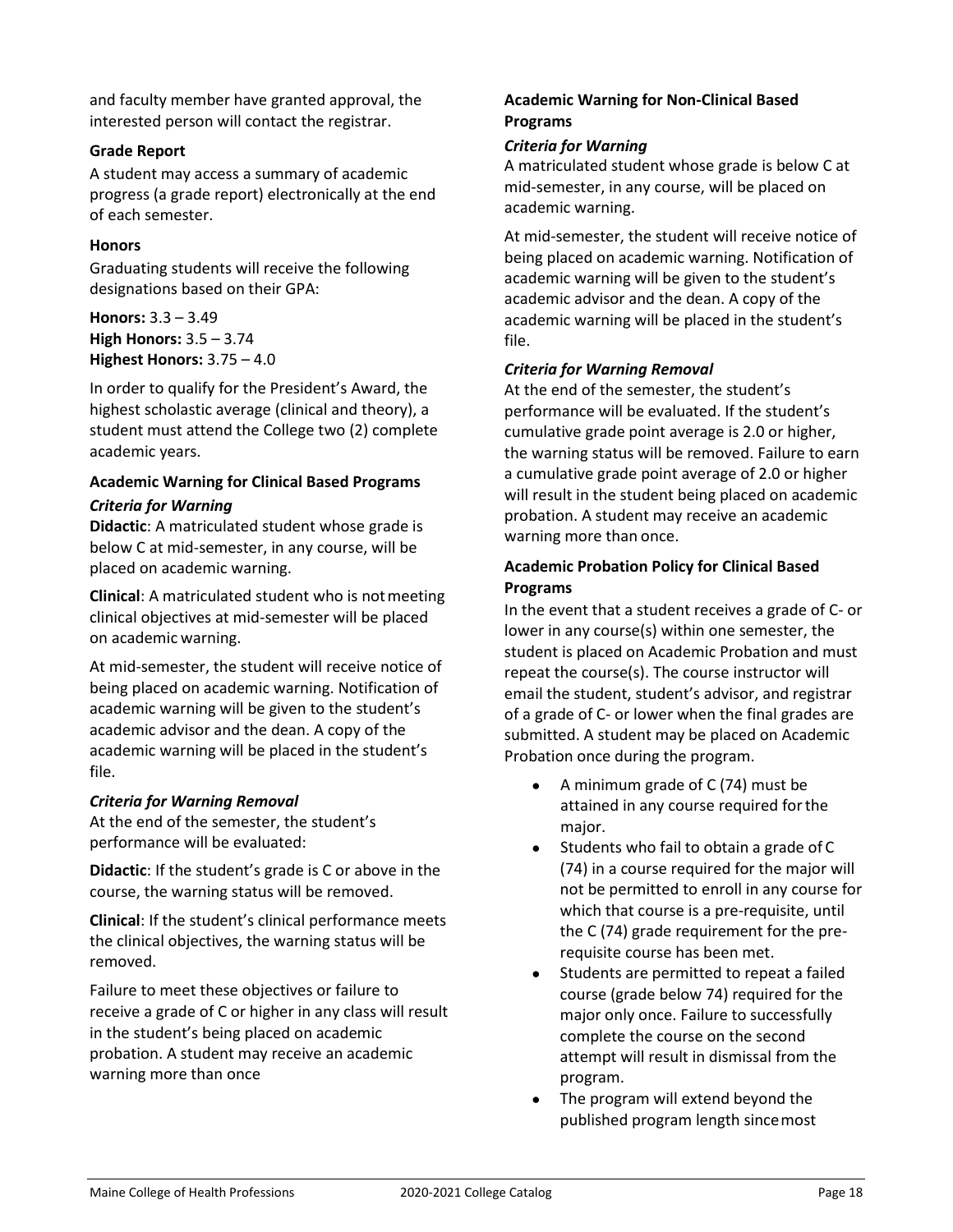courses are taught only once per year.

- An Academic Probation Plan isrequired.
- Enrollment will be based on space availability in the class.
- If space is not available in the class, the student will work with the Dean to establish next steps.
- Probationary status is resolved upon successful completion with a grade of C or higher in all of the next semester'scourses.
- While on Academic Probation, withdrawal from any course after the Add/Drop Period will result in student dismissal from the Program.

Academic Probation is designed to allow the individual to resolve barriers to success and improve academic skills and program knowledge. Academic Probation requires completion of an approved Academic Probation Plan. Failure to comply with this requirement will result in immediate student dismissal from the Program.

## *Academic Probation Plan (APP) – The student must:*

- Create a preliminary APP to present to their advisor.
- Meet with their Advisor to discuss learning needs, barriers to success, strengths, and recommendations to finalize and submit a complete APP prior to the end of the Add/Drop Period for the next academic semester.
- Must enroll in the semester approved by the Registrar and stated in theAPP.
- Meet with the Registrar, Financial Aid Specialist, and Bursar to review their status with each.
- Submit the completed APP in person to the Dean or designee.
- Refer to the Academic Probation Plan Guidelines and the College Academic Calendar for the Add/Drop period.

# **Academic Probation Policy for Non-Clinical Based Programs**

Academic Probation is designed to allow the student to resolve barriers to success and improve academic skills and program knowledge. The course instructor will email the student, student's advisor, and registrar of a grade of C- or lower

when the final grades are submitted. The advisor will check the student's GPA to determine if the student is placed on academic probation.

Academic Probation occurs when a student earns a semester grade point average of less than 2.0. A student who is on Academic Probation will remain on Academic Probation until their cumulative GPA is above 2.0, which must be achieved within the next two enrolled semesters or they will be dismissed from the College. While on Academic Probation, withdrawal from any course after the Add/Drop Period will result in student dismissal from the College.

A student may be placed on Academic Probation only once during their academic program. If the Academic Probation is resolved, the student must maintain a semester GPA of at least 2.0 or the student will be dismissed.

Academic Probation requires completion of an approved Academic Probation Plan (see below). Failure to comply with this requirement will result in immediate student dismissal from the College.

## *Academic Probation Plan – The student must:*

- Meet with their Advisor to discuss learning needs, barriers to success, strengths, and recommendations to develop and submit a complete Academic Probation Plan priorto the end of the Add/Drop Period for the next academic semester.
- Meet with the Registrar, Financial Aid Specialist, and Bursar to review their status with each.
- Submit the completed Academic Probation Plan in person to the Dean, Program Coordinator, or designee.
- Refer to the Academic Probation Plan Guidelines and the College Academic Calendar for the Add/Drop period.

# **Student Dismissal**

The College may dismiss, at any time, a student whose academic standing does not comply with the Scholastic Standards Policy. In most cases, students who are dismissed for academic reasons have previously been placed on Academic Probation or have been warned by the Dean or Advisor.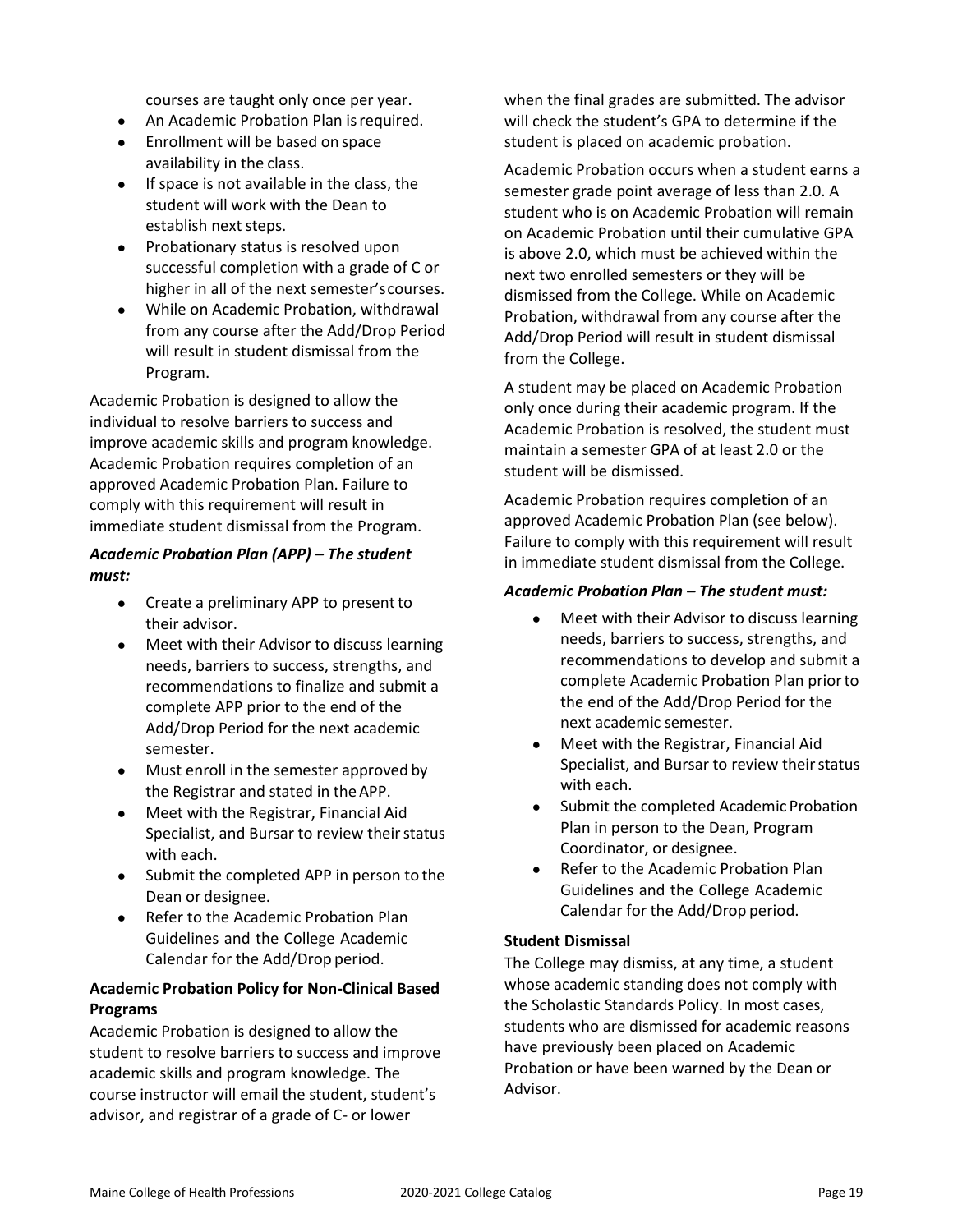Dismissal from the College for other than academic reasons may occur without warning. The decision to dismiss a student for other than academic reasons is made by the appropriate Dean or designee, after consultation with referring faculty.

Dismissals for other than academic reasons may include:

- Breach of patient confidentiality.
- Concealment of errors made during clinical assignments.
- Performing skills outside of their current role.
- $\bullet$  Illicit use, possession, or distribution of drugs or alcohol on campus.
- Possession of weapons on campus.
- Failure to follow College policies and procedures

Students who are dismissed from the College will be withdrawn from all registered courses. They will be responsible for any financial obligations according to the Add/Drop/Withdrawal and Refund Policy.

The student may appeal the dismissal by following the Student Fair Treatment Policy and Procedure.

# <span id="page-23-0"></span>**Transfer Credits**

Credits earned at regionally accredited colleges or universities will be considered for transfer to the Maine College of Health Professions at the time of student admission to the College. A student cannot transfer additional credits from other colleges or universities after admission and matriculation to the College. Matriculated students are those who have formally applied for acceptance into a degree or certificate program and have officially started the program.

Only those courses determined to be equivalent to the courses included in a specific program curriculum plan will be considered for transfer of credits. The grade received for an approved transfer course will be listed as "TR" on the College transcript and the grade will not be calculated into the student's cumulative grade point average.

To transfer credits to the College, the student must:

 Request an official transcript be mailed directly from the institution where the credits were earned to the Registrar's

Office.

- Provide an official course description from the year the credits were earned. Check with the Registrar to determine the necessity of the course description.
- Receive a minimum grade of C in the course.

## **Associate of Applied Science Degree**

- Science courses for transfer credit must have been successfully completed within 10 years of matriculating into a programof study at the College.
- Degree specific courses for transfer credits must have been successfully completed within 2 years of matriculating into a program of study at the College.
- A minimum of fifty percent (50%) of degree credit coursework must be completed through the College. Specific programs will require additional credits from the College.
- Exceptions will be reviewed on an individual basis by the Dean. These courses must be congruent with the course descriptions published in the College catalog.

# **Bachelor's Degree**

- A minimum of twenty-five percent (25%) of degree credit coursework must be completed through the College. Specific programs may require additional credits from the College.
- Some courses have changed substantially over time. There may be situations in which courses taken more than 10 years ago may not transfer into the College.
- Exceptions will be reviewed on an individual basis by the Dean. These courses must be congruent with the course descriptions published in the College catalog.

## **Certificate Programs**

- Science courses for transfer credit must have been successfully completed within 10 years of matriculating into a programof study at the College.
- Transfer credits may be accepted for General Education Courses as stated inthis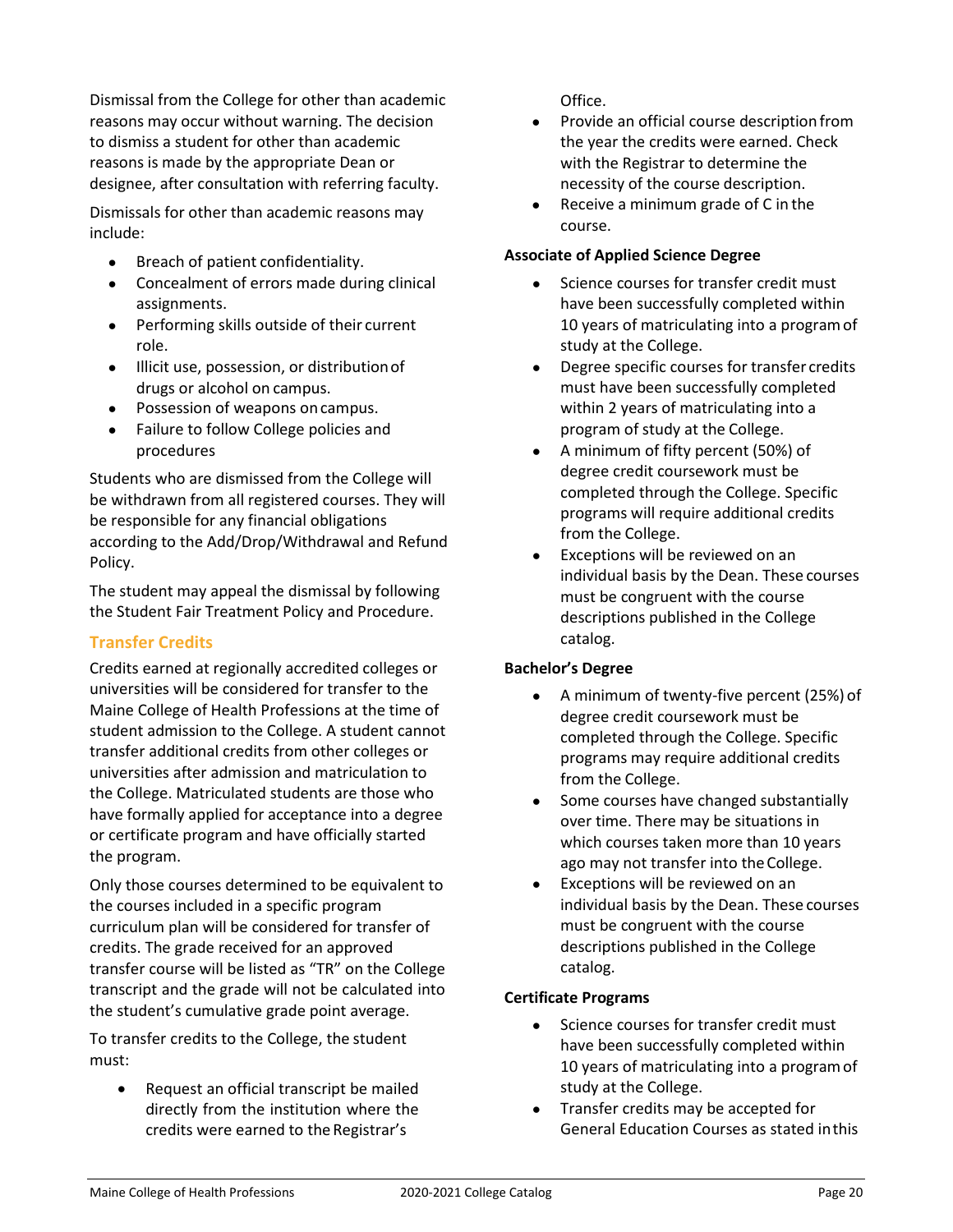policy.

- All program-specific courses must be taken at the College.
- Exceptions will be reviewed on an individual basis by the Dean. These courses must be congruent with the course descriptions published in the College catalog.

# <span id="page-24-0"></span>**Challenge Examinations**

Applicants who wish to receive academic credit for knowledge and skills acquired prior to attending the College have the opportunity to do so through the College Level Examination Program (CLEP) challenge examinations. For Associates in Radiologic Technology, Associates in Nursing, and certificate programs, transfer credits for challenge exams must be completed and submitted to the Registrar prior to the close of registration for the semester in which the course is listed on the curriculum plan. For all other programs, challenge exams must be completed and submitted to the Registrar before the student has 12 credits remaining in their degree program.

- Students who transfer credits for challenge exams prior to matriculation will not incur a fee.
- Students who transfer credits for challenge exams after matriculation will incur a fee according to the fee schedule.

The CLEP examinations for courses that are required by this College's curriculum may be taken at an authorized testing center of the student's choice.

Refer to the college website for a listing of accepted CLEP exams. The scores achieved on the above challenge examinations must meet the score required by the College. Passing scores may be obtained from the Registrar's Office. If you have any questions about challenge exams and acceptable scores, please see the Registrar.

Students who wish to challenge general education credits should contact the Registrar's Office.

# <span id="page-24-1"></span>**Transcript Requests**

Transcripts may be requested from the Registrar in writing for prior graduates and current students.

# <span id="page-24-3"></span><span id="page-24-2"></span>**Academic Programs**

# <span id="page-24-4"></span>**General Education**

## **Associate in HealthSciences**

#### **About Our Program**

The associate degree in Health Sciences will provide an entry point for students to complete an associate's degree in healthcare without committing to a specific profession within healthcare.

The Health Sciences degree will also serve as an opportunity for students to prove their academic abilities to aspire into radiology or nursing programs. Students who complete the associates in Health Sciences degree can be employed as health information technologists, non-certified medical assistants, or pharmacy technicians.

## **Program Learning Outcomes**

- 1. Examine the current and historical structure, policy, and trends of the field of health sciences.
- 2. Demonstrate a working knowledge of the terminology in health sciences.
- 3. Demonstrate concepts integral to the student's development in the role of a healthcare professional, such as effective communication, positive attitudes, cultural sensitivity, and ethical behaviors.
- 4. Design a plan for professional development and growth.
- 5. Investigate the aspects of traditional business and healthcare related practices.

## **Curriculum Plan**

#### *First Semester*

| <b>Credit Hours</b> |
|---------------------|
| 3                   |
| 3                   |
| З                   |
|                     |
| 3                   |
| 3                   |
|                     |
| 3                   |
| 1                   |
| 3                   |
| ੨                   |
| З                   |
|                     |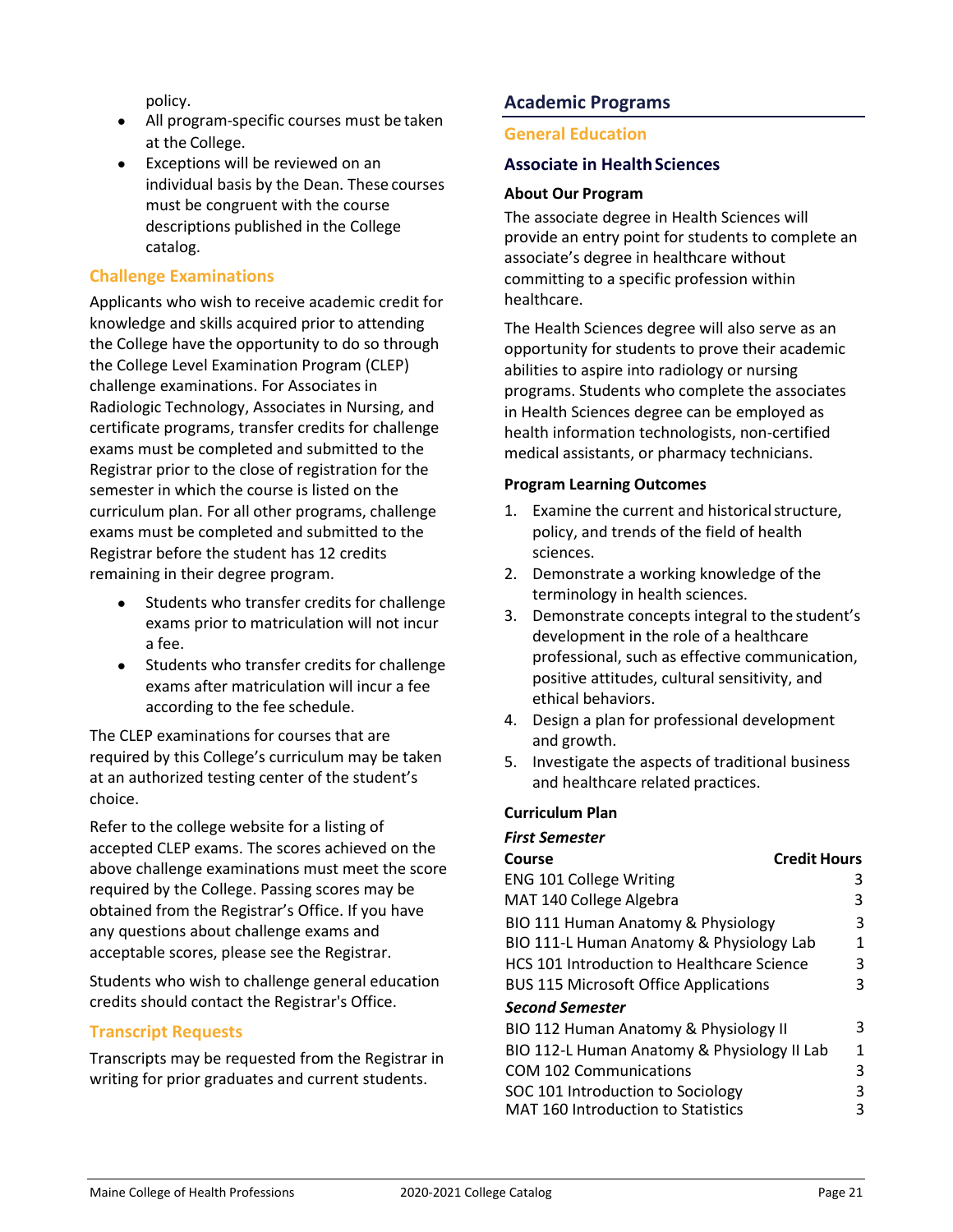| <b>MET 111 Medical Terminology</b>                |   |  |
|---------------------------------------------------|---|--|
| <b>Third Semester</b>                             |   |  |
| BIO 214 Microbiology with Lab                     | 4 |  |
| PHI 206 Ethics in Healthcare                      | 3 |  |
| <b>ENG 110 Introduction to Literature</b>         | 3 |  |
| PSY 101 Introduction to Psychology                | 3 |  |
| HIS 210 The Healthcare Environment: A Look at the |   |  |
| Healthcare System - Past, Today, Future           | 3 |  |
| <b>Fourth Semester</b>                            |   |  |
| HUM 220 Topics in Multiculturalism                | 3 |  |
| <b>BUS 210 Healthcare Finance</b>                 | 3 |  |
| <b>General Education Elective</b>                 | 3 |  |
| <b>BUS 215 Healthcare Law</b>                     | 3 |  |

BUS 220 Career Exploration and Job Shadowing 1 **Total Credits upon Graduation**

# **Requirements for Graduation**

Students must earn a minimum cumulative grade point average of 2.0. A minimum of fifty percent (50%) of degree credit coursework must be completed at Maine College of Health Professions.

Students will not be issued a degree if they have not met all their financial obligations toward the College.

## **Career Opportunities**

The Health Science degree will enable students to seek employment in a variety of entry-level positions, such as health information technologists, non-certified medical assistants, or pharmacy technicians.

# <span id="page-25-0"></span>**Medical Imaging**

# <span id="page-25-1"></span>**Radiologic Technology - Associate of Applied Science Degree**

## **About Our Program**

The Clark F. Miller Radiologic Technology Program at the Maine College of Health Professions offers a challenging and rewarding career educational opportunity. The College's two-year associate of applied science degree program provides instruction and clinical experience through a blend of classroom and clinical education.

The Program begins in August each year. Students attend the College on a full-time basis, attending classes an average of two days a week and training in a clinical environment three days a week in medical imaging departments throughout Central and Southern Maine. Students complete clinical

training in all areas of diagnostic radiography and are introduced to medical imaging specialties. Program graduates are eligible to apply for the American Registry of Radiologic Technologist examination and obtain Maine Licensing.

## **Mission**

**61**

The mission of the Clark F. Miller Radiologic Technology Program is to:

- Encourage motivated individuals who are dedicated to pursuing excellence in Radiologic Technology;
- Provide a quality education in Radiologic Sciences with emphasis in Diagnostic Radiography including all modalities of Medical Imaging;
- Offer educational experiences in the classroom, the campus laboratory, and in a variety of clinical settings with emphasis on exceptional patient care; and
- Educate individuals to be competent and knowledgeable technologists who demonstrate critical thinking and effective communication skills.

# **Program Learning Outcomes**

- 1. Execute effective communication in the medical imaging department to provide quality patient care.
- 2. Demonstrate problem solving and critical thinking skills to evaluate and address a variety of situations in radiologic technology.
- 3. Demonstrate competency in performing radiographic procedures.
- 4. Devise a plan for professional development and growth.
- 5. Graduates will achieve nation certification in radiography.
- 6. Graduates will become employed in radiologic technology within six months of program completion.

# **Curriculum Plan**

## *First Semester (Fall)*

| Course                                     | <b>Credit Hours</b> |
|--------------------------------------------|---------------------|
| CLP 100(R) Intro to Clinical Practice -RAD |                     |
| RAD 100 Radiographic Procedures I          | 3                   |
| RAD 110 Applied Physics                    |                     |
| RAD 120 Intro to Rad Fundamentals          |                     |
| BIO 111 Human A&P I                        | ર                   |
| BIO 111L Human A&P I Lab                   |                     |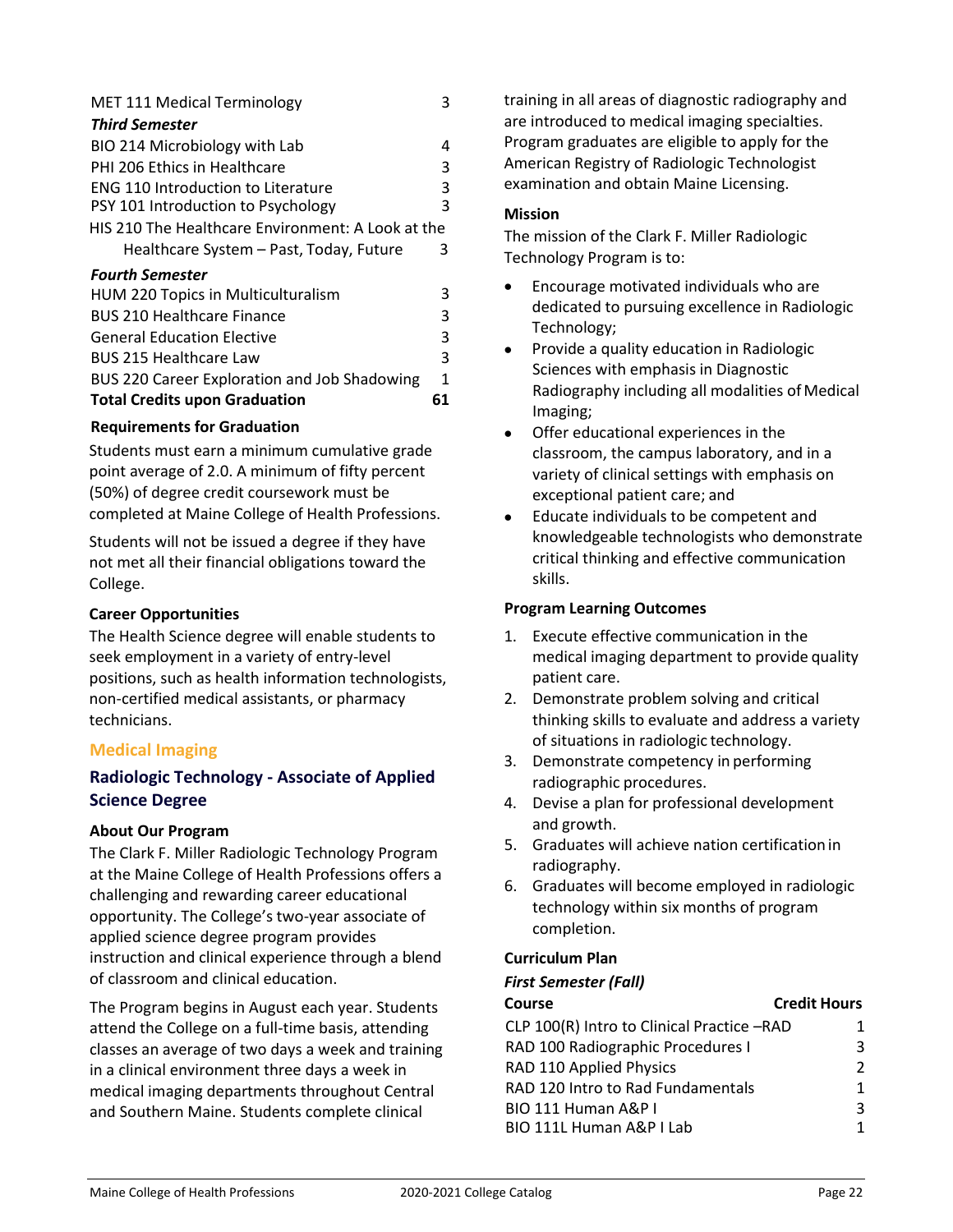| RAD 130 Radiology Clinical I                 | 4              |
|----------------------------------------------|----------------|
| <b>Second Semester (Spring)</b>              |                |
| RAD 140 Radiographic Procedures II           | 3              |
| RAD 150 Princ of Rad Exposure & Physics I    | 3              |
| BIO 112 Human A&P II                         | 3              |
| BIO 112L Human A&P II Lab                    | $\mathbf{1}$   |
| RAD 160 Radiology Clinical II                | 4              |
| <b>Third Semester (Summer)</b>               |                |
| <b>ENG 101 College Writing</b>               | 3              |
| MAT 140 College Algebra                      | 3              |
| RAD 170 Radiographic Pathology               | $\mathbf{1}$   |
| RAD 180 Radiology Clinical III               | 6              |
| <b>Fourth Semester (Fall)</b>                |                |
| RAD 200 Radiographic Procedures III          | 3              |
| RAD 210 Princ of Rad Exposure & Physics II   | 3              |
| RAD 220 Adv Patient Care in Radiography      | $\mathbf{1}$   |
| RAD 230 Rad Supplemental Modalities          | $\overline{2}$ |
| PSY 101 Intro to Psychology                  | 3              |
| RAD 240 Radiology Clinical Practicum IV      | 6              |
| <b>Fifth Semester (Spring)</b>               |                |
| RAD 250 Radiographic Quality Assurance       | 1              |
| RAD 260 Radiation Protection & Radiobiology  | 2              |
| RAD 270 Graduation/Registry Preparation      | $\mathbf{1}$   |
| <b>Humanities or Social Science Elective</b> | 3              |
| <b>COM 102 Communications</b>                | 3              |
| RAD 280 Radiology Clinical Practicum V       | 6              |
| <b>Total Credits upon Graduation</b>         | 76             |

The curriculum plan is subject to change.

The curriculum plan with specific courses required for graduation will be distributed upon acceptance.

## **Distribution of AAS Credit Hour**

Communication, Arts & Humanities, and Social Science (16%)

ENG 101, COM 102, PSY 101, Humanities, or Social Science Elective

Sciences and Math (15%)

BIO 111, BIO 112, MAT 140

Concentration (69%) CLP 100(R), RAD 100, RAD 110, RAD 120, RAD 130, RAD 140, RAD 150, RAD 160, RAD 170, RAD180, RAD 200, RAD 210, RAD 220, RAD 230, RAD240, RAD 250, RAD 260, RAD 270, RAD 280

# **Requirements for Graduation**

Students must earn a minimum cumulative grade point average of 2.0 and a minimum grade of "C" in

each required courses. A minimum of one year of credits in the radiology major must be taken at Maine College of Health Professions, as well as, 50% of the required number of credit hours.

Students will satisfactorily complete clinical competency evaluations and clinical labs as specified by the clinical competency section of the Student Handbook. Students will demonstrate competency in CPR, venipuncture, phlebotomy, EKG, vital signs, and oxygen administration.

Students will make up time missed from the clinical area which is in excess of time allotted during the program.

Students will not be issued a degree if they have not met all their financial obligations.

# **Qualifications for Licensure**

The Maine Radiologic Technology Board of Examiners requirements for licensure are:

- Completion of an approved high school diploma or its equivalent; and
- Completion of a course of study in radiologic technology and an examination that is approved by the board.

# **Career Opportunities**

A radiologic technologist is educated in the "art and science" of creating images of the body using ionizing radiation. Radiologic technologists work closely with physicians, particularly physicians who specialize in radiology, and play an important role as part of professional healthcare teams.

Radiologic technologists work in hospital medical imaging departments, clinics, doctors' offices, and imaging centers.

Due to the strong demand for radiologic technologists, a career in the field can take many forms. Specialized areas of medical imaging include computed tomography (CT), mammography, magnetic resonance imaging (MRI), vascularinterventional radiography, sonography, nuclear medicine, and radiation therapy. Technologists may earn a bachelor's degree in pursuit of a career in education, management, or research. Career options in medical imaging continue to grow, providing job opportunities with competitive salaries and benefits.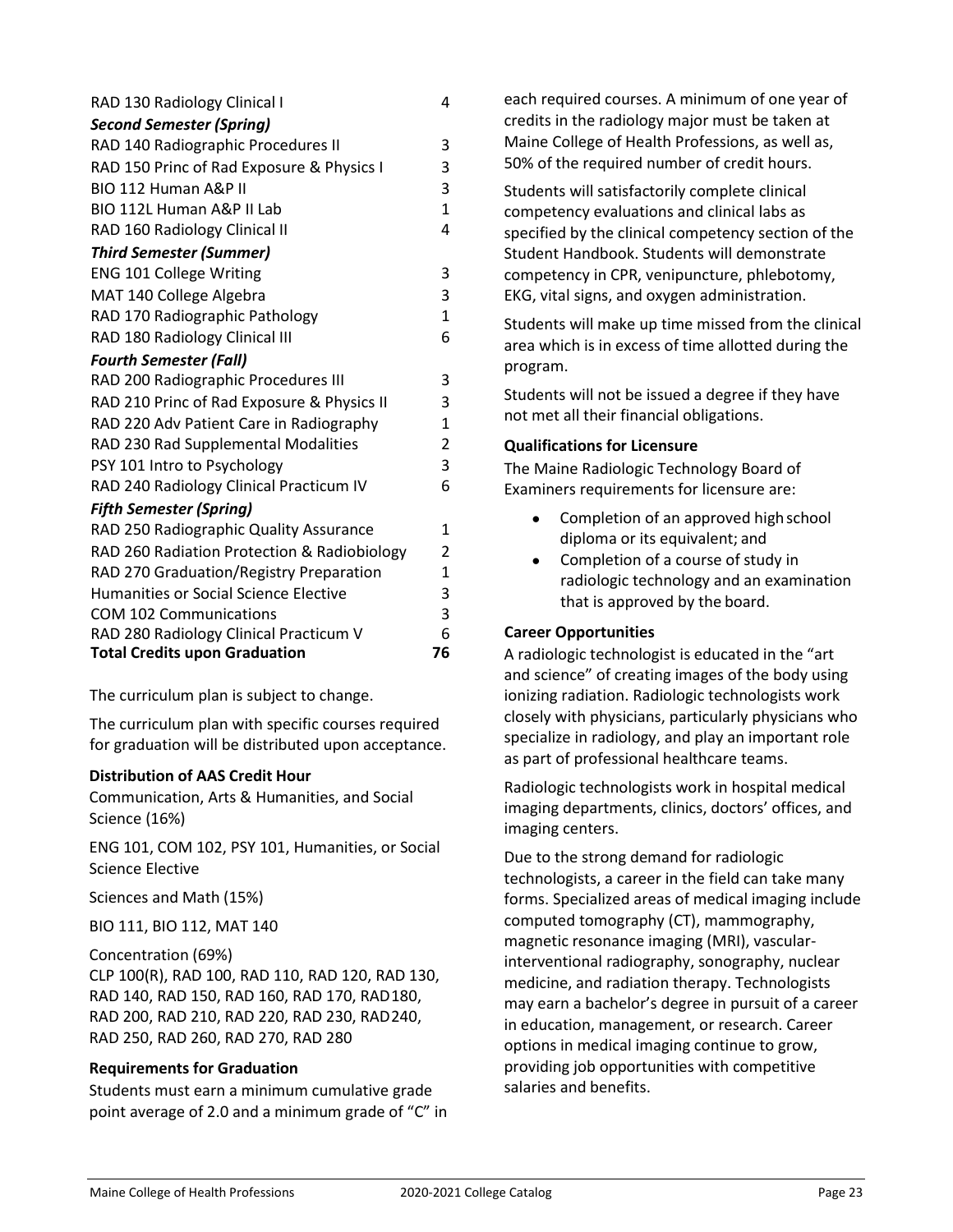# <span id="page-27-0"></span>**Computed Tomography – Advanced Certificate Program**

#### **About Our Program**

The Maine College of Health Professions offers a challenging and rewarding career opportunity for the motivated Radiologic Technologist including Radiographers, Nuclear Medicine Technologists, and Radiation Therapists in the field of Computed Tomography (CT). The College offers a program of advanced studies in CT. The program will include academic and clinical courses and will be tailored to meet the needs of the student. Part-time and full-time options are available. Graduates will obtain the didactic information and clinical procedures required to apply to take the American Registry of Radiologic Technologists post primary certification examination in CT.

#### **Program Learning Outcomes**

- 1. Execute effective communication in the medical imaging department to provide quality patient care.
- 2. Demonstrate problem solving and critical thinking skills to evaluate and address a variety of situations in Computed Tomography.
- 3. Demonstrate competency in performing Computed Tomography procedures.
- 4. Devise a plan for professional development and growth.
- 5. Graduates will achieve national certification in Computed Tomography.
- 6. Graduates will become employed in Computed Tomography within six months of program completion.

## **Curriculum Plan**

#### *First Semester*

| Course                                       | <b>Credit Hours</b> |
|----------------------------------------------|---------------------|
| CT 300 Multiplanar Anatomy                   | 3                   |
| CT 310 Patient Care & Radiation Safety in CT |                     |
| Scanning                                     | 2                   |
| <b>Second Semester</b>                       |                     |
| CT 320 CT Procedures                         | 3                   |
| CT 330 CT Physics & Instrumentation          | 2                   |
| CT 340 CT Clinical Practicum I               | 4                   |
| CT 350 CT Clinical Practicum II*             | 4                   |
| (for full-time students)                     |                     |
| <b>Third Semester</b>                        |                     |
| CT 350 CT Clinical Practicum II*             |                     |

# (for part-time students)

#### **Total Credits upon Graduation 18**

\*CT 350 – Clinical practicum may be completed on a full-time basis in the second semester or on a part-time basis in the third semester.

The curriculum plan is subject to change.

The curriculum plan with specific courses required for graduation will be distributed upon acceptance.

Students currently working in CT may enroll in the didactic portion of the curriculum only.

#### **Requirements for Graduation**

Students must earn a minimum cumulative grade point average of 2.0 and a minimum grade of 74 (C) in each required course. Students must complete 18 credit hours for the certificate. Allof the credits in the CT major except for multiplanar anatomy must be sponsored by and taken on the Maine College of Health Professions campus.

Students will satisfactorily complete clinical competency evaluations and clinical labs as specified by the clinical competency section of the Student Handbook.

Students will make up time missed from the clinical area which is in excess of time allotted during the program.

Students will not be awarded a certificate if they have not met all their financial obligations.

## **Qualifications for Licensure**

The Maine Radiologic Technology Board of Examiners requirements for licensure are:

- Completion of an approved high school diploma or its equivalent; and
- Completion of a course of study in radiologic technology and an examination that is approved by the board.

## **Career Opportunities**

A certified CT technologist is educated in the "art and science" of creating computerized images of the body using ionizing radiation. CT technologists work closely with physicians, particularly physicians who specialize in radiology, and play an important role as part of professional healthcare teams.

CT technologists work in hospital medical imaging departments, clinics, doctors' offices, andimaging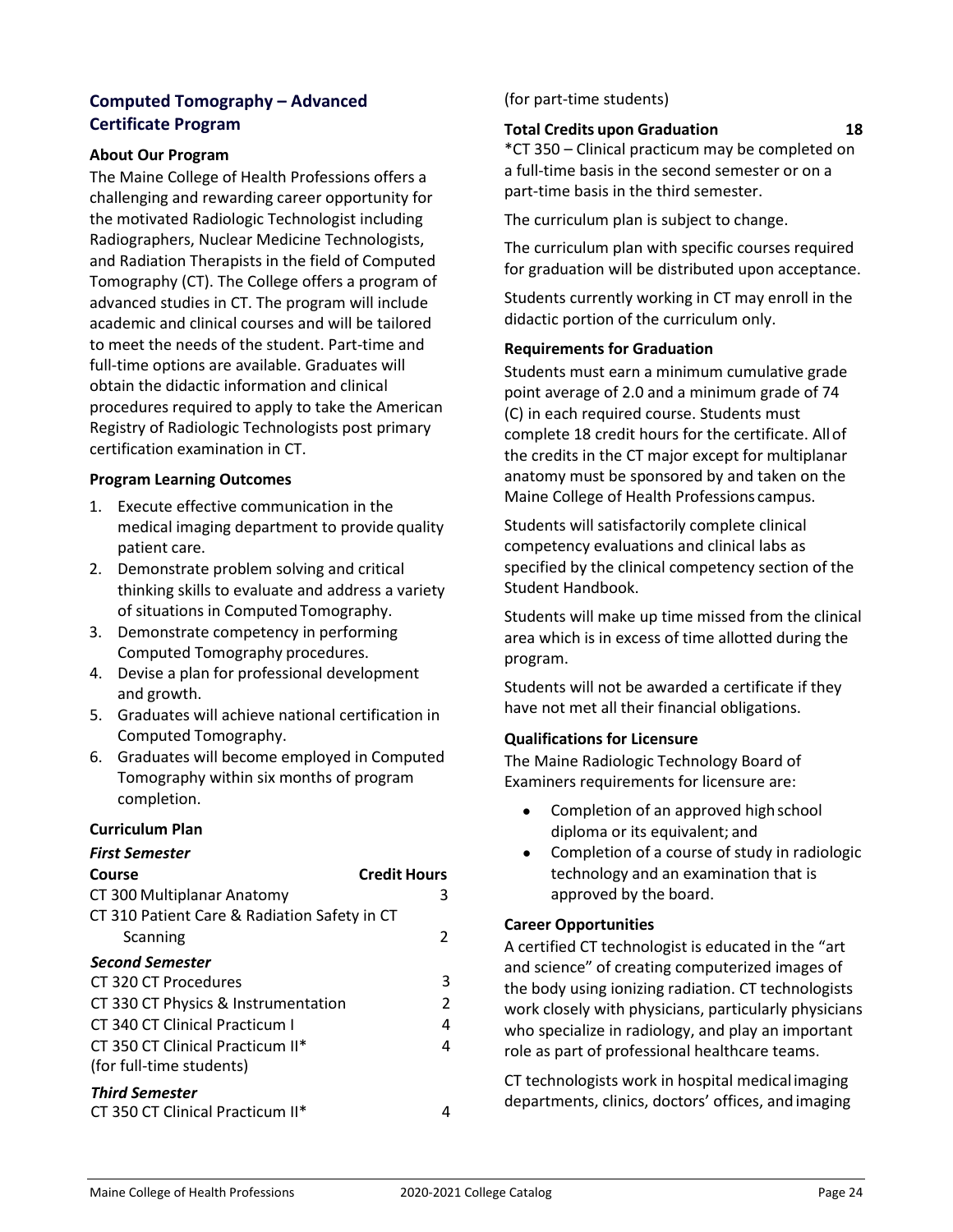centers. CT technologists are often vital members of the trauma team in the hospital setting.

Due to the strong demand for CT technologists, a career in the field can lead in many directions. CT Technologists may earn a bachelor's degree in pursuit of a career in education, management, or research. Career options in medical imaging continue to grow, providing job opportunities with competitive salaries and benefits.

# <span id="page-28-0"></span>**Diagnostic Medical Sonography – Advanced Certificate Program**

## **About Our Program**

The Advanced Certificate Program in Diagnostic Medical Sonography will provide a pathway of professional growth for radiographers, radiation therapists, or nuclear medicine technologists to advance their studies in medical imaging. The program will provide the knowledge, skills, and abilities in sonography for graduates to work as sonographers and function as vital members of the healthcare team.

Upon successful completion of the Diagnostic Medical Sonography program of study at MCHP, the student will have obtained the didactic and clinical prerequisites required to take the physics, abdomen, and obstetrical & gynecological exams through the American Registry for Diagnostic Medical Sonography (ARDMS).

## **Program Learning Outcomes**

- 1. Execute effective communication in the medical imaging department to provide quality patient care.
- 2. Demonstrate problem solving and critical thinking skills to evaluate and address a variety of situations in sonography.
- 3. Demonstrate competency in performing sonography procedures.
- 4. Devise a plan for professional development and growth.
- 5. Graduates will achieve national certification in sonography.
- 6. Graduates will become employed in sonography within six months of program completion.

#### **Curriculum Plan**

*First Semester*

| , ,, ,, ,, ,,,, ,,,,,                            |                |
|--------------------------------------------------|----------------|
| Credit Hours<br>Course                           |                |
| DMS 301 Introduction to Sonography               | 3              |
| DMS 311 Sonography of the Abdomen                |                |
| DMS 320 Obstetrical and Gynecological            |                |
| Sonography I                                     | 3              |
| DMS 330 Sonography Lab I                         | 3              |
| <b>Second Semester</b>                           |                |
| DMS 340 Sonography Physics & Instrumentation     | -3             |
| DMS 350 Sonography of Superficial Structures and |                |
| <b>Other Procedures</b>                          | 3              |
| DMS 360 Obstetrical and Gynecological            |                |
| Sonography II                                    | 3              |
| DMS 370 Sonography Lab II                        | $\overline{2}$ |
| DMS 380 Sonography Clinical Practicum I          | 4              |
| <b>Third Semester</b>                            |                |
| <b>DMS 390 Sonography Clinical Practicum II</b>  | 8              |
| <b>Fourth Semester</b>                           |                |
| DMS 400 Sonography Seminar & Review              | 3              |
| DMS 410 Sonography Clinical Practicum III        | 6              |
| <b>Total Credits upon Graduation</b>             | 45             |

## **Career Opportunities**

A certified Medical Sonographer (Ultrasound Technologist) is educated in the "art and science" of creating medical images of internal structures using high frequency sound waves. Medical Sonographers work closely with physicians and play an important role as part of professional healthcare teams.

Medical Sonographers work in hospitals, imaging centers, and doctor's offices. Sonographers often play a vital part in diagnosing a variety of conditions and diseases as well fetal monitoring.

There is a strong demand for Medical Sonographers and a career in the field can lead in many directions. Medical Sonographers may earn a bachelor's degree in pursuit of a career in education, management, or research. The demand for sonographers exceeds the supply, which positively affects job opportunities andsalaries.

## **Requirements for Program Completion**

Students must earn a minimum cumulative grade point average of 2.0 and a minimum grade of 74 (C) in each required course. Students must complete 45 credit hours for the advanced certificate.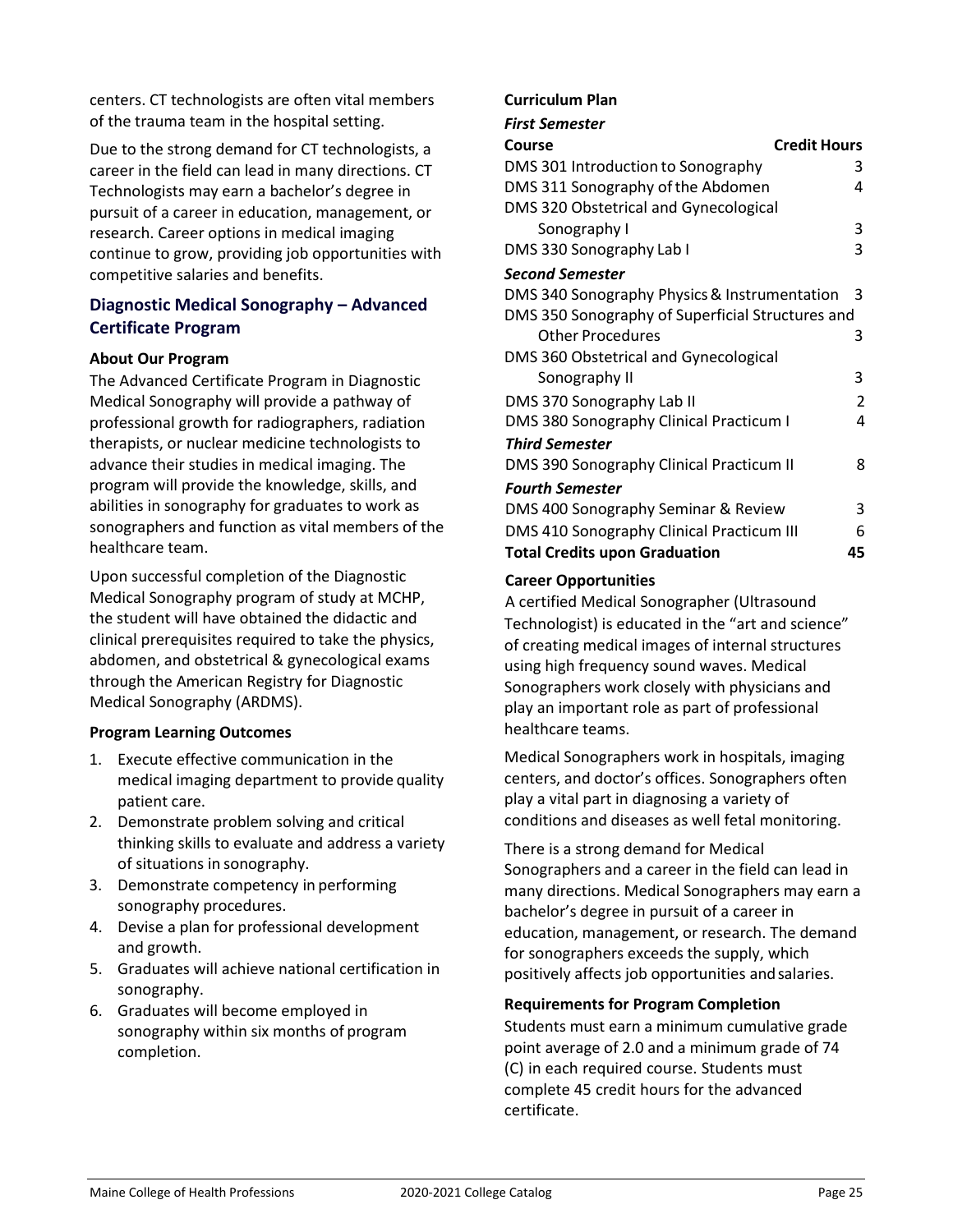Students will satisfactorily complete clinical competency evaluations and labs as specified by the clinical competency section of the Student Handbook.

Students will make up time missed from the clinical area, which is in excess of time allotted during the program. Students will not be awarded a certificate if they have not met all their financial obligations toward the Maine College of Health Professions.

## **Qualifications for Licensure**

Individuals may become nationally certified by passing the examination offered by the American Registry for Diagnostic Medical Sonography.

# **Mammography – Advanced Certificate Program**

## **About Our Program**

The Advanced Certificate Program in Mammography will provide a pathway of professional growth for radiographers to advance their studies in medical imaging. The program will provide the knowledge, skills, and abilities in mammography for graduates to work as mammographers and function as vital members of the healthcare team. The program will include academic and clinical courses and will be tailored to meet the needs of the working technologist. Graduates will obtain the didactic information and clinical procedures required to apply to take the American Registry of Radiologic Technologists post primary certification examination in Mammography.

## **Program Learning Outcomes**

- 1. Execute effective communication in the medical imaging department to provide quality patient care.
- 2. Demonstrate problem solving and critical thinking skills to evaluate and address a variety of situations in Mammography.
- 3. Demonstrate competency in performing Mammography procedures.
- 4. Devise a plan for professional development and growth.
- 5. Graduates will achieve national certification in Mammography.
- 6. Graduates will become employed in Mammography within six months of program completion.

## **Curriculum Plan**

*First Semester*

| <b>Credit Hours</b><br>Course                 |    |
|-----------------------------------------------|----|
| MAM 300 Patient Care in Mammography           | 2  |
| MAM 310 Image Production in Mammography<br>3  |    |
| MAM 320 Anatomy, Physiology, and Pathology of |    |
| the Breast                                    | 2  |
| <b>Second Semester</b>                        |    |
| MAM 330 Mammography Procedures                | 3  |
| MAM 340 Mammography Clinical Practicum        | 6  |
| <b>Total Credits upon Graduation</b>          | 16 |

<span id="page-29-0"></span>The curriculum plan is subject to change.

The curriculum plan with specific courses required for graduation will be distributed upon acceptance.

Students currently working in Mammography may enroll in the didactic portion of the curriculum only.

## **Requirements for Graduation**

Students must earn a minimum cumulative grade point average of 2.0 and a minimum grade of 74 (C) in each required course. Students must complete 16 credit hours for thecertificate.

Students will satisfactorily complete clinical competency evaluations and clinical labs as specified by the clinical competency section of the Student Handbook.

Students will make up time missed from the clinical area which is in excess of time allotted during the program.

Students will not be awarded a certificate if they have not met all their financial obligations.

## **Qualifications for Licensure**

The Maine Radiologic Technology Board of Examiners requirements for licensure are:

- Completion of an approved high school diploma or its equivalent; and
- Completion of a course of study in radiologic technology and an examination that is approved by the board.

## **Career Opportunities**

A certified Mammographer is educated in the "art and science" of creating x-ray images of the breast used to look for early signs of breast cancer. Mammography is the "gold standard" for early detection of breast cancer. Mammographers work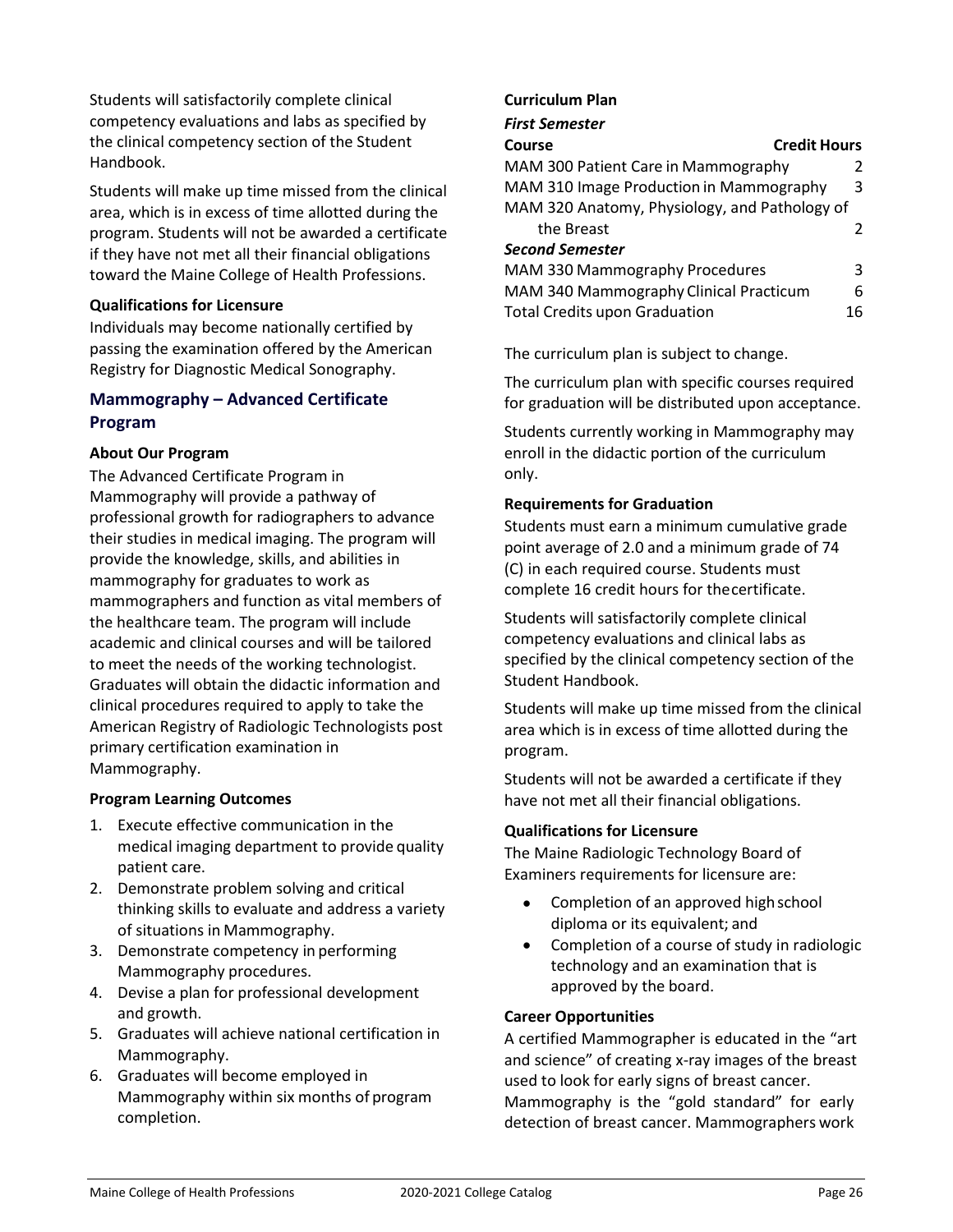closely with physicians, particularly physicians who specialize in radiology, and play an important role as part of professional healthcare teams.

Mammographers work in hospital medical imaging departments, clinics, doctors' offices, and imaging centers. Mammographers are often vital members of the healthcare team in women's health.

Due to the strong demand for Mammographers, a career in the field can lead in many directions. Mammographers may earn a bachelor's degree in pursuit of a career in education, management, or research. Career options in medical imaging continue to grow, providing job opportunities with competitive salaries and benefits.

## <span id="page-30-0"></span>**Nursing**

## <span id="page-30-1"></span>**Nursing - Associate of Applied Science Degree**

#### **About Our Program**

Nursing students attend classes and take care of patients of all ages in a variety of settings. Before they care for patients, nursing students spend time in the campus laboratory learning and practicing the skills needed to provide safe care. Maine College of Health Professions students may have experiences in the following areas: maternity, longterm care, pediatrics, surgery, critical care, rehabilitation, mental health, cardiac care, and post- surgery. The College's state of the art simulation laboratory provides a realistic clinical experience

## **End of Program Student Learning Outcomes**

- 1. Apply sound clinical judgment to provide high quality, safe, compassionate, patient centered care across the lifespan.
- 2. Integrate evidence-based information and technology to communicate, manage knowledge, mitigate error, and support decision-making.
- 3. Demonstrate professional nursing attributes and accountability.
- 4. Operate effectively across healthcare disciplines and within the context of a healthcare system.
- 5. Communicate therapeutically with clients, families, and healthcare team members to assist in the achievement of desired healthcare outcomes.
- 6. Educate culturally diverse patients and the

community about health promotion, disease prevention, illness management, and adaptation.

#### **Bridge to ADN Program**

The Bridge Course allows students with a background in health care to complete the educational requirements for an associate degree of nursing in three semesters instead of the usual four semesters. The paraprofessional is given opportunities to challenge didactic and clinical experiences normally covered in the first two semesters of the nursing program (NUR 110, NUR 120, NUR 115, NUR130, and NUR 131).

The Bridge Program is an accelerated program, which allows experienced licensed practical nurses (LPN) and paramedics to advance their knowledge base with the goal of becoming Registered Nurses (RN). Bridge students take a thirteen-week course that addresses the knowledge gaps that exist because of bypassing the first year nursing curriculum, and prepares them to join the second year of the Associate Degree Nursing Program. After successfully completing the Bridge Course and the senior year of the Associate Degree Nursing Program, students are eligible to sit for the NCLEX-RN examination. Having an RN license will vastly expand the employment opportunities for these individuals.

## **Mission**

The mission of the Nursing school is:

- To educate individuals to be competent, knowledgeable, and capable nurses who enhance positive patient outcomes;
- To offer education opportunities thatmeet the needs of individuals and communities;
- To guide individuals in the development of critical thinking skills;
- To kindle an ongoing desire to learn;
- To strengthen students' capacity to reason and make effective decisions as members of healthcare teams.

#### **End of Program Outcomes**

- 1. Eligible to take the Registered Nurse Licensing Examination (NCLEX-RN).
- 2. Capable of practicing as advanced beginners in the nursing profession.
- 3. Qualified for employment in the rapidly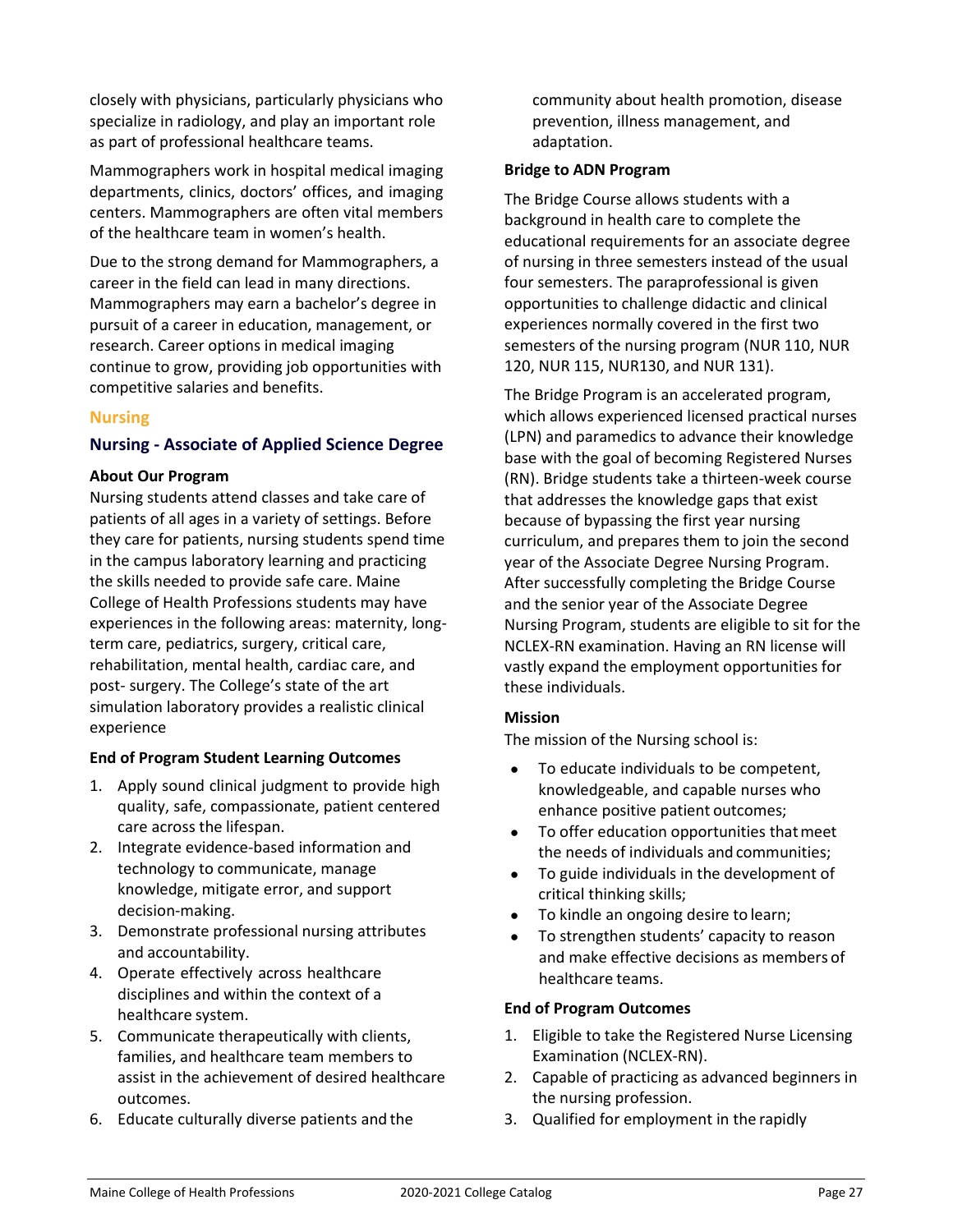changing healthcare environment.

## **Curriculum Plan**

| <b>First Semester</b>                                |              |  |
|------------------------------------------------------|--------------|--|
| <b>Credit Hours</b><br>Course                        |              |  |
| CLP 100 Introduction to Clinical Practice            | 1            |  |
| <b>NUR 110 Health Assessment</b>                     |              |  |
| <b>NUR 115 Foundations of Clinical Practice</b>      |              |  |
| <b>NUR 120 Fundamentals in Nursing</b>               |              |  |
| <b>ENG 101 College Writing</b>                       |              |  |
| PSY 101 Introduction to Psychology                   |              |  |
| BIO 111 Human Anatomy & Physiology I                 | 4            |  |
| <b>Second Semester</b>                               |              |  |
| <b>NUR 130 Medical Surgical Nursing</b>              | 3            |  |
| <b>NUR 131 Medical Surgical Nursing Clinical</b>     | 3            |  |
| NUR 125 Pathophysiology/Pharmacology Pt. 1           | 3            |  |
| PSY 201 Developmental Psychology                     | 3            |  |
| BIO 112 Human Anatomy & Physiology II                | 4            |  |
| <b>Third Semester</b>                                |              |  |
| <b>NUR 220 Medical Surgical Nursing II</b>           | 3            |  |
| NUR 221 Medical Surgical Nursing II Clinical         | 3            |  |
| <b>NUR 212 Mental Health Nursing</b>                 | 3            |  |
| <b>NUR 213 Mental Health Nursing Clinical</b>        | $\mathbf{1}$ |  |
| NUR 225 Pathophysiology/Pharmacology Pt. 2           | 3            |  |
| BIO 214 Microbiology with Lab                        | 4            |  |
| <b>Fourth Semester</b>                               |              |  |
| <b>NUR 250 Medical Surgical Nursing III</b>          | 3            |  |
| <b>NUR 251 Medical Surgical Nursing III Clinical</b> | 3            |  |
| <b>NUR 240 Maternal and Child Nursing</b>            | 3            |  |
| NUR 241 Maternal and Child Nursing Clinical          | $\mathbf{1}$ |  |
| <b>NUR 261 Transition to Professional Practice</b>   | 2            |  |
| <b>HUM Arts and Humanities Elective</b>              | 3            |  |
| <b>Social Science Elective</b>                       | 3            |  |
| <b>Total Credits upon Graduation</b>                 | 70           |  |

The curriculum plan is subject to change.

The curriculum plan with specific courses required for graduation will be distributed upon acceptance.

## **Distribution of AAS Credit Hour**

Communication, Arts & Humanities, and Social Science (22%) ENG 101, PSY 101, PSY 201, Humanities Elective, Social Science Elective

Sciences and Math (22%) BIO 111, BIO 112, BIO 214, PHM 201

Concentration (56%) NUR 110, NUR 115, NUR 120, NUR 130, NUR 131, NUR 125, NUR 225, NUR 212, NUR 213,NUR 220,

NUR 221, NUR 230, NUR 240, NUR 241, NUR 250, NUR 251, and NUR 261

# **Requirements for Graduation**

Students must earn a minimum cumulative grade point average of 2.0 and a minimum grade of "C" in each required courses. A minimum of one year of credits in the nursing major must be taken at Maine College of Health Professions, as well as, 50% of the required number of credithours.

Students will not be issued a degree if they have not met all their financial obligations.

## **Qualifications for Licensure**

The Maine State Board of Nursing requirements for licensure are:

- Completion of an approved four-year high school diploma or possession of the equivalent thereof (GED).
- Completion of a course of study not less than two years in an approved professional school of nursing.

**Note:** Students under the advanced placement program must complete one year on this campus for graduation.

## **Career Opportunities**

Nursing is a long-respected profession concerned with the health and wellness of people of all ages. Nurses are needed in a growing variety of roles in hospitals, the military, public health, long-term care industry, and numerous other settings. Nurses take care of patients by administering medications and treatments, teaching patients and families, and collaborating with doctors and other healthcare team members. Equally important, nurses help those in need. Nursing career options offer exciting job opportunities with very competitive salaries and benefits.

# <span id="page-31-0"></span>**Bachelor of Science in Nursing Degree (RN to BSN)**

# **About Our Program**

The addition of a Bachelor of Science in Nursing program increases the preparedness of nurses for patient care, and provides the opportunity for nurses to advance in their career toward management or advanced practice positions. The program accepts new students who have earned their Associate degree in nursing and hold a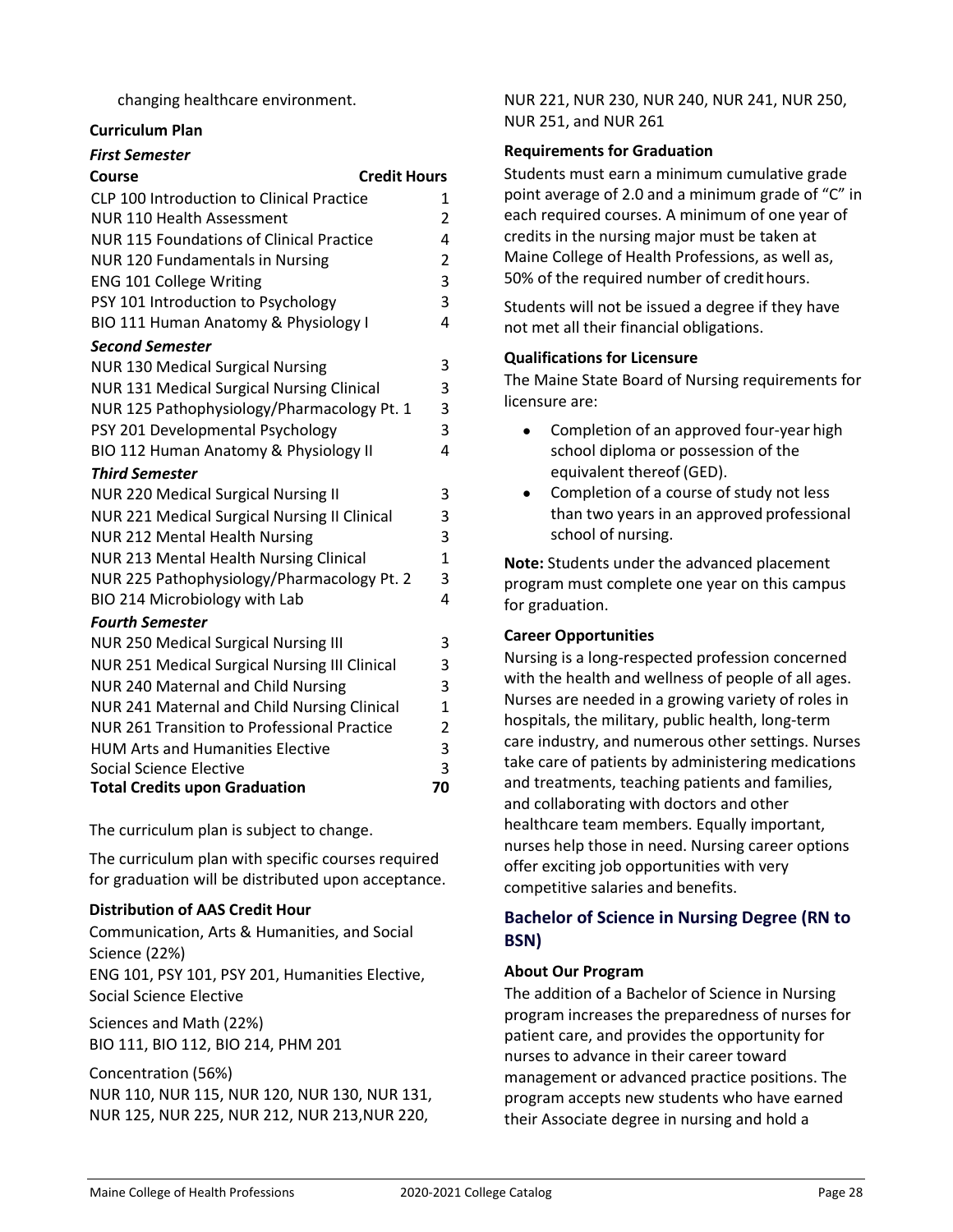current State of Maine RN license (nursing and qualifying credits are transferable).

# **Program Learning Outcomes**

- 1. Synthesize theories and concepts from a variety of disciplines to inform decision-making and ensure excellence in nursing; leading to a practice of life-long learning.
- 2. Apply quality improvement processes to effectively implement initiatives when caring for individuals, families, groups, communities, populations, and other members of the healthcare team.
- 3. Integrate research evidence, clinical judgment, interprofessional perspectives, and patient preferences to determine best practices.
- 4. Manage and evaluate information from all relevant sources, and utilize technology to inform the delivery of care.
- 5. Use leadership skills to examine the roles and responsibilities of the regulatory agencies and their effect on patient care quality, workplace safety, and the scope of nursing and other health professionals' practice.
- 6. Demonstrate effective inter-and intraprofessional communication and collaborative skills to deliver evidence based, patient centered care.
- 7. Apply principles of clinical prevention and population-focused interventions with attention to effectiveness, efficiency, cost effectiveness, and equity.
- 8. Demonstrate the professional standardsof moral, ethical, and legal conduct.
- 9. Integrate nursing care based on evidence that contributes to safe and high quality patient outcomes within healthcare microsystems.

# **Curriculum Plan**

**Note:** Qualified students may enter the RN to BSN program at any point and do not necessarily need to take courses in a prescribed sequence.

RN (ADN) Credits awarded, upon acceptance, to program 35

General Education Courses Credits required prior to acceptance into the program 27

**RN-BSN Course Prerequisites:** In order to enroll in all RN-BSN courses, students must be accepted into the RN-BSN Program or receive permission from

the Dean. Note: Select courses may have additional prerequisites.

| <b>Credit Hours</b><br><b>Course</b>            |     |
|-------------------------------------------------|-----|
| <b>NUR 265 Concepts of Professional Nursing</b> |     |
| <b>NUR 270 Nursing Theory</b>                   |     |
| <b>NUR 275 Population Health (Global)</b>       |     |
| HUM 220 Topics in Multiculturalism (Fine        |     |
| Arts/Humanities)                                | 3   |
| <b>MAT 160 Intro to Statistics</b>              | 3   |
| <b>NUR 280 Nutrition</b>                        | 3   |
| NUR 305 Assessment through the Lifespan         | 3   |
| NUR 306 Assessment through the Lifespan Lab     |     |
| (Online)                                        | 1   |
| NUR 285 Information Technology: Apps in         |     |
| Healthcare                                      | 3   |
| COM 102 Intro to Communication                  | 3   |
| PHI 206 Ethics in Healthcare                    |     |
| (Philosophy/Theology)                           | 3   |
| <b>NUR 310 Nursing Research</b>                 | 3   |
| NUR 330 Diseases of the Human Body              | 3   |
| NUR 320 Pharmacology for RNs                    | 3   |
| NUR 325 Policy, Law, Ethics, and Regulations    | 3   |
| NUR 290 Interprofessional Education (IPE)       | 3   |
| <b>ENG 210 English Literature</b>               | 3   |
| NUR 400 Community Health (Local)                | 3   |
| <b>NUR 410 Nursing Leadership</b>               | 3   |
| NUR 415 Capstone Project                        | 5   |
| <b>Total Credits upon Graduation</b>            | 122 |

# **Requirements for Graduation**

Students must earn a minimum cumulative nursing grade point average of 2.0 and a minimum grade of "C" in each required general education course. Students must complete 122 credit hours for the degree. A minimum of 25% of the BSN curriculum must be taken at the Maine College of Health Professions to meet the residency requirements for graduation.

Students will not be issued a degree if they have not met all their financial obligations.

# <span id="page-32-0"></span>**Licensed Practical Nurse Certificate (LPN)**

## **About the Program**

Licensed practical nurse (LPN) students attend a variety of classes and take care of patients of diverse ages and cultures. Prior to LPN students caring for patients in the clinical setting, LPNs first attend laboratory and simulated classes to learn how to provide safe and effective care. Maine College of Health Professions LPN students may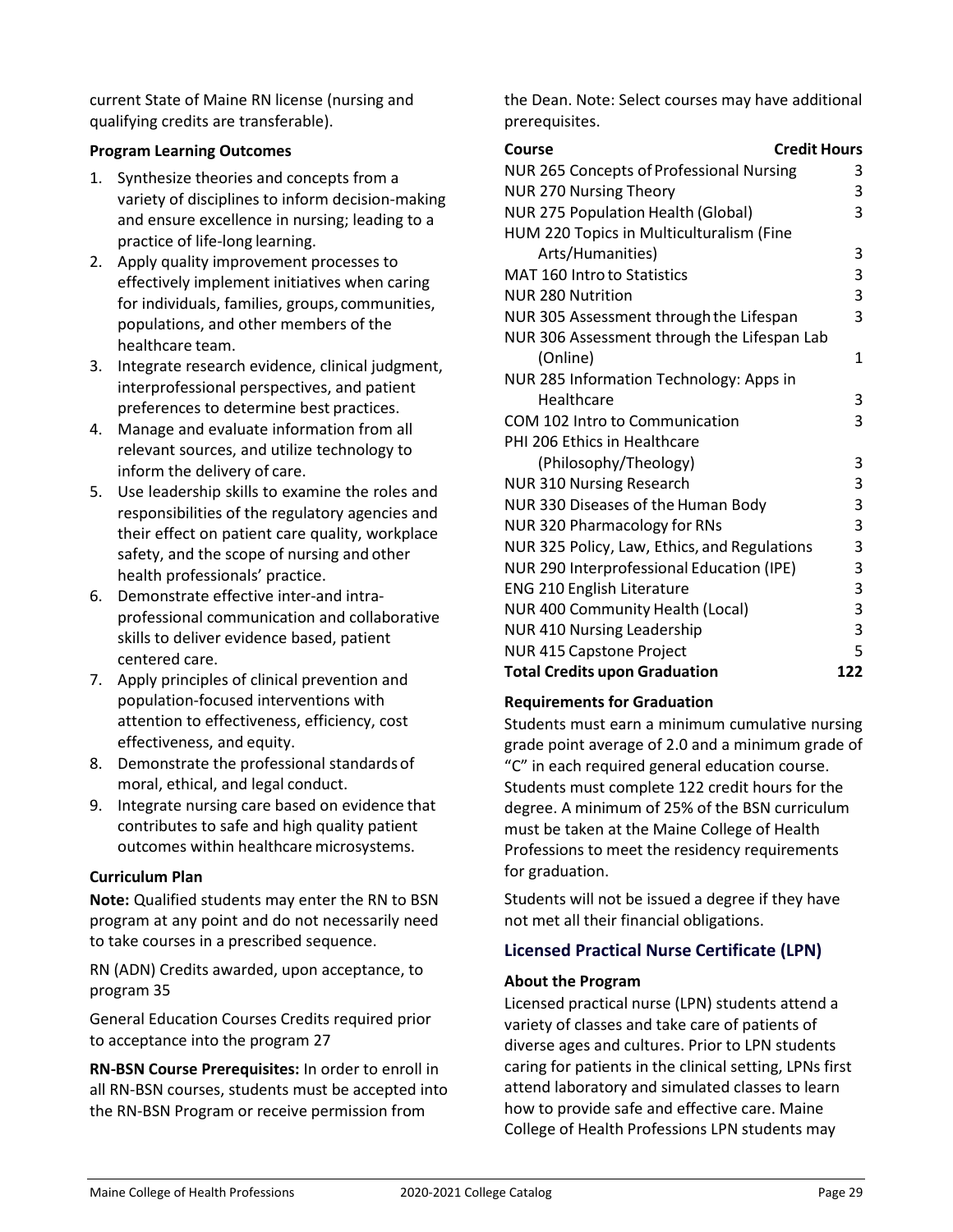have clinical experiences in the following areas: long-term care, acute care, rehabilitation, mental health, and maternity.

## **End of Program Student Learning Outcomes**

- 1. Evaluate patient care collaboratively as a member of the interprofessional healthcare team to justify the unique contributions ofthe LPN to a robust nursing workforce.
- 2. Evaluate personal practices that promote selffulfillment, professionalism, andaccountability.
- 3. Support dignity, integrity, self-determination, and personal growth of diverse patients, their families, and oneself to provide individualized, culturally appropriate, relationship-centered nursing care.
- 4. Synthesize clinical judgment with consideration of cultural, cognitive, and physical needs to provide safe care to patients and their families across the lifespan.
- 5. Evaluate diverse therapeutic communication techniques amongst patients, their families, and healthcare professionals.

## **End of Program Outcomes**

- 1. Eligible to take the Licensed Practical Nurse Licensing Examination (NCLEX-PN)
- 2. Qualified for employment in a rapidly changing healthcare environment

## **Career Opportunities**

Based upon the current healthcare environment and emerging practice demands, the National League of Nursing (NLN) encourages the medical community to establish inclusive methods to support and collaborate with Licensed Practical Nurses (LPN's). LPN's are licensed professionals who are committed to providing safe, quality, costeffective care. LPN's work under the supervision of registered nurses (RN) and the LPN's practice is grounded in the values that define the nursing profession. LPN's fill healthcare needs of older adults and other population clusters that need long-term, community-based care.

The LPN Program may be the first step on the academic ladder, but it does not have to be the last. LPN's may become Intravenous (IV) Certified through the IV certification course at MCHP to increase the LPN's scope of practice. MCHP also offers an RN-Bridge; a unique program for LPN's, to earn an Associate Degree in Nursing (ADN) and become eligible to sit for the NCLEX-RN in one year. After earning an ADN, students can apply for the post-licensure RN-BSN Program.

#### **Curriculum Plan**

#### *Semester One*

#### *Term One*

| <b>Credit Hours</b><br>Course                     |              |
|---------------------------------------------------|--------------|
| BIO 105 General Anatomy and Physiology            | 4            |
| (15 week course)                                  |              |
| LPN 110 Concepts of Practical Nursing             | 3            |
| LPN 115 Concepts of Practical Nursing Lab         | 2            |
| <b>Term Two</b>                                   |              |
| BIO 105 General Anatomy and Physiology            | 4            |
| LPN 108 Math for Healthcare Professional          | 3            |
| PSY 101 Introduction to Psychology                | 3            |
| <b>Semester Two</b>                               |              |
| <b>Term Three</b>                                 |              |
| LPN 120 Concepts of Practical Nursing Lifespan I  | 3            |
| LPN 125 Concepts of Practical Nursing Clinical    | 3            |
| <b>ENG 101 College Composition</b>                | 3            |
| <b>Semester Three</b>                             |              |
| <b>Term Four</b>                                  |              |
| LPN 130 Concepts of Practical Nursing Lifespan II | 3            |
| LPN 135 Concepts of Practical Nursing Clinical    | 3            |
| <b>Term Five</b>                                  |              |
| LPN 140 Concepts of Practical Nursing for Mental  |              |
| Health                                            | 2            |
| LPN 145 Practical Nursing Preceptorship           | $\mathbf{1}$ |
| LPN 150 NCLEX-PN Preparation Course               | 2            |
| <b>Total Credits upon Graduation</b>              | 35           |
|                                                   |              |

The curriculum plan is subject to change.

The curriculum plan with specific courses required for graduation is based upon:

Communication and Social Sciences(17%) PSY 101 and ENG101

Sciences and Math (17%) BIO 105 and MAT 110

Concentration (66%) LPN 110, LPN, 115, LPN, 120, LPN 125, LPN 130, LPN 135, LPN 140, LPN 145, LPN 150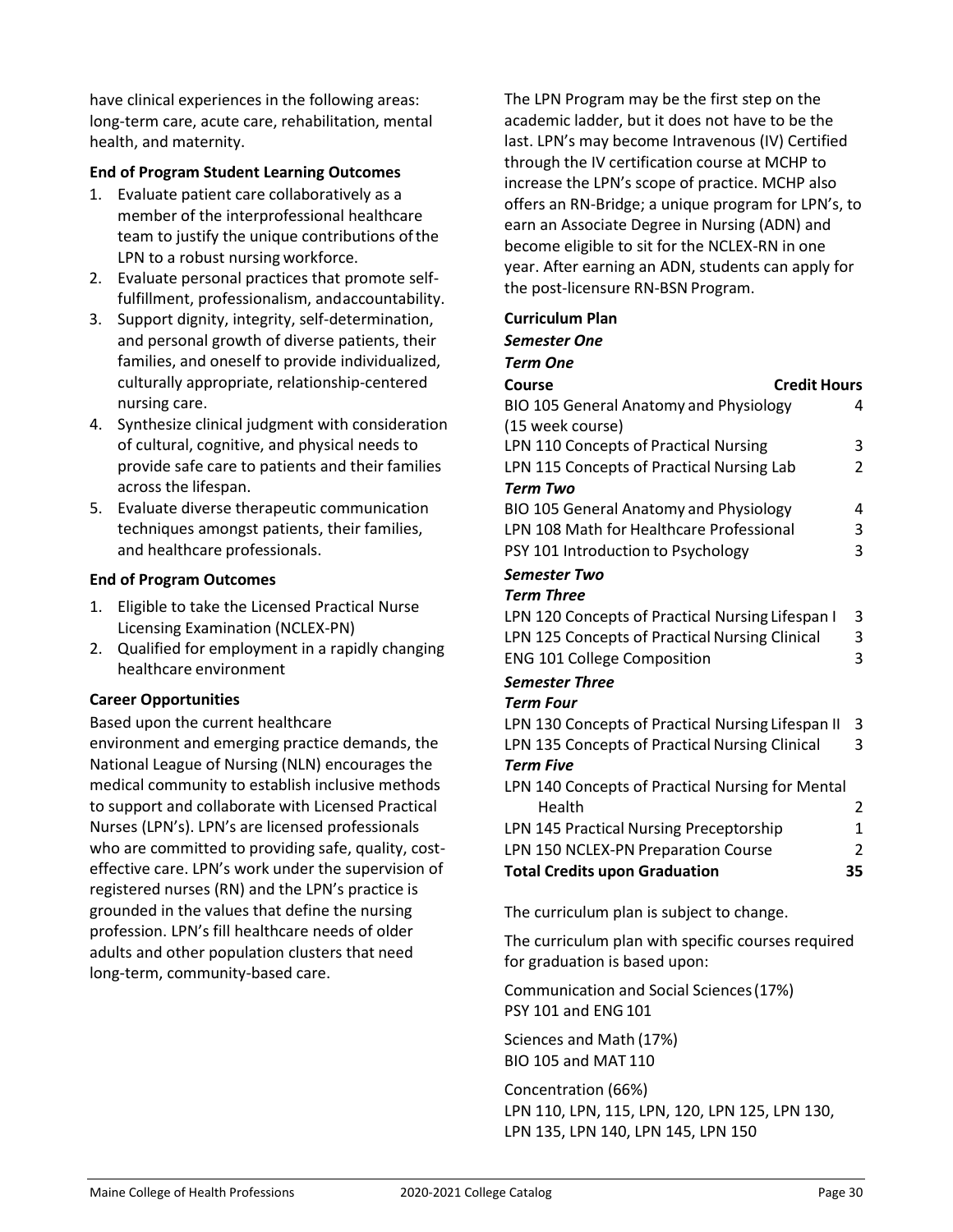## **Requirements for Graduation**

All of the requirements are the same for LPN as RN.

## **Qualifications for Licensure**

The Maine State Board of Nursing requirements for licensure are:

- Completion of an approved four-year high school diploma or possession of the equivalent thereof (GED)
- Completion of a course of study not less than one year in an approved professional school of nursing.

# <span id="page-34-0"></span>**Non-credit Training**

# <span id="page-34-1"></span>**Certified Nursing Assistant (CNA)**

The Maine College of Health Professions offers a challenging and rewarding career opportunity for individuals who wish to enter into the healthcare profession as a Certified Nursing Assistant (CNA).

The CNA curriculum at MCHP aligns with the prescribed curriculum of nursing assistant training programs approved by the Maine State Board of Nursing in September of 2018

[\(http://www.maine.gov/boardofnursing/docs/CNA](http://www.maine.gov/boardofnursing/docs/CNA-Basic-Curriculum-10-2008.pdf) [-Basic-Curriculum-10-2008.pdf](http://www.maine.gov/boardofnursing/docs/CNA-Basic-Curriculum-10-2008.pdf)). MCHP's program exceeds the State of Maine minimum hours of:

| Total             | 180 hours |
|-------------------|-----------|
| Clinical          | 70 hours  |
| Skills laboratory | 20 hours  |
| Theory            | 90 hours  |

Training leads to qualification to sit for the State of Maine CNA exam.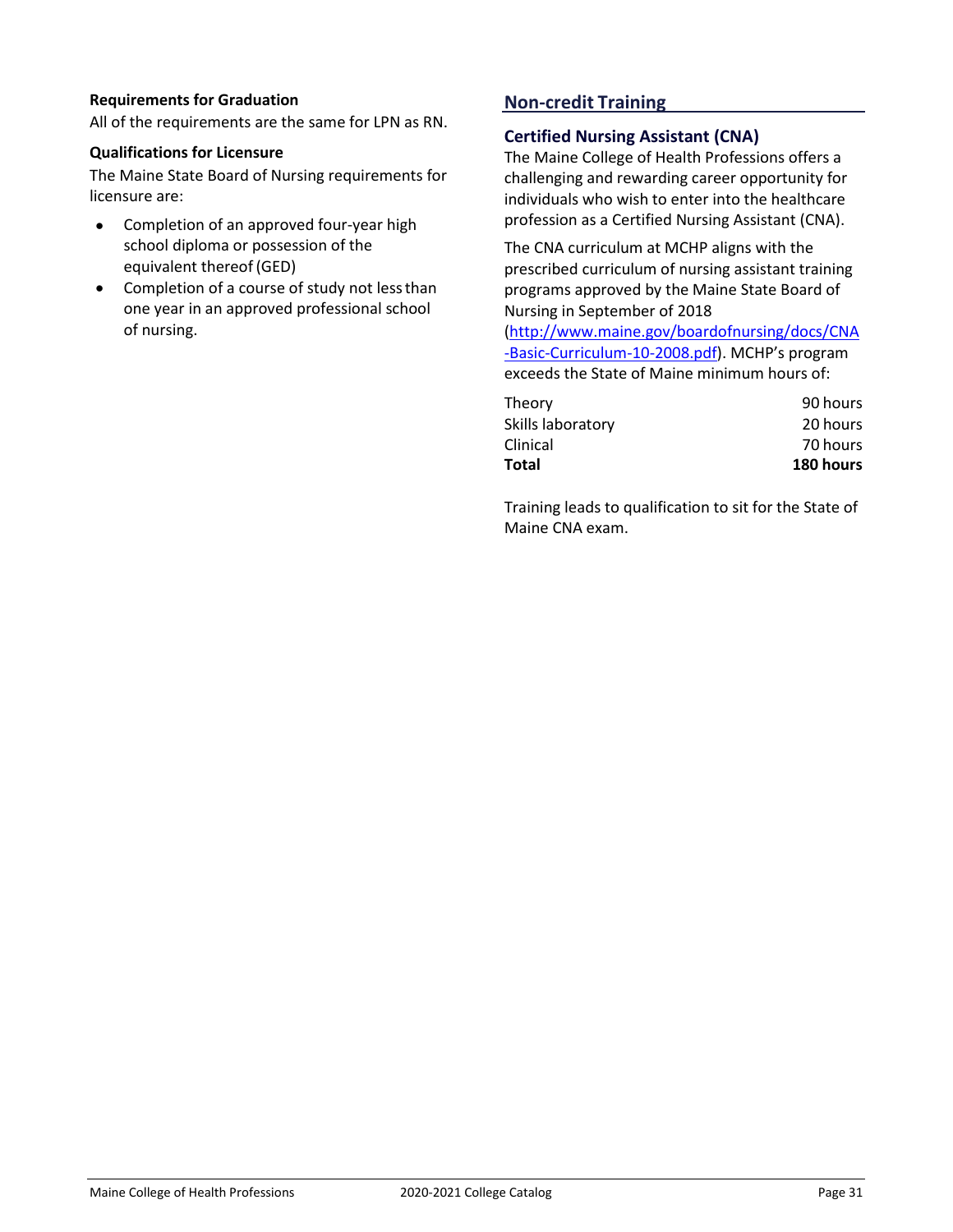# <span id="page-35-0"></span>**Academic Courses**

# **BIO 105 General Anatomy & Physiology with Lab 4 Credits**

This course covers the fundamental anatomy and physiology of the human body, includingfoundations of human anatomy & physiology (language of anatomy, organization of the body, chemistry concepts, homeostasis, & metabolism), as well as the structures and functions of each of the eleven body systems. In addition, common diseases of each system are introduced. The accompanying lab component to this course focuses primarily on the structures of the body, whereas the lecture component focuses mainly on physiology. Please contact Registrar for Pre-reqs.

## **BIO 111 Human Anatomy and Physiology I 3 Credits**

This is the first course of a two-semester sequence in human anatomy and physiology, and it is accompanied by a one-credit lab course. This course emphasizes human physiology, and the accompanying laboratory course emphasizes human anatomy. Students explore the structures and functions of the human organism at the chemical, cellular, tissue, organ, and systems levels, and learn terminology that is necessary to comprehend and appropriately communicate biological concepts. Common diseases in certain systems are explored. Please contact the Registrar for Pre-reqs.

## **BIO 111L Human Anatomy and Physiology I Lab 1 Credit**

This is the first course in a two-semester sequence in human anatomy and physiology. This laboratory course is designed to complement the lecture course BIO 111, and will emphasize anatomy. Students explore the structures of the human organism at the chemical, cellular, tissue, organ, and systems levels, and learn terminology that is necessary to comprehend and appropriately communicate biological concepts. Please contact the Registrar for Pre-reqs.

# **BIO 112 Human Anatomy & Physiology II 3 Credits**

BIO 112 is the continuation of BIO 111, covering human anatomy and physiology and it is accompanied by a one-credit lab course. This course emphasizes human physiology, and the accompanying laboratory course emphasizes human anatomy. Anatomy & Physiology II continues the study of the structure and function of organ systems, as well as fluid & electrolyte balance, acid-base balance, and early development. Common diseases in certain systems are explored. Students continue to learn terminology that is necessary to comprehend and appropriately communicate biological concepts. Pre-reqs: BIO 111 and BIO111L

# **BIO 112L Anatomy and Physiology II Lab 1 Credit**

BIO 112L is the continuation of BIO 111L, covering human anatomy. This laboratory course is designed to complement the lecture course (BIO 112), and will emphasize the anatomy and functions of particular structures and organs in the following systems: endocrine system, cardiovascular system, lymphatic system, respiratory system, digestive system, the urinary system, reproductive systems. Students also study heredity, and structures involved in growth and development. Pre-reqs: BIO 111 and BIO 111L

## **BIO 214 Microbiology with Lab 4 Credits**

This is a lecture course designed to run concurrently with its complementary laboratory component. The lecture provides a survey of the microbial world including bacteria, yeast, molds, fungi, and viruses. The primary focus of the course is on the relationship between humans and microbes ranging from the various forms of parasitism to disease to immunity. Students who successfully complete this course will develop an understanding of prokaryotic cell structure, bacterial genetics, and metabolism, control of microbial growth, how microbes cause specific disease, and various public health and medical interventions to combat microbial disease. Pre-reqs: BIO 112 and BIO 112L.

## **BUS 115 Microsoft Office Applications 3 Credits**

This course will introduce students to concepts and use of the Microsoft Office Suite. Students will complete projects at the basic and intermediate skill level, which will benefit the student as they progress through college and beyond.

## **BUS 210 Healthcare Finance 3 Credits**

This finance course introduces financial management in the healthcare industry. Specific attention is given to revenue cycle management,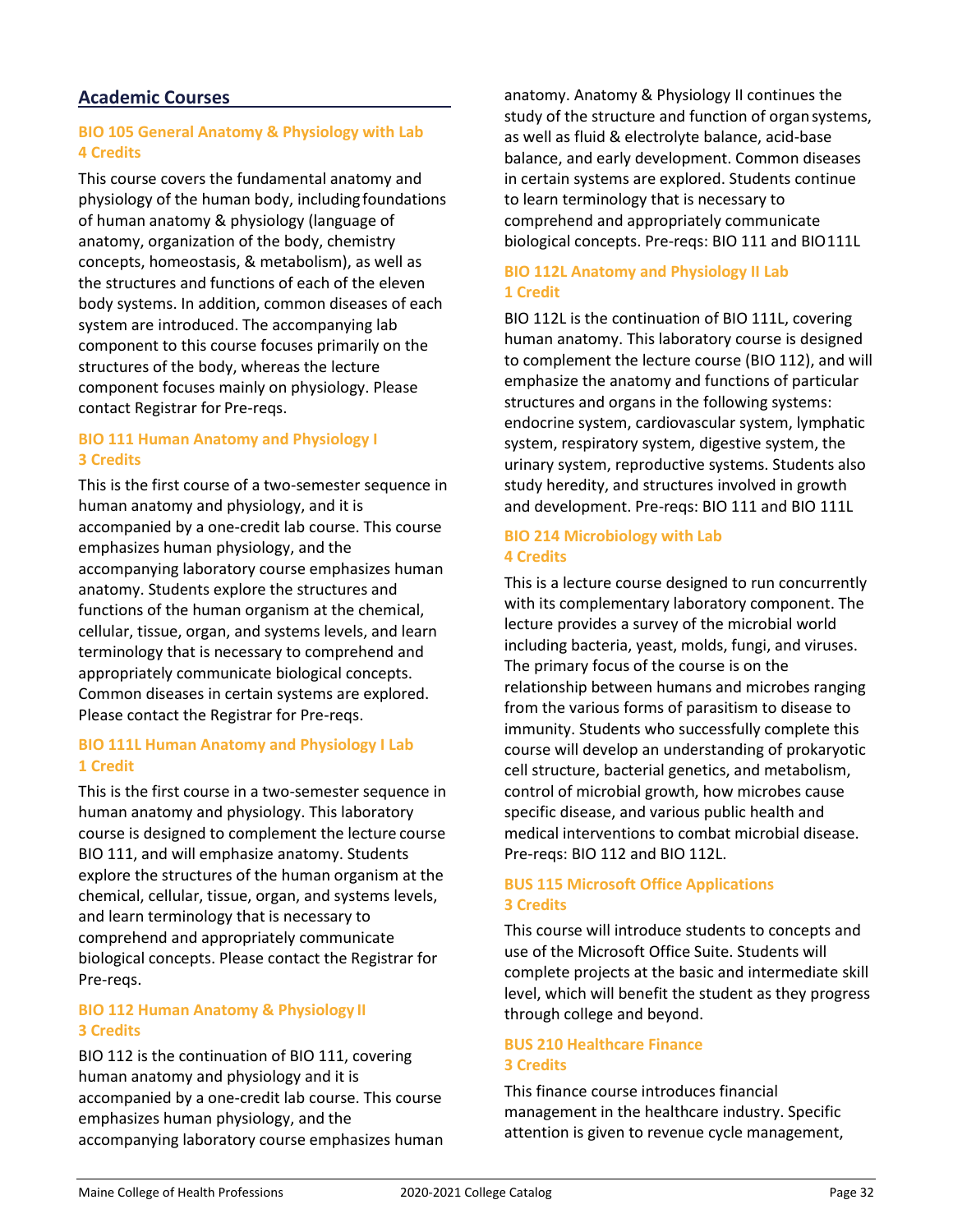supply chain management, capital budgeting and forecasting, human capital management, and understanding the reimbursement processes and compliance. Pre-req: HCS 101

## **BUS 215 Healthcare Law 3 Credits**

This course introduces the concepts of emerging healthcare law, changing policies, and HIPPA compliance issues in various healthcare settings. Prereq: HCS 101

# **BUS 220 Healthcare Internship 1 Credit**

This course enables students to explore various careers and career ladders in healthcare. Students will intern in career areas they wish to learn more about. Students will create a portfolio based upon their experiences and aspirations.

# **CLP 100 Introduction to Clinical Practice 1 Clinical Credit**

The course will familiarize health professionstudents with the College policies, healthcare procedures, and technology. In addition, the course will facilitate the students' transition from the classroom to the clinical area. Emphasis will be placed on introducing the student to equipment and practices specific to the enrolled field of study.

# **CNA 030 Certified Nursing Assistant Course 0 Credits**

This course is designed to present the knowledge and clinical skills necessary to become a certified nursing assistant. The curriculum follows Maine guidelines, including: caring for the patient's physical systems, infection control, care of patients throughout the lifespan, and entering the healthcare field. The student is introduced to the concepts of legal and ethical aspects of care, communication, documentation, and safety. The course includesboth classroom and clinical instruction. The state certification examination will be offered at the end of the course.

## **COM 102 Communications 3 Credits**

The importance of good communication skills can never be over-emphasized. In all professions including healthcare, we are asked to: send clear messages, to be able to receive and interpret messages accurately, and respond appropriately.

Although most of us will never become professional public speakers, we are always expected to be able to understand the basic elements of good communication. To that end, this course will cover verbal and non-verbal communication skills, listening, writing messages/notes/memos, and public speaking. This course also includes an online component (6 sessions) that requires discussion board postings and other assignments to be completed before the following scheduled class period as indicated in the course outline.

# **CT 145 CT Clinical Practicum I 4 Credits**

This course acquaints the student with the clinical environment as well as the computed tomography equipment in that environment. The student performs computed tomography procedures during all phases of clinical practicum. Students work oneon-one with a technologist at designated clinical settings. The student begins in the observation phase and moves to more hands-on scanning throughout the course. Students observe and perform a variety and volume of studies required to apply to take the American Registry of Radiologic Technologists (AART) CT certification examination. Pre-reqs or Co-reqs: CT 125, CT 130

## **CT 155 CT Clinical Practicum II 4 Credits**

The purpose of clinical practicum is to apply knowledge and techniques learned thus far in the program. The student works one-on-one with a technologist at designated clinical settings. During this course, the student performs many exams independently. Utilizing the knowledge, skills, and abilities obtained in didactic and clinical education, students complete the CT procedures required to apply to take the ARRT CT certification examination. Pre-req: CT 145

## **CT 300 Multiplanar Anatomy 3 Credits**

This multiplanar anatomy course covers crosssectional anatomy to include the head, neck, chest, abdomen, pelvis, spine, and extremities. Axial, sagittal, and coronal views of these areas with major bones, organs, and vascular structures identified are included. In addition, pathology is studied as it relates to its presentation on axial images. Pre-req: Acceptance into the CT program or permission of the Dean.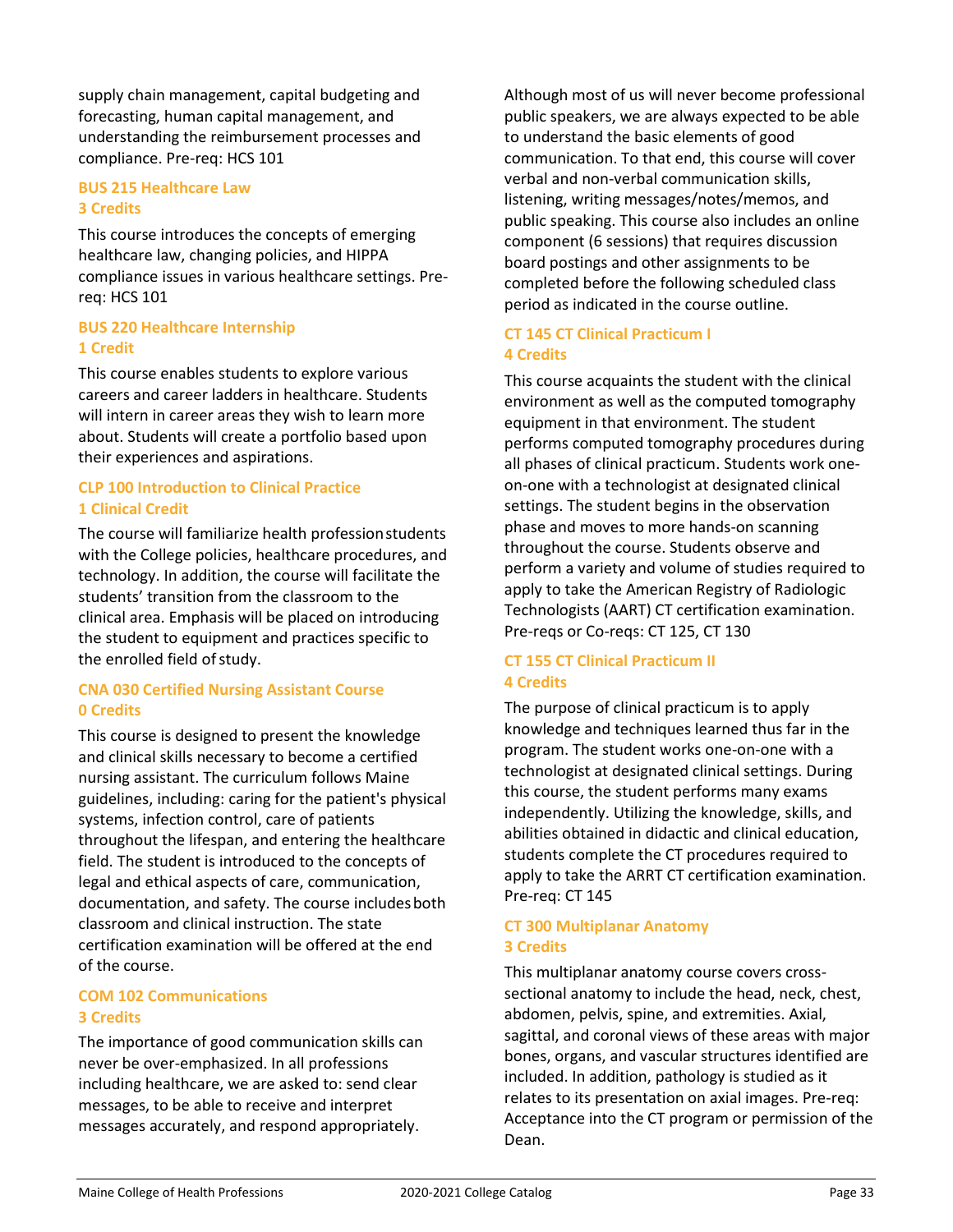## **CT 310 Patient Care & Radiation Safety in CT Scanning 2 Credits**

This course includes the patient preparation instructions that are necessary to perform CT scans. IV procedures, assessment, and monitoring of the patient are reviewed. Contrast types, special considerations regarding the use of contrast, and the adverse reactions related to contrast administration are covered. Technical factors related to radiation safety and ways to minimize the patient dose are discussed. CT scans under special circumstances such as pediatric and pregnant patients are also included. Pre-req: Acceptance into the CT program or permission of the Dean.

# **CT 320 CT Procedures 3 Credits**

This course gives an in-depth evaluation of CT procedures and associated abnormal and pathological conditions as seen on CT imaging. Patient positioning, equipment setup, and technical considerations of image acquisition are included. Image reconstruction and special CT procedures are studied. Pre-reqs: CT 300, CT 310

# **CT 330 CT Physics and Instrumentation 2 Credits**

This course reviews the basics of x-ray production, the nature of x-rays and x-ray interactions with matter. Students study the construction of the CT scanner and the evolution from the early CT units to modern day units. Image acquisition, processing, and display along with quality control of the CT scanner are explored. Patient dose considerations and radiation safety issues will be investigated. Pre-req: Acceptance into the CT program or permission of the Dean.

## **CT 340 CT Clinical Practicum I 4 Credits**

This course acquaints the student with the clinical environment as well as the computed tomography equipment in that environment. The student performs computed tomography procedures during all phases of clinical practicum. Students work oneon-one with a technologist at designated clinical settings. The student begins in the observation phase and moves to more hands-on scanning throughout the course. Students observe and perform a variety and volume of studies required to

apply to take the American Registry of Radiologic Technologists (AART) CT certification examination. Pre-reqs or Co-reqs: CT 320, CT 330

# **CT 350 CT Clinical Practicum II 4 Credits**

The student will work in the healthcare setting and use computed tomography equipment to perform procedures. The student works one-on-one with a technologist at designated clinical settings. During this course, the student performs many exams independently. Utilizing the knowledge, skills, and abilities obtained in didactic and clinical education, the student completes the CT procedures required to apply to take the American Registry of Radiologic Technologists (ARRT) CT certification examination. Pre-req: CT 340

# **DMS 301 Introduction to Sonography 3 Credits**

An introduction to sonography will be presented including the sonographer's role in healthcare delivery. Principles, practices, and professional responsibilities will be covered including assessment, medical emergencies, communication, ergonomics, and knobology. A foundation of ethics and law related to the scope of practice of sonography will be explored. Pre-req: Acceptance into the DMS Program or permission of the Dean.

# **DMS 311 Sonography of the Abdomen 4 Credits**

This course gives an in depth evaluation of the abdomen and associated abnormal and pathological conditions as seen on sonographic imaging. Sonographic technique and image evaluation of the abdomen, including organs and vasculature will be studied. Pre-req: Acceptance into the DMS Program or permission of the Dean.

# **DMS 320 Obstetrical and Gynecological Sonography I**

# **3 Credits**

This course is an in depth study of the female reproductive system through sonographic technique and evaluation and includes abnormal and pathological conditions. An introduction to sonographic technique used in obstetrics with focus on the first trimester will be included. Pre-req: Acceptance into the DMS Program or permission of the Dean.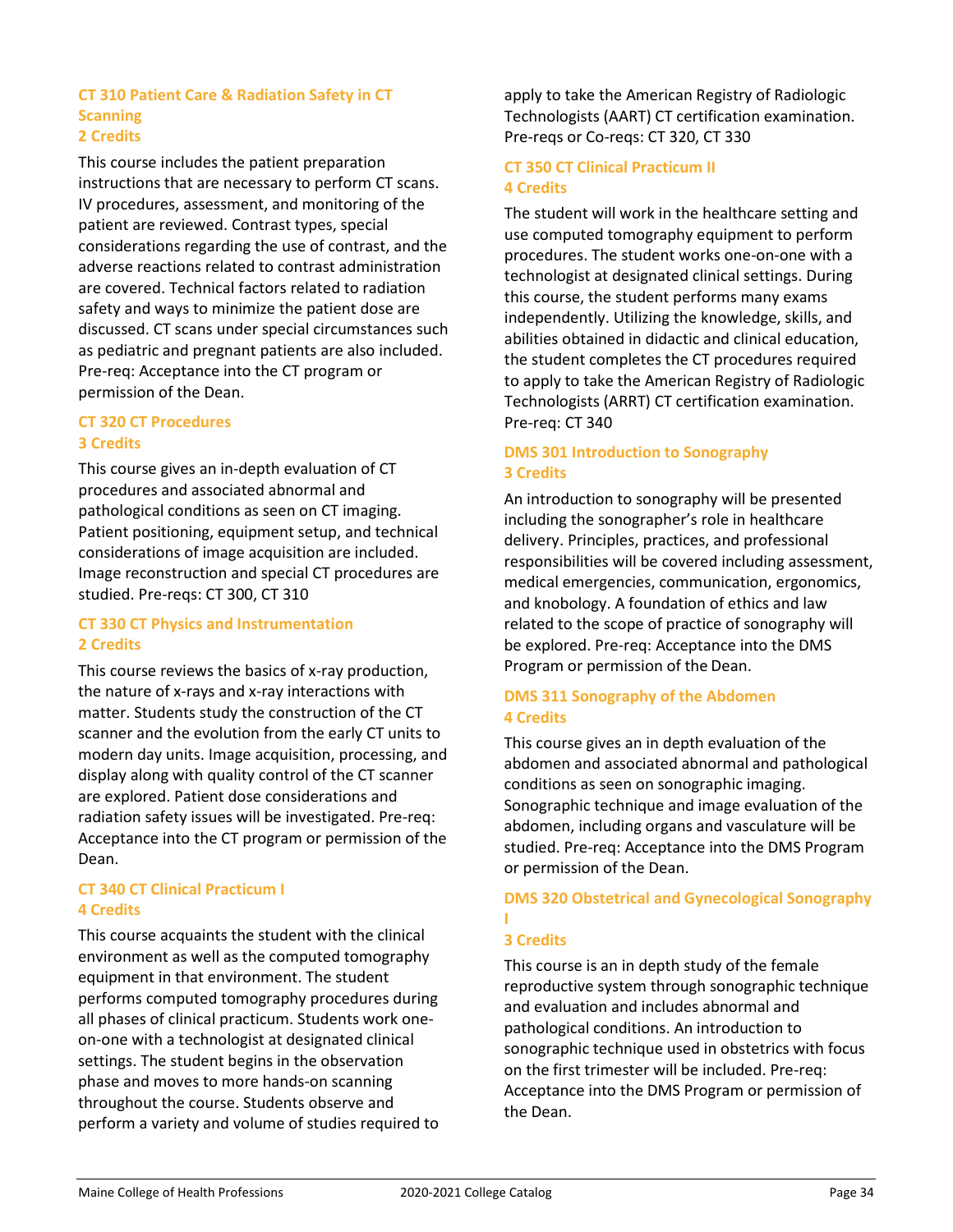#### **DMS 330 Sonography Lab I 3 Credits**

This course introduces the student to the practical portion of the sonography program, reinforcing the concepts covered in the first-semester courses. The student will observe and perform hands-on scanning in the sonography lab setting, as well as computerized simulation. Pre-req: Acceptance into the DMS Program or permission of the Dean.

## **DMS 340 Sonography Physics & Instrumentation 3 Credits**

The focus of this course is to provide the student with an introduction and overview of the concepts of sonography physics and instrumentation. This course will include the study of sound waves, transducers, instrumentation, and image processing as well as an investigation of Doppler physics. The basic principles of patient safety and performance testing in sonography are explored. Pre-req: DMS 301

#### **DMS 350 Sonography of Superficial Structures & Other Procedures 3 Credits**

This course gives an in depth evaluation of the superficial structures, additional sonographic procedures, and associated abnormal and pathological conditions as seen on sonographic imaging. Sonographic technique and image evaluation of the superficial structures and additional sonographic procedures will be studied. Pre-req: DMS 311

# **DMS 360 Obstetrical and Gynecological Sonography II**

## **3 Credits**

As a continuation of DMS 320, this course is an in depth study of obstetric sonography. Sonographic technique and image evaluation of the developing second and third trimester fetus and related disorders will be covered. Pre-req: DMS 320

## **DMS 370 Sonography Lab II 2 Credits**

As a continuation of DMS 330, this course will practically reinforce the concepts covered in the second-semester courses. The student will observe and perform hands-on scanning in the sonography lab setting, as well as computerized simulation. Prereq: DMS 330

# **DMS 380 Sonography Clinical Practicum I 4 Credits**

The purpose of clinical practicum is to apply the knowledge and techniques learned thus far in the program. Evaluation of the student's sonographic technique, ergonomics, and patient rapport are included. The student will work one-on-one with a sonographer at designated clinical settings beginning in the observation phase and moving to more handson scanning throughout the course. Sonographic competency evaluations will be completed on select procedures. Pre-req: DMS 330

# **DMS 390 Sonography Clinical PracticumII 8 Credits**

The purpose of clinical practicum is to apply the knowledge and techniques learned thus far in the program. Evaluation of the student's sonographic technique, ergonomics, and patient rapport are included. The student will work one-on-one with a sonographer at designated clinical settings. As a continuation of DMS 380, the student will move towards more hands-on scanning throughout the course in order to increase skill in eye-hand coordination. Sonographic competencyevaluations will be completed on select procedures. Pre-req: DMS 380

## **DMS 400 Sonography Seminar and Review 3 Credits**

This capstone experience is a comprehensive approach to combining clinical history, diagnostic test results, and clinical findings to integrate a multitude of data in a case study presentation. Students will use information gained throughout their program along with additional clinical experiences in the final semester. This capstone project, with additional registry preparation activities, will prepare the student to take the national certification examination in diagnostic medical sonography. Pre-req: DMS 390

# **DMS 410 Sonography Clinical Practicum III 6 Credits**

The purpose of clinical practicum is to apply the knowledge and techniques learned thus far in the program. Evaluation of the student's sonographic technique, ergonomics, and patient rapport are included. The student will work one-on-one with a sonographer at designated clinical settings. As a continuation of DMS 390, the student will perform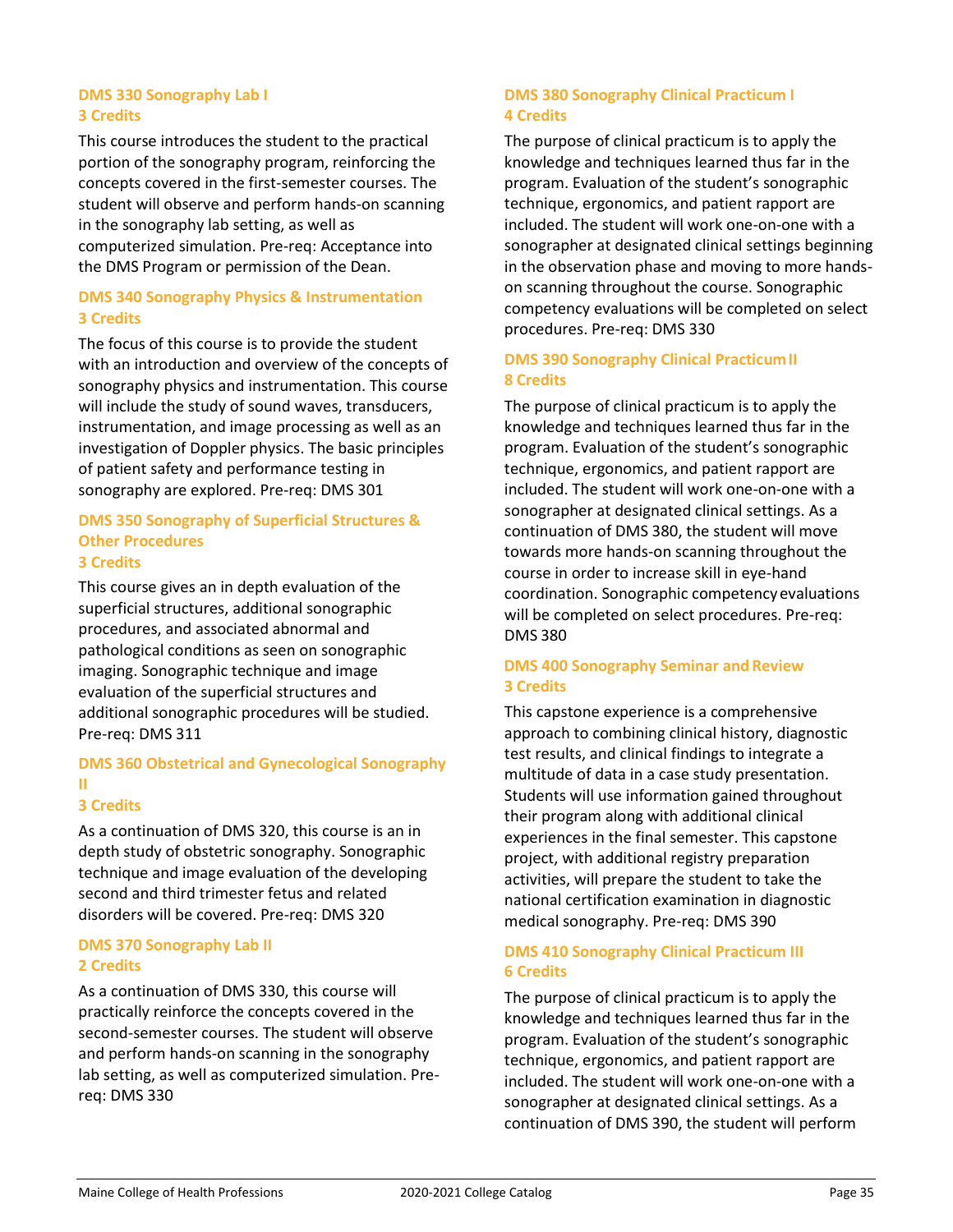most exams independently. The student will modify scanning protocol based upon clinical findings and differential diagnosis. Sonographic competency evaluations will be completed on remaining procedures. Pre-req: DMS 390

# **DMS 300 Sonography Seminar and Review 3 Credits**

This capstone experience is a comprehensive approach to combining clinical history, diagnostic test results, and clinical findings to integrate a multitude of data in a case study presentation. Students will use information gained throughout their program along with additional clinical experiences in the final semester. This capstone project, with additional registry preparation activities, will prepare the student to take the national certification examination in diagnostic medical sonography. Pre-req: DMS 290

# **DMS 310 Sonography Clinical PracticumIII 6 Credits**

The purpose of clinical practicum is to apply knowledge and techniques learned thus far in the program. This course will include four, 8-hour clinical days per week. The student's sonographic technique and patient rapport will be evaluated. Students will work one-on-one with a registered sonographer at designated clinical settings. As a continuation of DMS 390, the student will perform most exams independently. The student will modify scanning protocol based upon clinical findings and differential diagnosis. Sonographic competency evaluations will be completed on remaining procedures. Pre-req: DMS 290

## **ENG 101 College Writing 3 Credits**

College Writing is a required course, which develops the student's ability to write clearly and effectively. The course introduces the student to academic writing, APA citation style, research-based exposition, and the fundamentals of academic research. The course introduces students to the development and synthesizing of argumentation in the writing process. Revision and editing will be introduced to help students develop skills to consistently improve their writing skills. Practice in expository writing – specifically informative, persuasive, analytical, and journalistic – will be the focus. Please contact the Registrar for Pre-reqs.

# **ENG 110 Introduction to Literature 3 Credits**

This course introduces students to genres of fiction, drama, and poetry. By studying important works by writers of culturally diverse backgrounds, students gain experience in reading, analyzing, interpreting, and writing about literature. This course establishes connections between literature and other areas of arts and communications. Pre-req: ENG 101

# **ENG 210 English Literature 3 Credits**

English Literature explores various genres of literature. Students will read select passages and literary works as they explore various styles, themes, and modalities of writing. Pre-req: ENG 101

# **HCS 101 Introduction to Healthcare Science 3 Credits**

This course is designed as an introductory exploration of the healthcare sciences for entry-level students who are interested in pursuing a career in various health-related professions. This course will serve as a solid foundation for students entering a variety of health occupation programs. Core competencies shared by all health professionals such as communication, infection control, and professionalism are provided as an exposure to the reality of practice. This course assists students in acquiring the basic knowledge and professional behaviors required to work and interact with patients in a healthcare setting. Please contact the Registrar for Pre-reqs.

# **HIS 210 History of the Healthcare Environment 3 Credits**

This course will provide an introduction to the U.S. healthcare system, the history, its problems, and possible solutions. Discussion will include the definition of health, identification of the healthcare workforce and their function as part of the US healthcare system. The role of Hospitals, Primary Care, Ambulatory Care, Federal and State Government in the U.S. healthcare system will be described. An investigation of U.S. healthcare finance and the need for healthcare reform will be included. Pre-req: HCS 101

# **HUM 220 Topics in Multiculturalism 3 Credits**

This course will examine the issues of multiculturalism, societal diversity, and the histories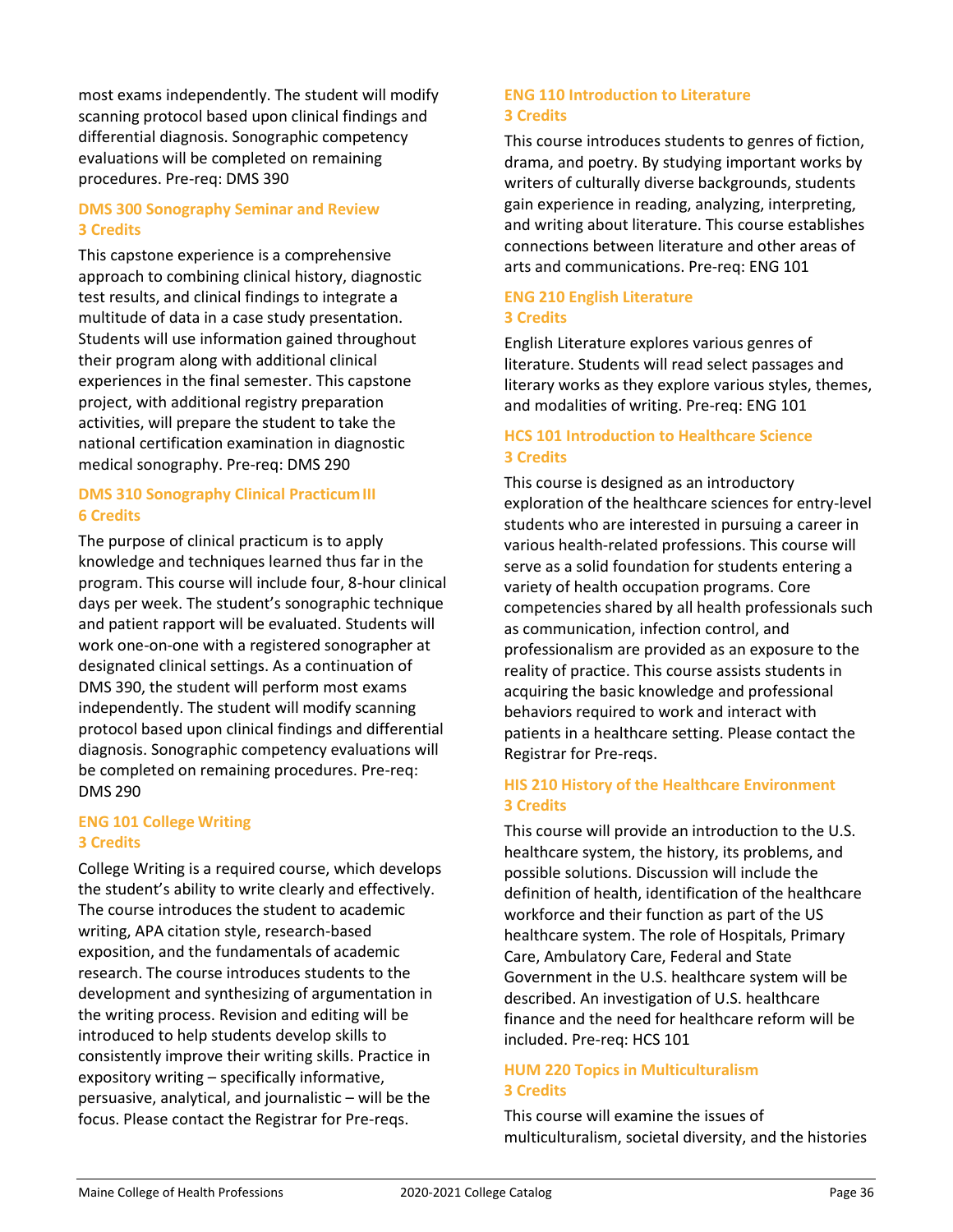of the people that comprise our communities. Discussion of diverse populations will cover groups of color and race, nationality, faith, indigenousness, and immigration, LGBQTI, and ability. Students will locate their own perspectives and analyze how one's own experiences shape the way they tell the story of what they see happening in the world. Additionally, students will analyze how the experiences of people different from themselves will affect the perspectives of others in a multicultural society.

# **LPN 108 Math for Healthcare Professions 3 Credits**

This course will introduce the science of pharmacology and the role of the licensed practical nurse in the preparation, management, and administration of medications. Emphasis will be placed on the action, general uses, potential complications, and nursing monitor techniques and expected outcomes from medication administration. Laboratory values and nursing implications related to medication therapy will be highlighted. In addition, students will learn a wide variety of mathematical skills that they will utilize in the healthcare profession. Please contact the Registrar for Pre-reqs. Cross-listed as MAT 110.

# **LPN 110 Concepts of Practical Nursing 3 Credits**

This course provides a broad overview of the fundamentals of nursing which includes education and training about nursing concepts, communication, nursing process, legal, ethical, and professional responsibilities related to clinical practice, wellness/illness concepts, health promotion and wellness across the lifespan and identifying client needs. Students learn methods for promoting the dignity, integrity, self-determination, and personal growth of diverse patients and their families providing individualized, culturally appropriate, relationship-centered nursing care. Coreq: LPN 115

# **LPN 115 Concepts of Practical Nursing Lab 2 Credits**

This course builds on the concepts learned inLPN 110. Students practice techniques for assuming responsibility and accountability for the quality of nursing care provided to patients and their families in a variety of healthcare settings; functioning tothe full scope of safe nursing practice, as dictated by state practical nursing regulation. The collaborative role of the LPN is demonstrated through role-play

and simulation exercises in the classroom laboratory and students learn methods for becoming vital members of the interprofessional healthcare team. There is an emphasis on patient safety and the maintenance of high quality individualized plans of care that address the needs of a diverse patient population. Students demonstrate medication administration proficiency through validation of these skills in the laboratory and are required to score 100% on a dosage and calculation examination. Co-req: LPN 110

# **LPN 120 Concepts of Practical Nursing Lifespan I 3 Credits**

This course builds on the concepts learned in LPN 110 and LPN 115. The student acquires the knowledge and is introduced to the practical nursing skills that are necessary to care for patients with circulatory, musculoskeletal, respiratory, gastrointestinal, integumentary, and neurological disorders. The client with cancer is integrated throughout the unit. Course topics are presented in conjunction with lifespan considerations. Pre-reqs: LPN 110 and LPN 115 Co-Req: LPN 125

## **LPN 125 Concepts of Practical Nursing Lifespan I Clinical 3 Credits**

This course builds on the concepts learned in LPN 120 and consists of clinical experiences at selected hospitals or community healthcare facilities. Students provide client care under the direct supervision of clinical instructors. Pre-reqs: LPN 110 and LPN 115 Co-Req: LPN 120

# **LPN 130 Concepts of Practical Nursing lifespan II 3 Credits**

This course builds on the concepts learned in LPN 120 and LPN 125. The student acquires the knowledge and is introduced to the practical nursing skills that are necessary to care for patients with disorders related to: endocrine, hematology, lymphatics, urinary, anti/intra/postpartum and newborn care, reproduction, immunity and neurosensory. The client with cancer is integrated throughout the unit. Course topics are presented in conjunction with lifespan considerations. Pre-reqs: LPN 120 and LPN 125 Co-req: LPN 135

## **LPN 135 Concepts of Practical Nursing Lifespan II Clinical 3 credits**

This course builds on the concepts learned in LPN 130 and consists of clinical experiences at selected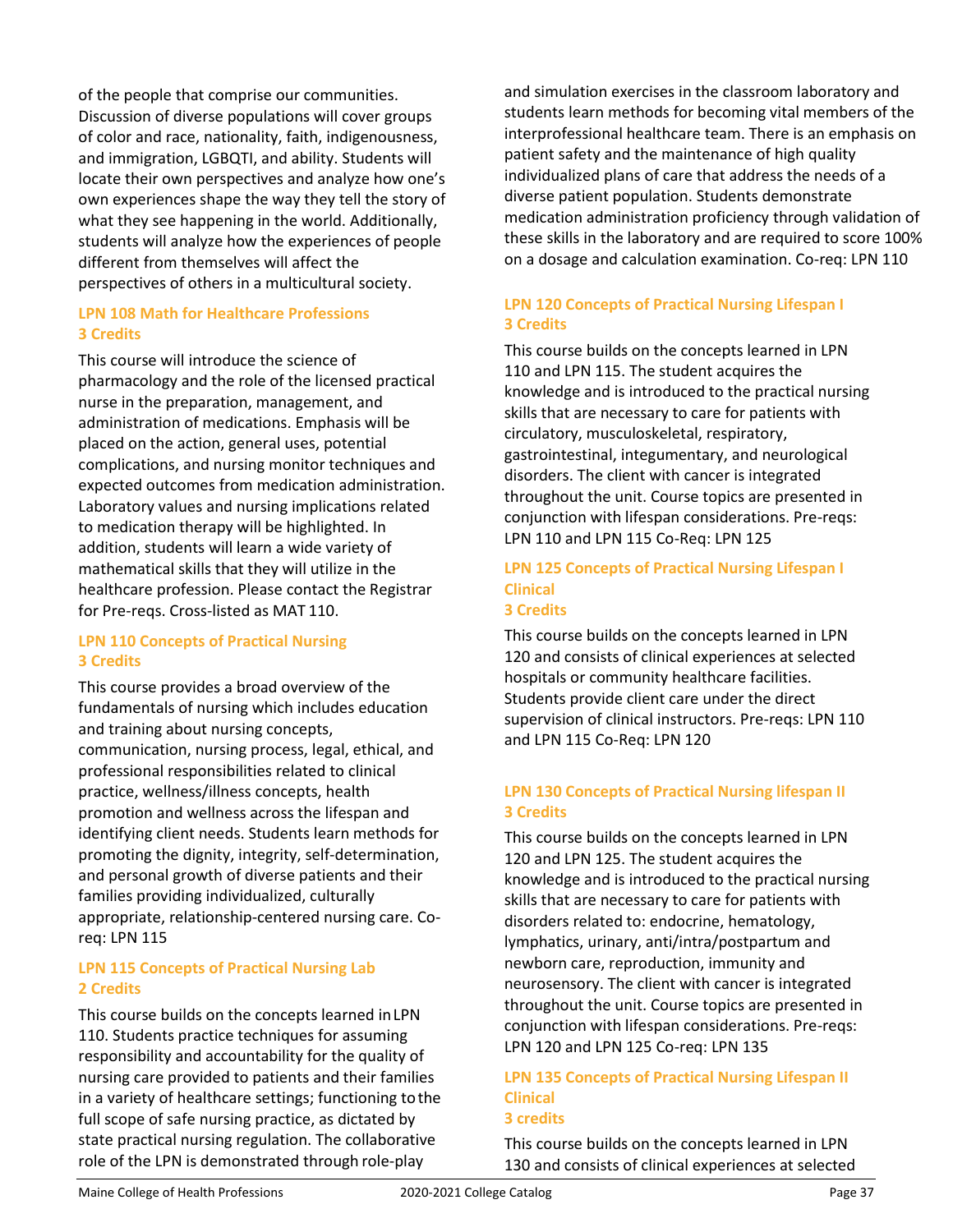hospital and community healthcare facilities. Students provide client care under the direct supervision of clinical instructors. Pre-reqs: LPN 120 and LPN 125 Co-req: LPN 130

#### **LPN 140 Concepts of Practical Nursing for Mental Health 2 Credits**

This course covers a broad range of emotional and psychological mental health issues pertaining to the well-being of patients within the scope of practice for the LPN. Course content includes, material related to accidents, communicable diseases, cognitive impairment, child/elder abuse recognition and prevention, postpartum depression, and the emotional aspects of the family. Students gain comprehensive knowledge about nursing care for the geriatric patient. Grief, death, and dying concepts are incorporated into the total patient care. Pre-reqs: LPN 130 and LPN 135 Co-req: LPN 145

# **LPN 145 Practical Nursing Preceptorship 1 credit**

This course provides students with opportunities to apply the knowledge and skills covered in LPN 140. The course offers clinical experiences at selected hospitals and community healthcare facilities. Students provide hands-on patient care under the direct supervision of clinical instructors. Co-req: LPN 140

# **LPN 150 NCLEX-PN Prep Course 2 Credits**

This course aids the student in preparing for the NCLEX-PN licensure examination and entry into the LPN profession. This course will provide a personalized review plan for students to test and remediate on areas of safe and effective care environment, health promotion and maintenance, psychosocial integrity, physiological integrity, pharmacology, developmental stages, patient monitoring, and test-taking strategies. Pre-reqs: LPN 130 and LPN 135

# **MAM 300 Patient Care in Mammography 2 Credits**

This course will address patient assessment, communication, and education in mammography. Breast examination, taking medical history,

identifying risk factors, and effective documentation will be studied in detail. Staging of breast cancer and treatment options will be explored. Pre-req: Acceptance into the Mammography Program or permission of the Dean.

# **MAM 310 Image Production in Mammography 3 Credits**

This course will provide an in depth study of mammography equipment operation and quality assurance. Mammography tube design, radiographic exposure factors, and ancillary equipment will be analyzed to determine their effect on image production. Digital acquisition, display, and informatics in mammography will be included. Quality assurance and the US Mammography Quality Standards Act will be studied. Pre-req: Acceptance into the Mammography Program or permission of the Dean.

#### **MAM 320 Anatomy, Physiology, and Pathology of the Breast 2 Credits**

This course will provide an in depth study of the anatomy, physiology, and pathology of the breast. Internal anatomy, external anatomy, histology, and cytology of the breast will by studied. The physiology of the breast will be investigated to include vascular circulation, lymphatic drainage, hormone fluctuation, and lactation. Discussion of benign, malignant, and high-risk conditions and their appearance in mammography will be included. Prereq: Acceptance into the Mammography Program or permission of the Dean.

## **MAM 330 Mammography Procedures 3 Credits**

This course will include Mammographic positioning related to routine screening as well as diagnostic testing of the breasts. Special patient situations such as anatomical deformities, augmentation, and postsurgical alterations of the breast will also be evaluated. Additional interventional and imaging modalities of the breast will be included in this course. Pre-reqs: MAM 300, MAM 310

# **MAM 340 Mammography Clinical Practicum 6 Credits**

The purpose of clinical practicum is to apply the knowledge and techniques learned in the program. Evaluation of the student's mammographic technique and patient rapport are included.

Students will work one-on-one with a mammographer at designated clinical settings. The student will begin in the observation phase, move to more hands-on positioning,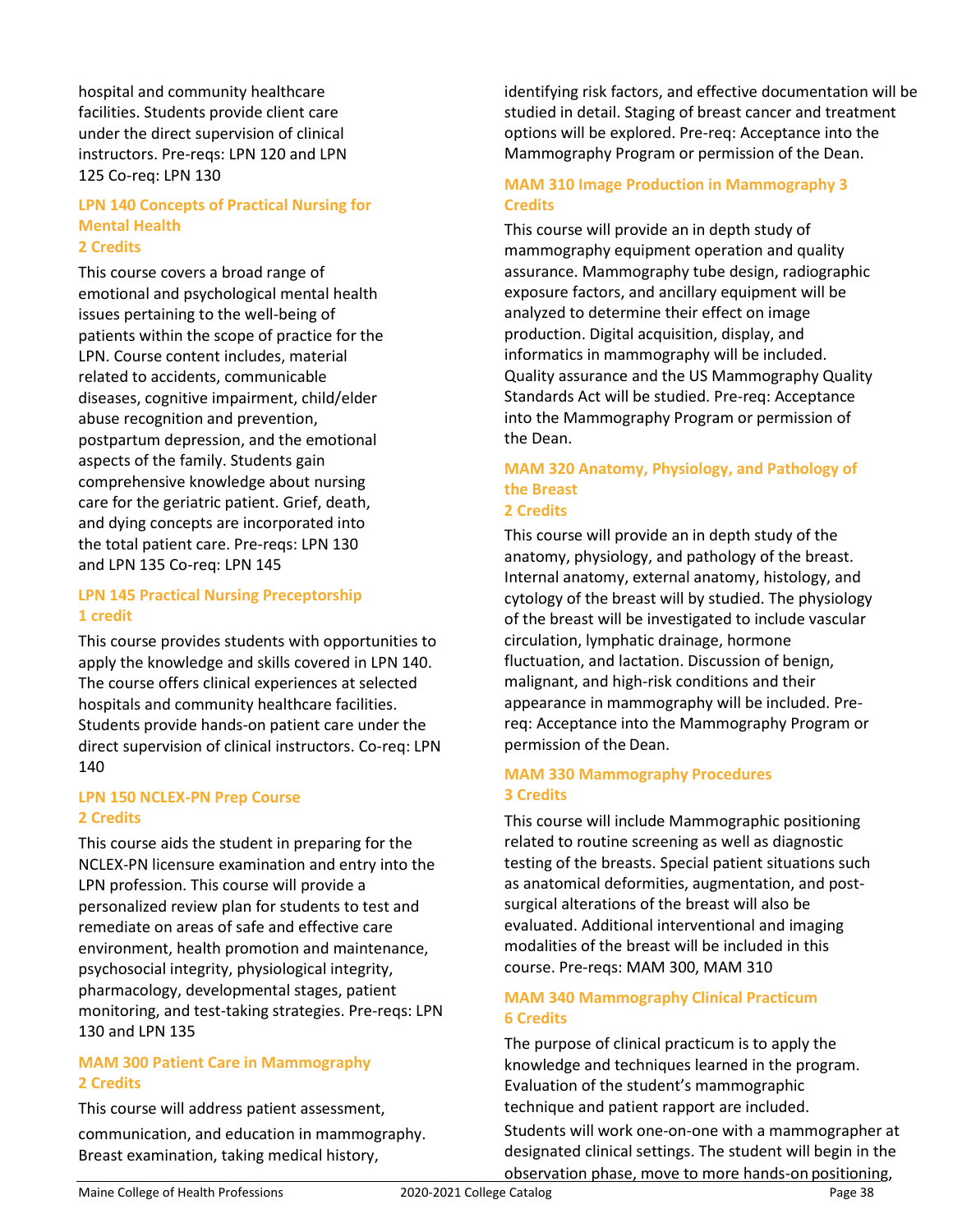and demonstrate the independent performance of exams throughout the course. The student will complete all the necessary clinical experience requirements to take the American Registry of Radiologic Technologists (ARRT) post-primary examination in mammography. Pre-req: MAM 300 and MAM 310 Pre or Co- requisites: MAM 320 and MAM 330 (MAM 320 and MAM 330 must be completed prior to or concurrently with MAM 340. If a student fails MAM340, they are not required to repeat MAM 320 or MAM 330.) 340, they are not required to repeat MAM 320 or MAM 330.)

# **MAT 110 Math for Healthcare Professions 3 Credits**

This course will introduce the science of pharmacology and the role of the licensed practical nurse in the preparation, management, and administration of medications. Emphasis will be placed on the action, general uses, potential complications, and nursing monitor techniques and expected outcomes from medication administration. Laboratory values and nursing implications related to medication therapy will be highlighted. In addition, students will learn a wide variety of mathematical skills that they will utilize in the healthcare profession. Please contact the Registrar for Pre-reqs. Cross-listed as LPN 108

# **MAT 140 College Algebra 3 Credits**

This course is designed to provide you with an understanding of fundamental algebraic skills and techniques as well as to train you in applying those skills in professional, personal, and academic situations. We will review standard college-level algebra topics including linear, quadratic, rational, exponential, and logarithmic functions; the study of inequalities; graphical analysis; polynomials; systems of equations; and more. Throughout the course, focus will include the application of these topics to real problems. Please contact the Registrar for Prereqs.

# **MAT 160 Intro to Statistics 3 Credits**

This course is designed to provide students with an introduction to foundational elements in the study of statistics. Topics will include the study ofsampling and data collection, descriptive and inferential statistics, probability, discrete and continuous random variables, hypothesis testing, linear

regression and correlation, and analysis of variance.

# **MET 111 Medical Terminology 3 Credits**

This course is designed to assist the student to develop a medical terminology vocabulary, utilizing a body systems approach that will facilitate communication of medical information in a medical office or hospital environment. The student will learn and practice the principles of medical word

formation, including the basic rules of building medical words, identifying suffixes, prefixes, and combining forms related to the structure and function of the associated systems of the body.

# **NUR 104 Advanced Placement Bridge Course 6 Credits**

The focus of Nursing 104 is to prepare individuals who have previous healthcare training as paramedics and LPN's for a meaningful and expedited entry into the nursing profession. During the progression of the course, the student will combine their previous medical experience with key care principles associated with the nursing profession with a primary focus on fundamentals, health assessment, pathophysiology, and medical surgical nursing. Upon the successful completion of this course, students are enrolled in the second year of the college's Associate Degree in Nursing (ADN) program. Pre-req: Acceptance into the Bridge Program.

# **NUR 110 Health Assessment 2 Credits**

The focus of this course is nursing assessment, including a comprehensive health assessment using interviewing and physical assessment techniques; inspection, palpation, percussion, and auscultation; expected and common unexpected findings; differences based on age, ethnicity, and culture; identification of risk factors; and client education. The course will also include professional verbal and written communication of interview and assessment findings. Pre-req: CLP 100-N, Co-req: NUR 115

# **NUR 115 Foundations of Clinical Practice 4 Credits**

The focus of this course is to provide students with the knowledge needed to perform a comprehensive health assessment including history taking and physical examination using evidence-based communication and interview techniques, as well as inspection, palpation, percussion, and auscultation. Expected assessment findings and common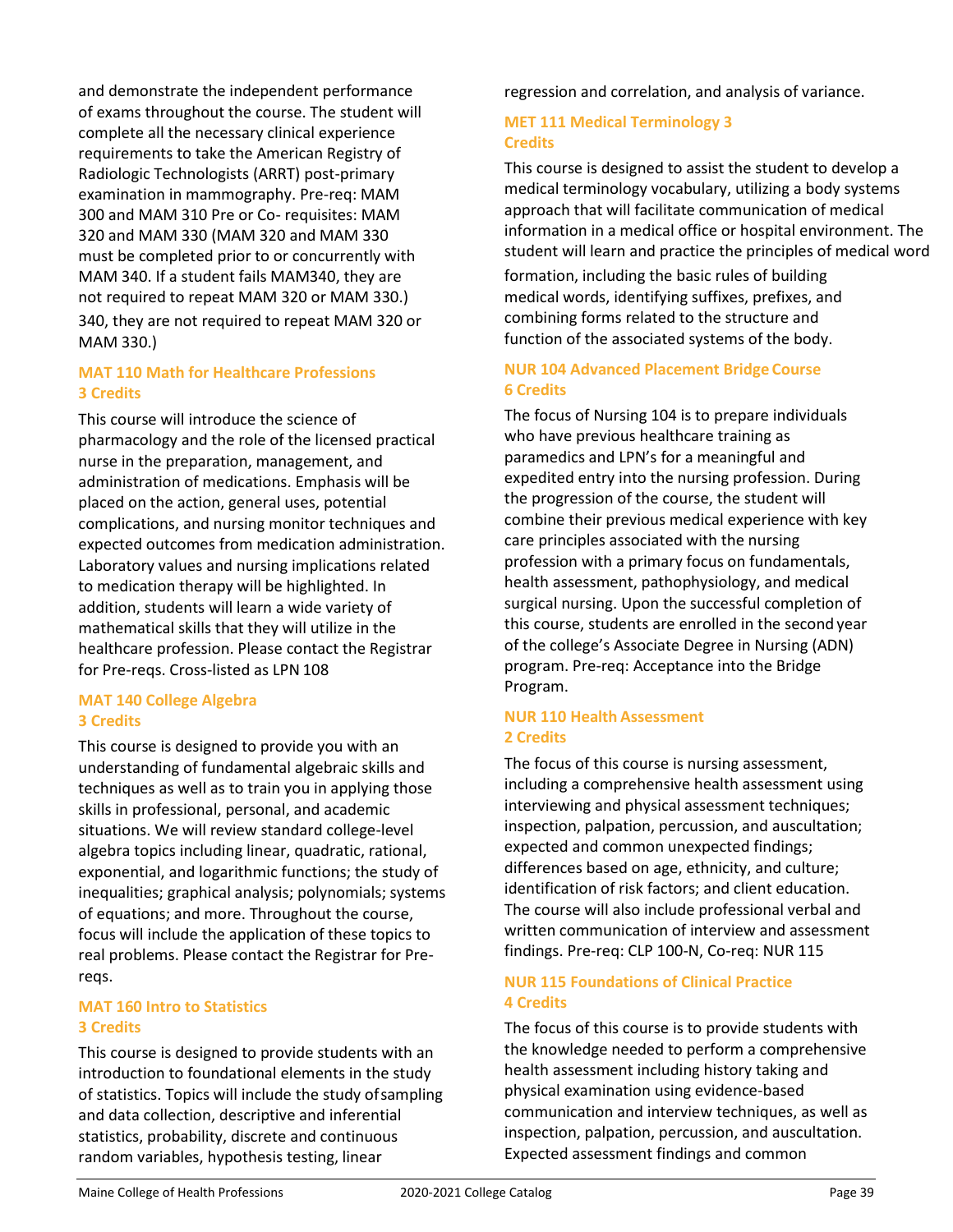unexpected findings will be discussed, as well as differences based on age, ethnicity, and culture. Students will utilize components of the nursing process to plan and provide safe patient centered holistic care using fundamental nursing skills. Identification of risk factors and related client education needs will be included. Professional verbal and written communication of interview and assessment findings will be addressed. Prereq: CLP 100-N, Co-req: NUR 110 and/or 120

# **NUR 120 Fundamentals of Nursing 2 Credits**

The focus of this course is to introduce the nursing process as the organizing framework for the planning and delivery of care across the lifespan. The student will gain an understanding of the concepts of assessment, communication, professional behavior, while meeting the nursing needs of patients. Pre-req: CLP 100-N, Co-req: NUR115

# **NUR 125 Pathophysiology/Pharmacology Pt. 1 3 Credits**

This course will introduce the concept of Pathophysiology and Pharmacokinetics as they relate to the nursing process. Emphasis will be places on the action, general uses, potential complications, and nursing implications. Knowledge of the interaction between pharmacology and pathological pathways will facilitate in planning care of the client and promoting optimal outcomes. Pre-reqs: NUR 110, NUR 115, NUR 120

## **NUR 130 Medical-Surgical Nursing I 3 Credits**

The focus of NUR 130 is clinical inquiry, therapeutic interventions, and a system review approach that will emphasize the utilization of the nursing process for the safe delivery of care of adults and children. Holistic healthcare needs of individuals are an integral component of the course, along with common health problems encountered in each age group. The course will apply concepts of nursing care for the following body systems: hematological, gastrointestinal, hepatic, musculoskeletal, neurological, and immunological systems. Pre-reqs: NUR 110, NUR 115, NUR 120, Co-req: NUR 131

# **NUR 131 Medical-Surgical Nursing I Clinical 3 Credits**

The focus of Nursing 131 is to apply the knowledge

and skills acquired in previous course. Students will utilize the nursing process to initiate analysis, interpretation, and application of theoretical concepts in the clinical setting to achieve optimal patient outcomes. Pre-reqs: NUR 110, NUR 115, NUR 120, Co-req: NUR 130

# **NUR 212 Mental Health Nursing 3 Credits**

This course evaluates the mental health needs and treatments of individuals, families, and groups. Emphasis is placed on the need for holistic care. Historical perspectives, theories concerning mental illness, signs and symptoms of disorders and the development of treatment modalities will be discussed. The role of the nurse in contemporary care is examined. Pre-reqs: NUR 130, NUR 131, NUR 125/150, Co-req: NUR 213

# **NUR 213 Mental Health Clinical 1 Credit**

This clinical experience provides the opportunity to integrate psychiatric nursing theory to practice. Emphasis will be placed on utilization of effective therapeutic communication techniques, crisis intervention strategies, safe medication administration, and evidence-based practice. Prereqs: NUR 130, NUR 131, NUR 125/150, Co-req: NUR 212

## **NUR 220 Medical-Surgical Nursing II 3 Credits**

The focus of NUR 220 will be on clinical decisionmaking, clinical inquiry, therapeutic interventions, and components of evidence based care that will emphasize the utilization of the nursing process for the delivery of care of adults and children. The holistic healthcare needs of individuals are an integral component of the course, along with common health problems encountered in each age group. The course will reinforce nursing concepts for the following body systems: Lower gastrointestinal, respiratory, endocrine, cardiovascular, and the renal system. Pre-reqs: NUR 130, NUR 131, NUR 125/150, Co-req: NUR 221

# **NUR 221 Medical-Surgical Nursing IIClinical 3 Credits**

The focus of Nursing 221 is to apply the knowledge and skills acquired in previous courses. Students will utilize the nursing process to demonstrate the ability to analyze, interpret, and apply concepts in the clinical setting to achieve optimal patient outcomes. Pre-reqs: NUR 130, NUR 131, NUR 125/150, Co-req: NUR 220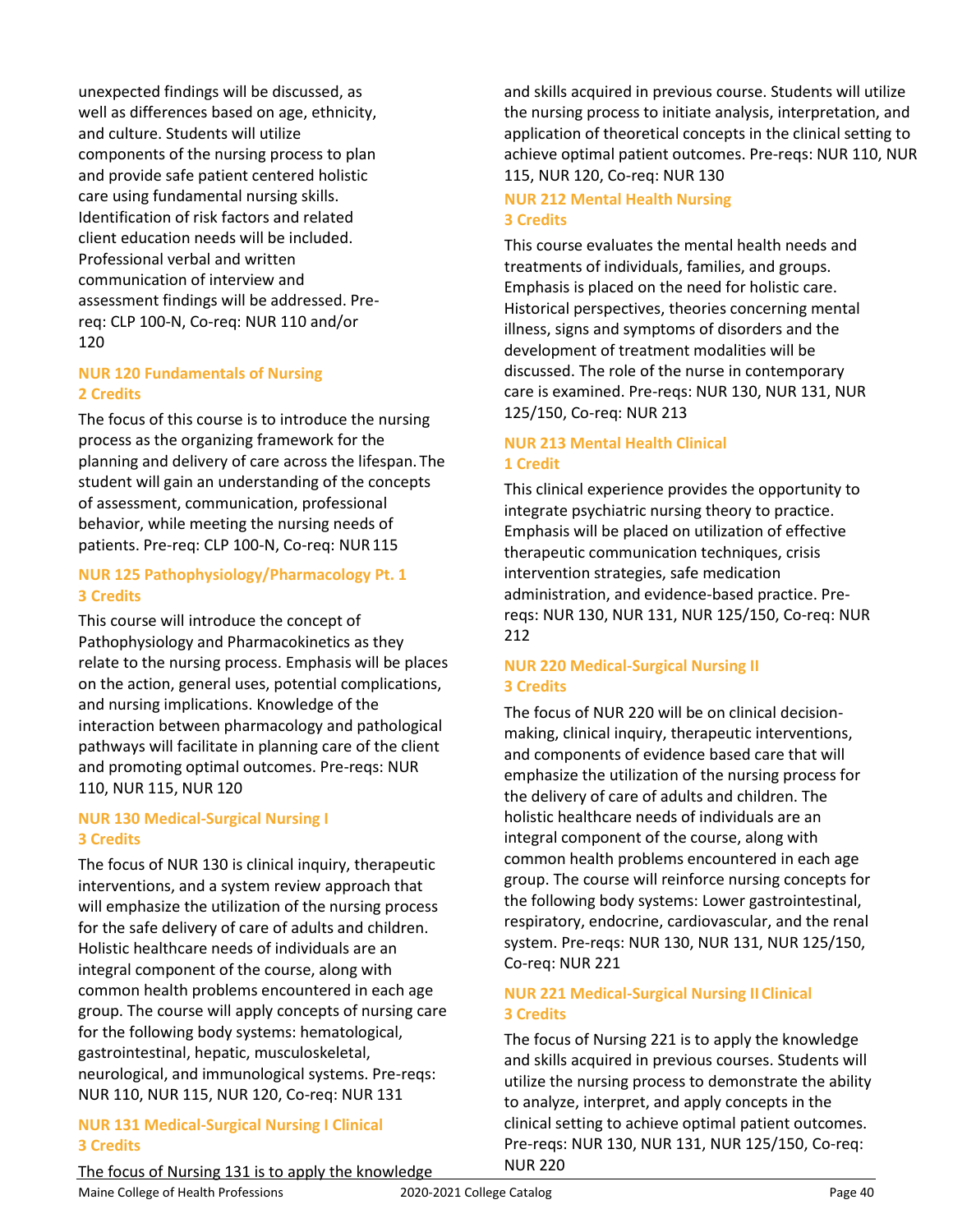# **NUR 225 Pathophysiology/Pharmacology Pt. 2 3 Credits**

This course will provide an in-depth study of Pathophysiology and Pharmacokinetics as they relate to the nursing process. Emphasis will be placed on analyzing the interactions, adverse reactions, potential complications, and associated nursing implications. Knowledge on the interaction between pharmacology and pathological pathways will facilitate in evaluating care of the client and recommend changes to the care plan to promote optimal outcomes. Pre-reqs: NUR 125, NUR 130, NUR 131

# **NUR 240 Maternal/Child Nursing 3 credits**

The focus of NUR 240 is to introduce the student to the application of the nursing process in delivering care to the childbearing family and neonate. Topics will include prenatal care, labor and delivery, newborn care, care of the high-risk pregnancy, and postpartum complications. The student will develop a foundation of nursing knowledge in the care of the childbearing family. Pre-reqs: NUR 130, NUR 131, NUR 125/150, Co-req: NUR 241

# **NUR 241 Maternal/Child Nursing Clinical 1 Credit**

The focus of NUR 241 is to provide an opportunity for students to apply concepts learned in the classroom to the clinical setting for the care of the childbearing family and neonate. The student will care for children in various settings, as available. Prereqs: NUR 130, NUR 131, NUR 125/150, Co-req: NUR 240

## **NUR 250 Medical-Surgical Nursing III 3 Credits**

The focus of Nursing 250 is the application of knowledge obtained in NUR 130 and NUR 210. Students will demonstrate the ability to analyze and apply concepts, which will lead to the ability to recognize factors that would lead to optimal patient outcomes for the patient with high acuity needs. Pre-reqs: NUR 220, NUR 221, NUR 210, Co-req: NUR 251, NUR 261/262

# **NUR 251 Medical-Surgical Nursing III Clinical 3 Credits**

The focus of Nursing 251 is to apply the knowledge and skills acquired in previous courses. Students will utilize the nursing process to demonstrate mastery

in the ability to analyze, interpret, and apply concepts in the clinical setting to achieve optimal patient outcomes. Pre-reqs: NUR 220, NUR 221, NUR 210, Co-req: NUR 250, NUR 261

# **NUR 261 Transition to Professional Practice 2 Credits**

The focus of this course is to prepare the graduating nursing student to the role of registered nurse (RN). Students will examine and explore various factors that influence professionalism, professional practice, and professional development.

# **NUR 265 Concepts of Professional Nursing 3 Credits**

The focus of this course is to provide a greater understanding to the concepts, values, and behaviors necessary for transitioning to the professional nursing role. In this course, the student will review the ethical, legal, legislative, and political processes that affect the practice of professional nursing in contemporary healthcare. Students will review how historical, political, and societal factors influence the identity of the professional nurse. Prereq: Admission to RN-BSN Program or permission of the Dean.

# **NUR 270 Nursing Theory 3 Credits**

The focus of this course is to provide the student with an introduction and overview to the concepts of nursing theory. The course will include the development of nursing theory and an introduction to the works of selected eminent theorists as well as investigate the application of theory to professional nursing practice. Pre-req: Admission to RN-BSN Program or permission of the Dean.

# **NUR 275 Population Health (Global) 3 Credits**

The focus of this course is the health of populations across the globe. We will examine the relationship of population groups with families, healthcare team, healthcare system, communities, the environment and infrastructure, and other populations. Major components include assessment, planning, intervention, and evaluation of health-related issues in various populations. Pre-req: Admission to RN-BSN Program or permission of the Dean.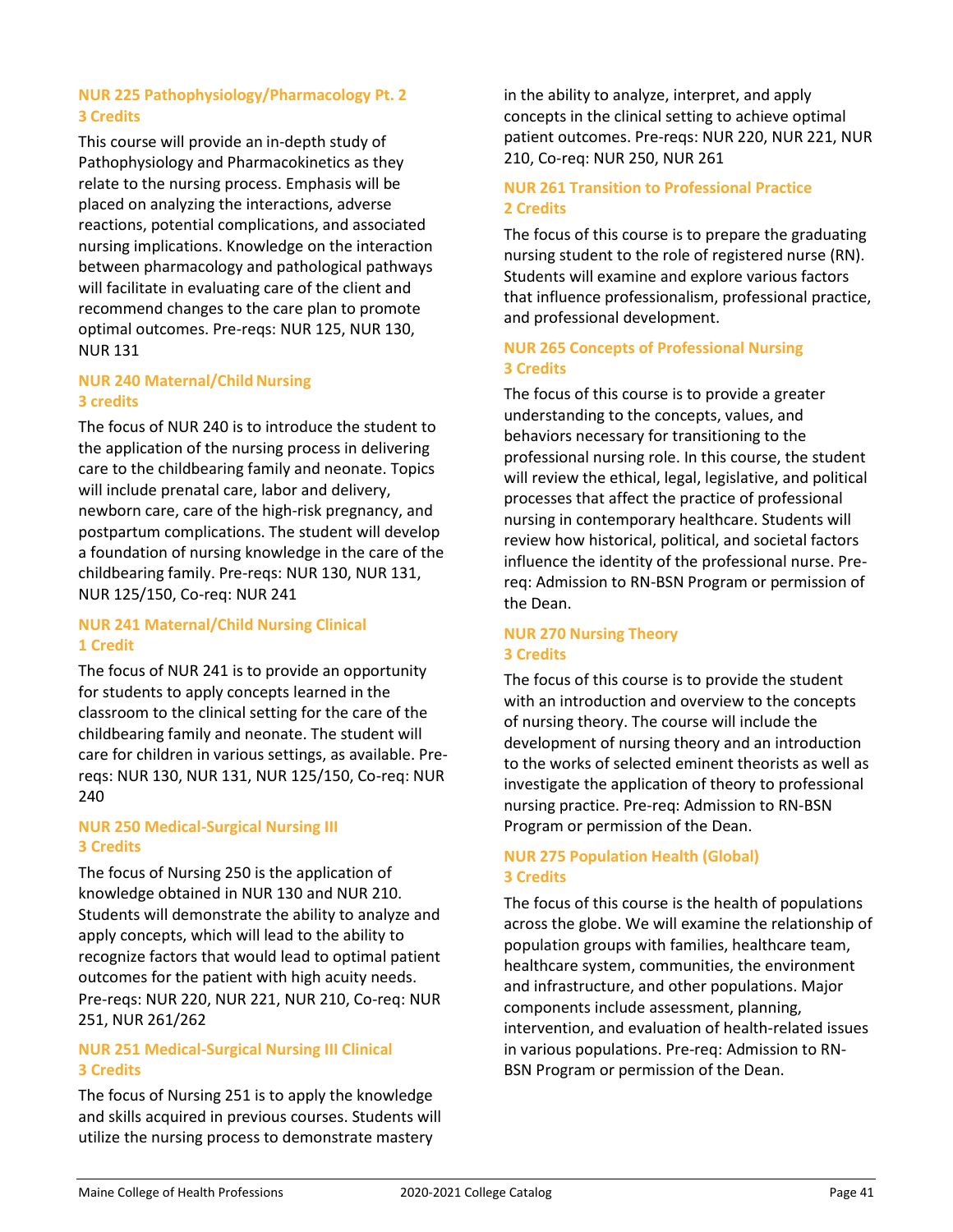# **NUR 280 Nutrition 3 Credits**

The focus of this course is the science of human nutrition as it relates to public health in the United States and globally. Topics include nutritional requirements related to changing individual and family needs, food choices, health behaviors, food safety, and prevention and management of common chronic diseases. Pre-req: Admission to RN-BSN Program or permission of the Dean.

# **NUR 285 Information Tech: Apps in Healthcare 3 Credits**

The focus of this course is to explore patient care technologies, information systems, telecommunication technologies, and communication devices that support evidencedbased nursing practice. Students will gain an understanding of the impact these information management systems have on the healthcare team, delivery of care, efficiency and productivity, patient safety and health outcomes. Pre-req: Admission to RN-BSN Program or permission of the Dean.

# **NUR 290 Interprofessional Education (IPE) 3 Credits**

The focus of this course is to examine the nurse's role as a member of the interprofessional healthcare team. Students will analyze current research to describe the prevalence and outcomes of fragmented healthcare and the benefits of interprofessional healthcare. Students will learn about the roles of other members of the healthcare team and will develop knowledge and skills in interprofessional collaboration that can be used to improve patient safety and healthcare outcomes. Pre-req: Admission to RN-BSN Program or permission of the Dean.

# **NUR 305 Assessment through the Lifespan 3 Credits**

The focus of this course is to expand upon knowledge needed to perform a more in-depth health assessment. Expected assessment findings and common unexpected findings will be analyzed, as well as differences based on age, ethnicity, and culture. Risk factors and related client education, professional verbal and written communication will be addressed. Pre-req: Admission to RN-BSN Program or permission of the Dean.

# **NUR 306 Assessment through the Lifespan Lab 1 Credit**

The focus of this course is to apply critical thinking to perform a more in-depth patient focused health assessment. Expected assessment findings and common unexpected findings will be analyzed to determine patient care needs based on age, ethnicity, and culture. Risk factors and related client education, professional verbal and written communication will be addressed. Pre-req: Admission to RN-BSN Program or permission of the Dean.

# **NUR 310 Nursing Research 3 Credits**

The focus of this course is to provide a comprehensive review of nursing research with an emphasis on qualitative and quantitative methodologies. This course focuses on the development of the students' experience with the research process and evidence-based practice. Additionally, the student will review the role of the scholar practitioner to identify clinical research problems and determine the quality of research as it applies to clinical decision making. Pre-req: MAT 160, Admission to RN-BSN Program or permission of the Dean.

## **NUR 320 Pharmacology for RNs 3 Credits**

The focus of this course is to provide information leading to a greater understanding of: pharmacokinetics, pharmacotherapeutics, pharmacoeconomics, and toxicology. Students will advance their knowledge regarding the impact of common medications used to treat various medical problems across the lifespan. The nursing process will be used to analyze the ramifications of drug therapy and apply critical thinking to improve safety and quality of care in the clinical setting and the community. Pre-req: Admission to RN-BSN Program or permission of the Dean.

# **NUR 325 Policy, Law, Ethics, and Regulations 3 Credits**

The focus of this course is to provide opportunities for the student to assess ethical and legal issues important to nurse and other healthcare team members. The student will identify and analyze the aspects of legal and ethical concepts impacting nursing practice. The nurse will investigate concepts,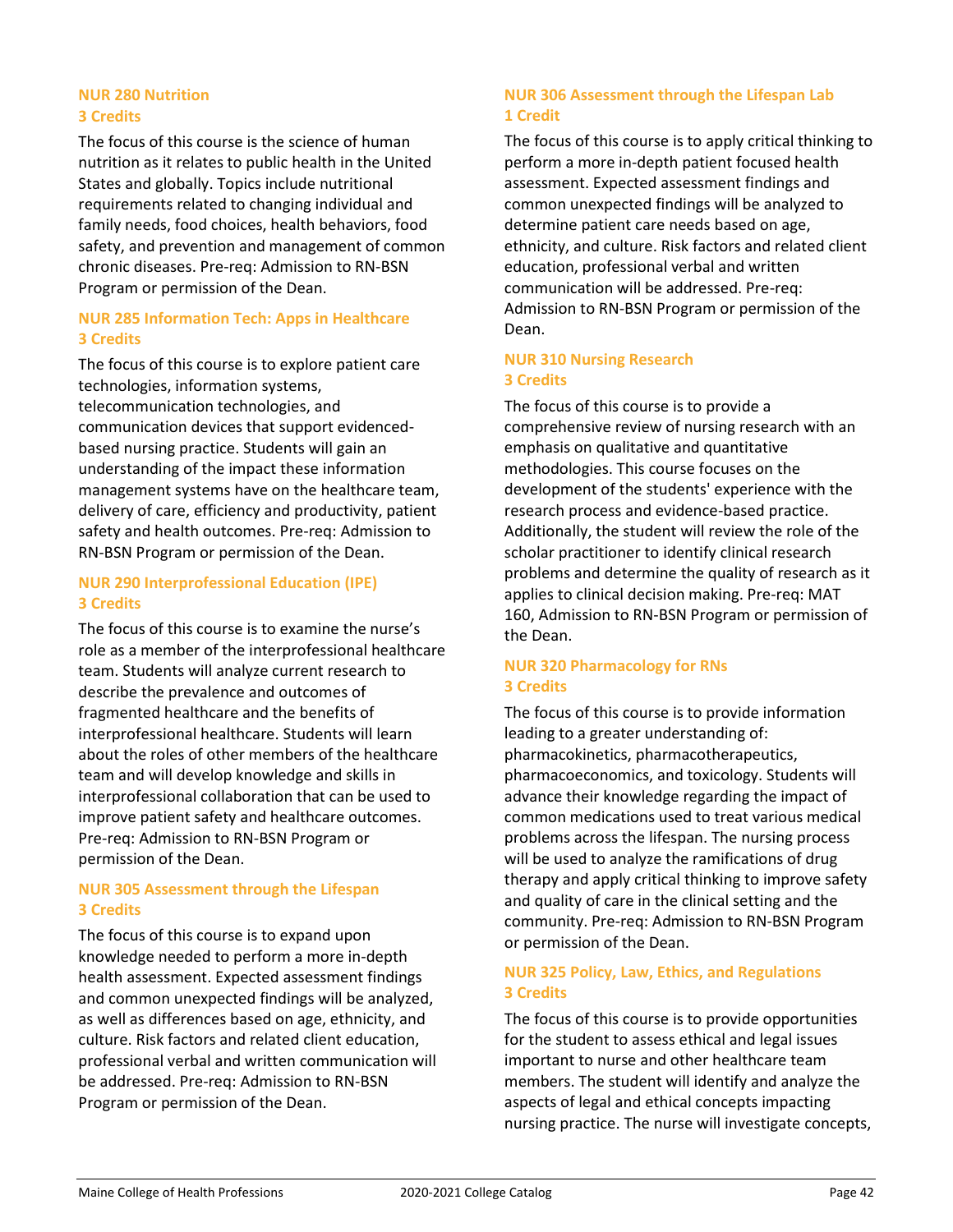theories, and values applied in the ethical decisionmaking process related to a variety of ethical dilemmas in nursing. Emphasis will be placed on analysis of legal and ethical cases as well as evidence-based interventions that correspond with dilemmas in nursing practice. Pre-req: Admission to RN-BSN Program or permission of the Dean.

## **NUR 330 Diseases of the Human Body 3 Credits**

The focus of this course is to provide a comprehensive review of human pathophysiology with an emphasis on alterations on homeostasis. The course will review metabolic, chemical, and physiological pathways related to cellular biology and biochemistry. Knowledge of the pathways encourages the course participant to introduce higher-level pathophysiological concepts into their clinical practice. Pre-req: Admission to RN-BSN Program or permission of the Dean.

# **NUR 400 Community Health (Local) 3 Credits**

The focus of this course is the client living with health related issues in the community. We will examine the relationship of the client to family, healthcare team, healthcare system, environment, and the community. Major components include assessment, planning, intervention, and evaluation of people living with multiple chronic conditions in the community. Pre-req: Admission to RN-BSN Program or permission of the Dean.

# **NUR 410 Nursing Leadership 3 Credits**

The focus of this course is to apply theoretical and empirical concepts of leadership, management roles, and ethical decision-making process of the professional nurse in diverse multicultural settings. The student will use critical thinking strategies to study the coordinating role of the professional nurse within the healthcare delivery system with an emphasis on synthesis of this knowledge to develop innovative and creative approaches to nursing practice. This will lead to an understanding of the concept of leadership theories and roles, problem solving and the decision-making process for a professional nurse in a leadership position. Pre-req: Admission to RN-BSN Program or permission of the Dean.

# **NUR 415 Capstone Project 5 Credits**

The focus of this course is the analysis and clinical application of nursing care of the client living with health-related issues. The student will construct new knowledge based on clinical experiences. Major components include assessment, planning, intervention, and evaluation of the client living with health-related issues. The student will utilize evidence-based resources and public health competencies to analyze how a health-related issue and nursing interventions affect the health of the client. The course integrates prior clinical and classroom concepts with new clinical experiences with the intention of establishing a deeper level of understanding of nursing care. Pre-req: Must be within 6 credits of graduation with BSN.

# **PHI 206 Ethics in Healthcare (Philosophy/Theology) 3 Credits**

This course introduces students to ethical and bioethical issues confronting the healthcare professionals within the practice setting. This course will introduce the student to the language of ethics and to the decision-making process. Using cases, students will learn to apply ethical decision-making principles to practical dilemmas. The course will familiarize students with ethical and legal considerations, patient-provider relationships, and the concepts of moral judgment and prudence.

## **PHL 100 Phlebotomy 2 Credits**

This course is designed to provide students with the knowledge and clinical skills to become a phlebotomist. This course includes study of the role of the phlebotomist, the function of each clinical laboratory section and the functions of personnel employed in the clinical laboratory. This course will focus on laboratory safety, basic anatomy of the circulatory system, venipuncture equipment and techniques, dermal puncture equipment and techniques, as well as complications associated with phlebotomy and legal issues associated with phlebotomy.

# **PSY 101 Introduction to Psychology 3 Credits**

This course studies psychology as an applied science and explores the genetic and environmental factors, which influence behavior and affect the quality of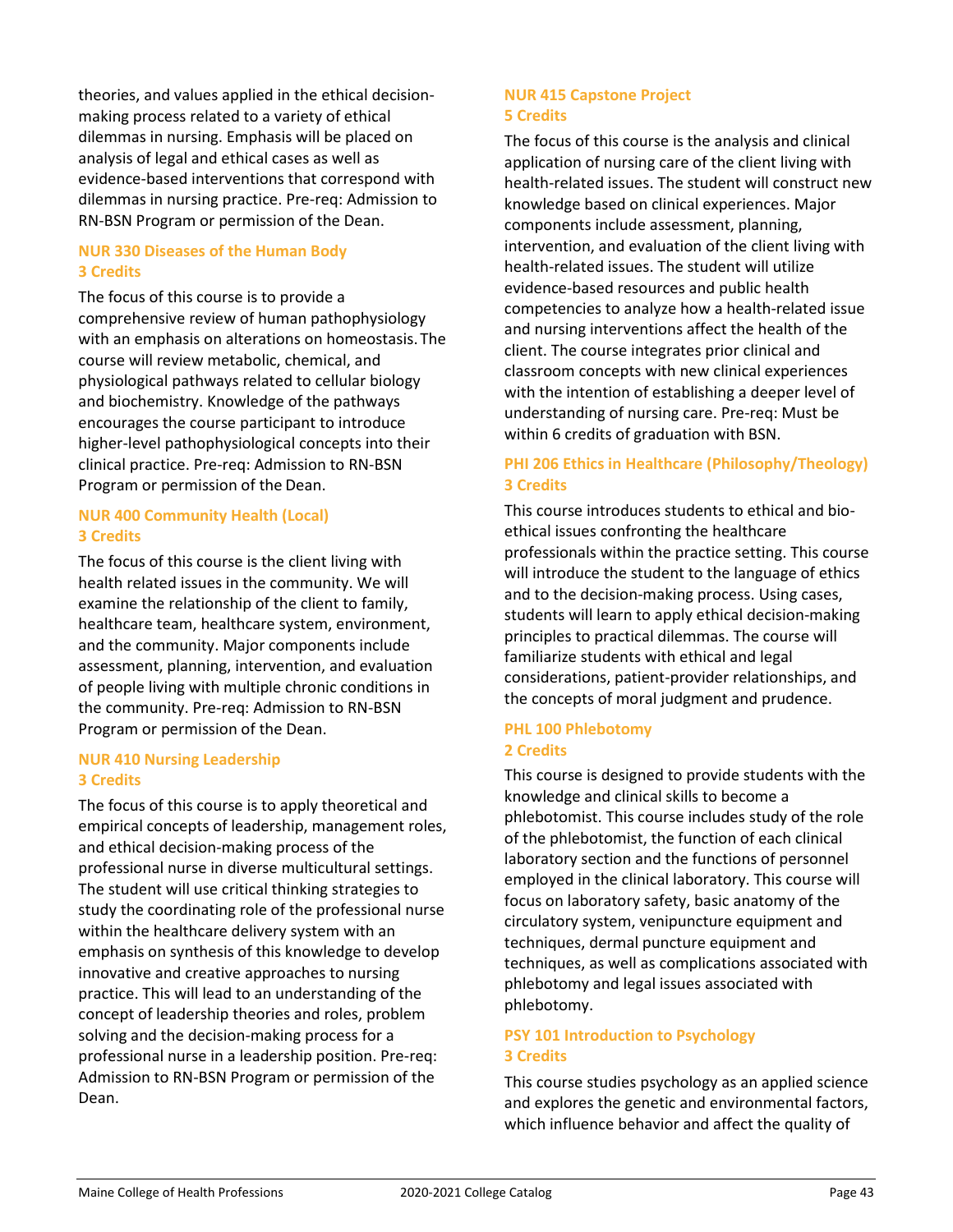life. The course begins with a brief history of the development of psychology as a science of human behavior and covers such topics as: psychology of learning, social psychology, human sexuality, stress and coping, as well as abnormal behavior and treatments. Through assigned readings and projects, students will become more aware of the factors that affect human behaviors; theirs and that of others. Please contact the Registrar for Pre-reqs

## **PSY 201 Developmental Psychology 3 Credits**

This course provides the student with a multidisciplinary study of life span development from prenatal stages through infancy, childhood, adolescence, adulthood, old age, and death. Topics covered include discussions of genetic, environmental, psychological, and sociological influences on the development of and changes in physical, cognitive and language, and psychosocial domains of individuals. Pre-req: PSY 101

## **RAD 100 Radiographic Procedures I 3 Credits**

This course offers the student the fundamentals of radiographic positioning and related terminology. It incorporates the application of anatomy and physiology essential to the practice of radiologic technology. Radiographic procedures of the chest, abdomen, extremities, and the upper gastrointestinal system are discussed. Image evaluation and critique of these procedures are covered. Demonstrations and practical testing are conducted in the positioning lab. Pre-req: CLP 100(R)

## **RAD 110 Applied Physics 2 Credits**

This course includes the study of atomic theory, principles associated with matter, energy, basic electricity, magnetism, and electromagnetism. Students develop basic electrical circuits and calculate the relationship between potential difference, current, and resistance. Emphasis is placed on the construction and principles of generators, transformers, rectifiers, and controlling components. The basic schematic x-ray circuit is studied in detail. The construction of x-ray tubes, tube rating, and measures used to extend x-ray tube life are included.

# **RAD 120 Introduction to Radiation Fundamentals 1 Credit**

As an introduction to the practice of radiologic technology, this course provides a foundation of patient care topics encountered by radiographers. Discussions include principles, practices, and professional responsibilities to deliver optimal patient care related to medical imaging.

# **RAD 130 Radiology Clinical I 4 Credits**

This course acquaints the student with the clinical environment as well as the radiographic equipment and procedures. The student performs radiographic procedures during all phases of clinical practicum. In this course, the student works primarily under direct supervision of a technologist. The student will observe, assist, and perform radiographic procedures. As the student gains confidence with these procedures, they work towards demonstrating clinical competency on at least six (6) competency exams. Pre-req: CLP 100(R)

# **RAD 140 Radiographic Procedures II 3 Credits**

This course incorporates radiographic procedures of the femur, hip/pelvic girdle, vertebral column, anterior neck, bony thorax, and specialty chest and abdomen. In addition, select radiographic procedures of the lower gastrointestinal systems are covered. Image evaluation and critique of these procedures are discussed. Demonstrations and clinical testing will be conducted in the positioning lab. Pre-req: RAD 100

# **RAD 150 Principles of Rad. Exposure & Physics I 3 Credits**

This course includes the study of the production of the x-ray beam and x-ray interactions with matter. Through discussion and experimentation on energized x-ray units, the student investigates the prime exposure factors and their effects on the radiographic image. Radiation protection for patients and personnel is included. The student explores how beam restriction, filtration, patient considerations, radiographic grids, and image processing will alter the radiographic image. A thorough discussion of digital imaging andcomputed radiography is included. Pre-req: RAD110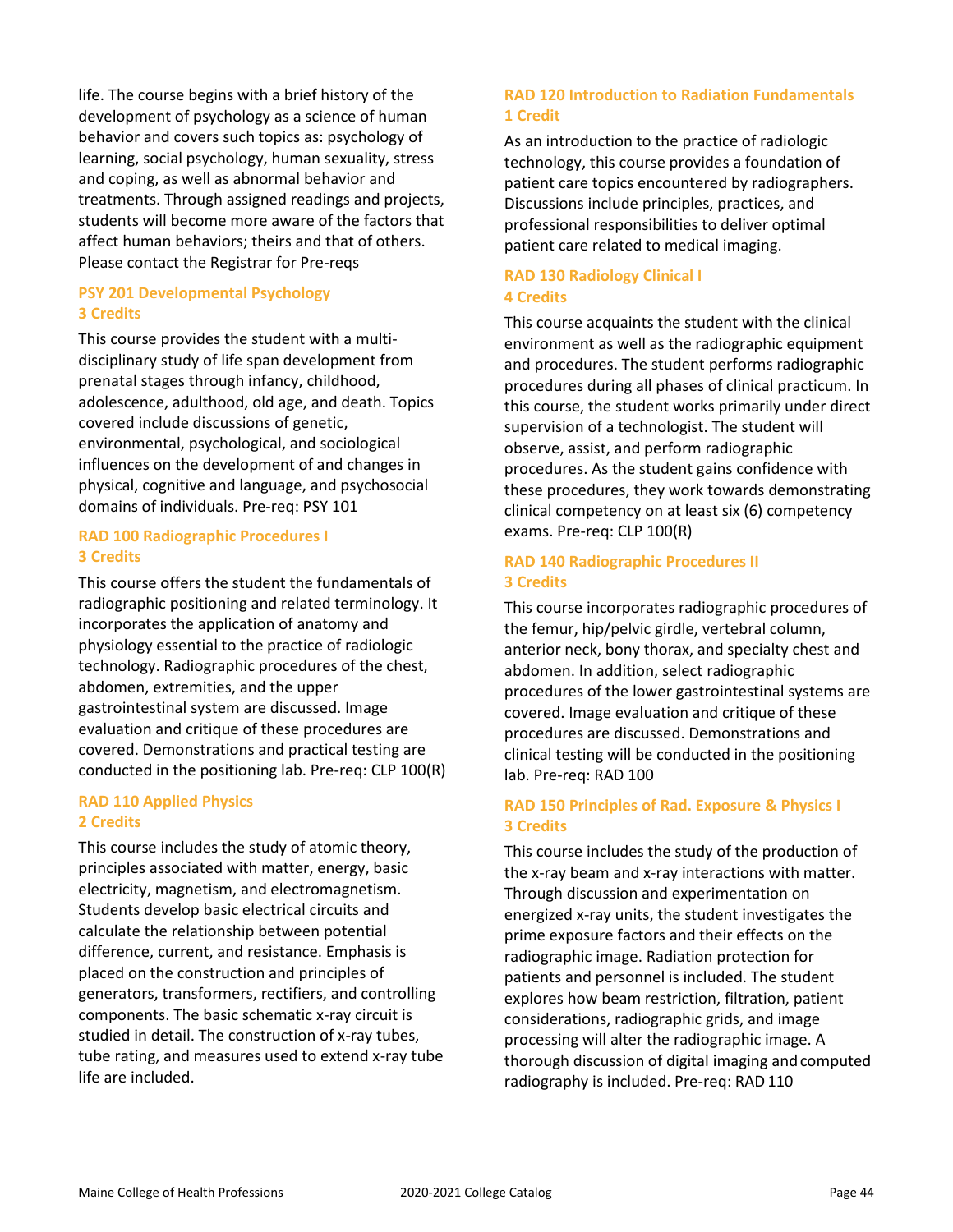## **RAD 160 Radiology Clinical II 4 Credits**

In this course, the student works in the clinical environment and uses radiographic equipment to perform procedures. The student works primarily under direct supervision of a technologist. The student will observe, assist, and perform radiographic procedures. As the student gains confidence with these procedures, they work towards demonstrating clinical competency on at least an additional 14 competency exams. Pre-req: RAD 130

# **RAD 170 Radiographic Pathology 1 Credit**

This course includes a study of terminology, symptoms, and diagnosis of diseases and conditions of the body. Emphasis is placed on those diseases and conditions, which are diagnosed through medical imaging procedures. Pre-req: RAD 140

# **RAD 180 Radiology Clinical III 6 Credits**

In this course, the student works in the clinical environment and uses radiographic equipment to perform procedures. The student works under direct supervision of a technologist while gaining confidence to work more independently under indirect supervision of a technologist. The student will observe, assist, and perform radiographic procedures. The student continues to perform previously validated procedures, gain confidence with new procedures, and work towards demonstrating clinical competency on at least an additional 15 competency exams. Pre-req: RAD 160

## **RAD 200 Radiographic Procedures III 3 Credits**

This course includes radiographic procedures of the skull, facial bones, and sinuses. Image evaluation and critique of these procedures are covered. Demonstrations and practical testing are conducted in the positioning lab. Additional radiographic procedures of the digestive, nervous, urinary, and reproductive systems are also covered. Special considerations of pediatric and geriatric imaging are discussed. This course also incorporates a thorough discussion and practice of image analysis. Pre-req: RAD 140

# **RAD 210 Principles of Rad. Exposure & Physics II 3 Credits**

In this course, through discussion and lab assignments, the student analyzes the factors that affect the radiographic image. Special imaging techniques including automatic exposure control, mobile radiography, and fluoroscopy are investigated. The student creates radiographic exposure charts and solves exposure conversion problems. A discussion of data management and PACS in medical imaging is included. Pre-req: RAD 150

# **RAD 220 Advanced Patient Care in Radiography 1 Credit**

This course provides an in-depth study of patient care topics encountered by radiographers to include pharmacology & venipuncture, patient monitoring, ethical and legal issues, interpersonal communication, infection control, and medical emergencies. Students relate the concepts presented to the role of a radiographer in the healthcare environment. Pre-req: RAD 120

# **RAD 230 Radiographic Supplemental Modalities 2 Credits**

This course is designed as the introduction to the supplemental radiologic sciences of radiation therapy, nuclear medicine, sonography, computed tomography, magnetic resonance imaging, mammography, and absorptiometry. A discussion of the basic principles, terminology, and equipment used in these fields is included. The student learns clinical applications of each modality from technologists working in the field. Pre-req: RAD 150

# **RAD 240 Radiology Clinical Practicum IV 6 Credits**

In this course, the student works in the clinical environment and uses radiographic equipment to perform procedures. The student works more independently under indirect supervision of a technologist. The student will observe, assist, and perform radiographic procedures. The student continues to perform previously validated procedures, gain confidence with new procedures, and work towards demonstrating clinical competency on at least an additional 15 competency exams Pre-req: RAD 180.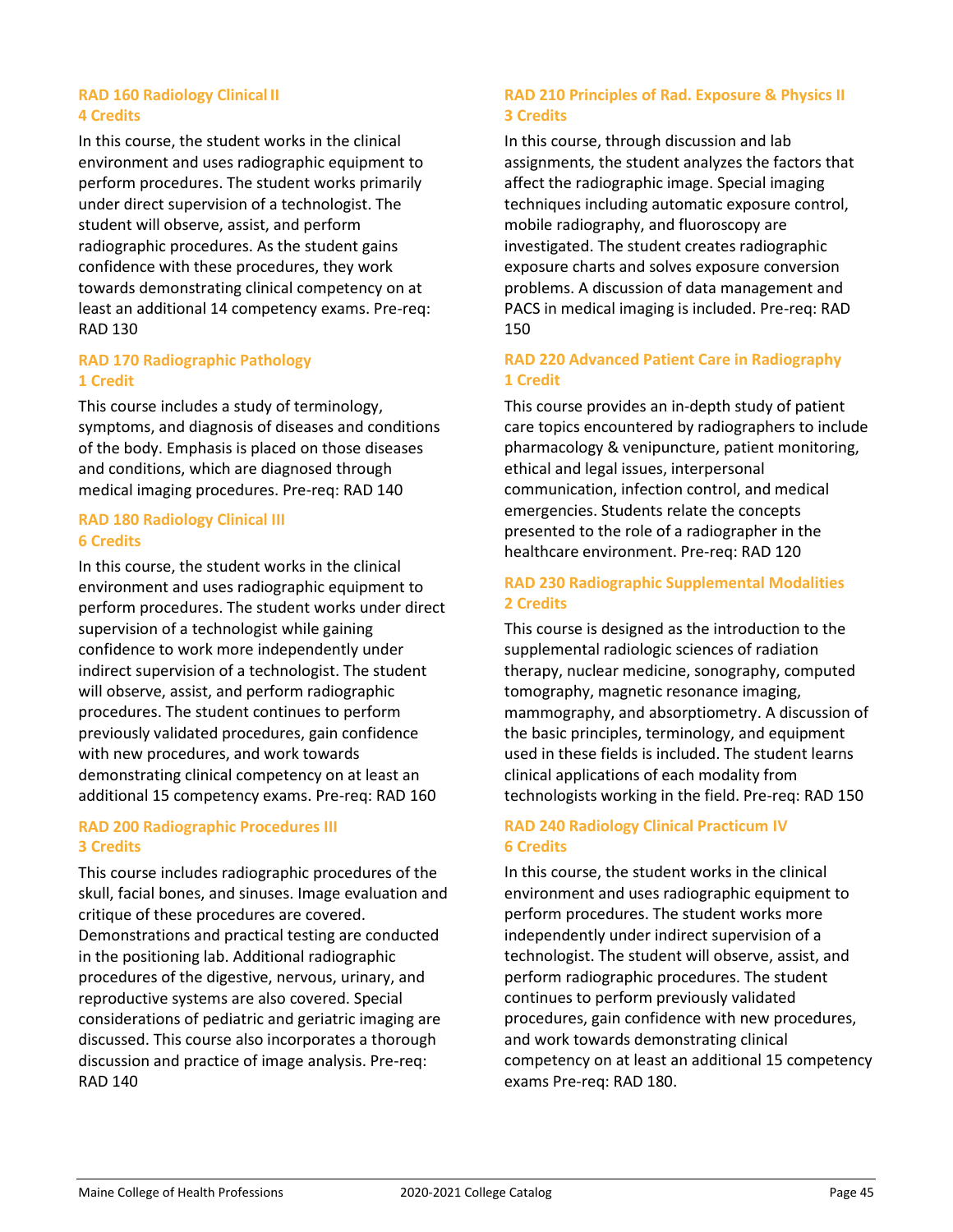## **RAD 250 Radiographic Quality Assurance 1 Credit**

This course includes the study of the components of a radiographic quality assurance program and evaluation of minor equipment malfunctions. Formulating and charting radiographic techniques are included. Students perform equipment quality control checks in the clinical area. Pre-req: RAD 210

# **RAD 260 Radiation Protection & Radiobiology 2 Credits**

This course includes a study of radiobiology with special attention to cellular effects and early effects vs. late effects of radiation. Discussions on radiochemistry, cell sensitivity, organ effects, and radiation risk estimates are included. A study of the advanced radiographic principles of radiation protection, measurement, and shielding is presented. Protection of patient, radiographer, and others in radiology, nuclear medicine, and radiation therapy are emphasized. ALARA and patient education to minimize radiation exposure are discussed. Pre-req: RAD 210

# **RAD 270 Graduation/Registry Preparation 1 Credit**

This course is designed to prepare students for ARRT examination and employment in the field of radiology. Students take mock registry examinations and develop study guides in preparation for the ARRT exam. Emphasis is placed on professionalism, professional growth, initial certification, and

continuing education requirements. Pre-req: RAD 200

# **RAD 280 Radiology Clinical Practicum V 6 Credits**

The student will work in the clinical environment and uses radiographic equipment to perform procedures. The student will work more independently under indirect supervision of a technologist. The student will observe, assist, and perform radiographic procedures. The student continues to perform previously validated procedures, gain confidence with new procedures, and work towards demonstrating clinical competency on the final 7 competency exams. Additionally, students demonstrate final competency on exams in the simulation lab. The final competency exam is indicative of the skills needed as an entry-level radiographer. Pre-req: RAD 240

# **SOC 101 Introduction to Sociology 3 Credits**

This course is an introduction to the study of human society. The course stresses the learned nature of human behavior as seen in the ongoing interactions between individuals, groups, and society. The course examines aspects of social life, social factors, and social problems present in contemporary society. More specifically the course presents basic concepts and theories and explores topics including sociology as science, culture, socialization, social groups, social organization, class, race and ethnicity, gender, age, family, and social change.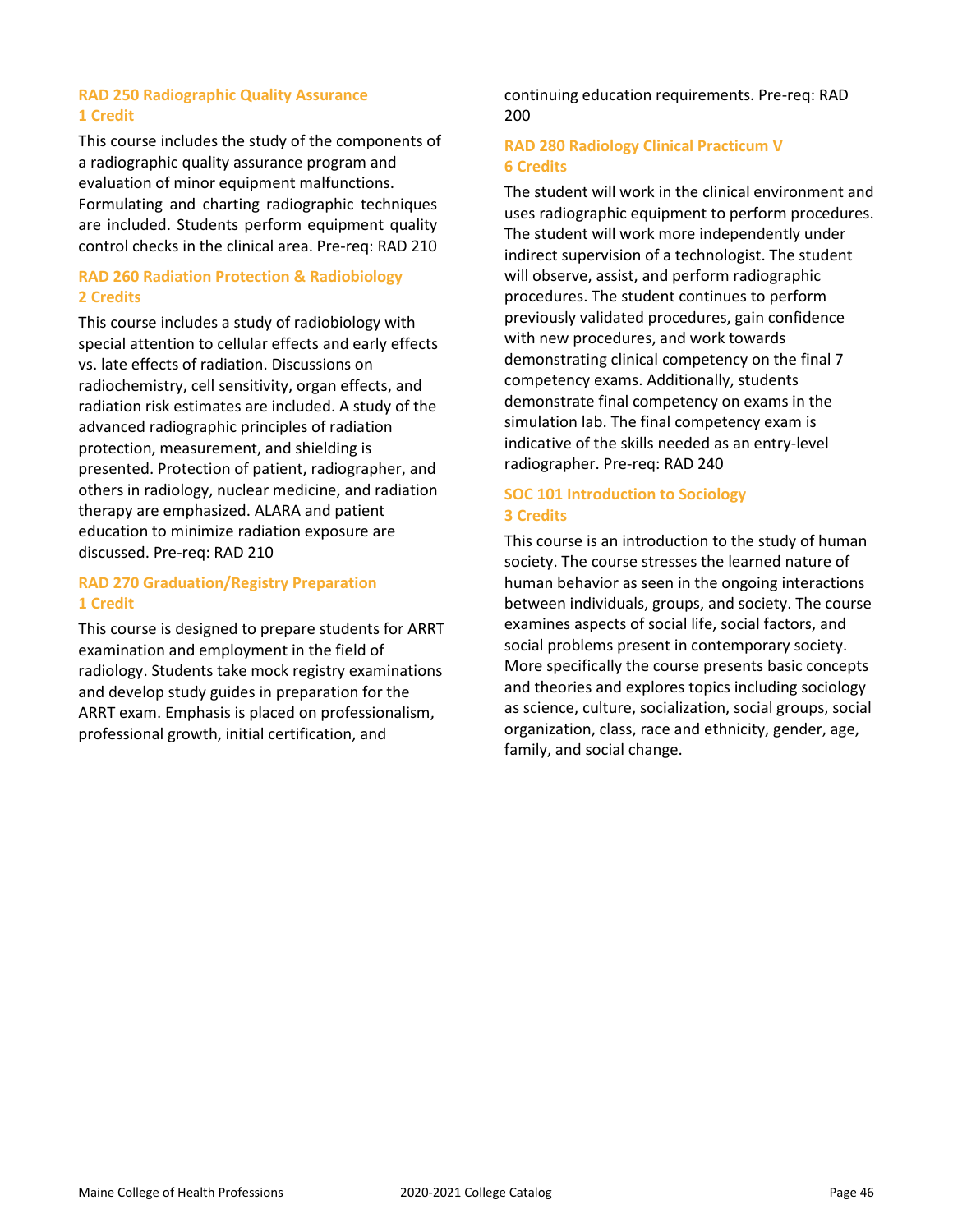# <span id="page-50-0"></span>**Trustees, Faculty, Staff, and Administration**

## **Board of Trustees**

Kenneth J. Albert III RN, Esq. Androscoggin Home Care & Hospice Lewiston, ME

Jacob "Gus" Crothers MD Grand Rounds, Inc. Portland, ME

Deneka Deltetsky Events Manager The Dempsey Center Lewiston, ME

Andrea B. Gager PhD RN Researcher Lewiston, ME

David Gilmore, EdD Associate Professor, Nuclear Medicine MCPHS University Boston, MA

Mychelle Koutalakis Director, Service Excellence and Training Grand Rounds Windham, ME

Joan M. Macri Retired Educator Auburn, ME

Dancile Nshimirimana, MD Licensed Practical Nurse Central Maine Medical Center Lewiston, ME

Bethany Picker, MD Program Director, Family Medicine Residency Central Maine Medical Center Lewiston, ME

Peter E. Schlax Jr. PhD Bates College Lewiston, ME

Anne Kemper Adult Education (Retired) Lewiston, ME

# <span id="page-50-2"></span><span id="page-50-1"></span>**Administration**

## **President**

Dr. Monika Bissell Butler University, Indianapolis, IN Plymouth State College, Plymouth, NH Nova-Southeastern University, Fort Lauderdale, FL [bisselmo@mchp.edu /](mailto:bisselmo@mchp.edu) (207) 795-2840

## **Vice President of Academic and Student Affairs**

Dr. Alexander Clifford Kennebec Valley Community College, Fairfield, ME Thomas College, Waterville, ME Walden University, Columbia, M[D](mailto:cliffoal@mchp.edu) [cliffoal@mchp.edu /](mailto:cliffoal@mchp.edu) (207) 795-2858

## **Vice President of Finance**

Lesa Rose MBA Mid-State College, Auburn, ME University of Southern Maine, Muskie School of Public Service, Portland, ME Thomas College, Waterville, ME [rosele@mchp.edu /](mailto:rosele@mchp.edu) (207) 330-7743

# **Assistant Vice President of Enrollment Management**

Octavie M. Nkama, MBA Wheeling Jesuit University, Wheeling, W[V](mailto:nkamaoc@mchp.edu) [nkamaoc@mchp.edu /](mailto:nkamaoc@mchp.edu) (207) 795-2843

## **Dean of Medical Imaging**

Judith M. Ripley MS, RT(R) Central Maine Medical Center Clark F. Miller School of Radiologic Technology, Lewiston, ME University of St. Francis, Joliet, IL [ripleyj@mchp.edu /](mailto:ripleyj@mchp.edu) (207) 795-5974

## **Dean of Nursing**

Dr. Lynne Gotjen University of California, Los Angeles, CA Newton-Wellesley School of Nursing, Newton, MA Liberty University, Lynchburg, VA University of the Rockies, Denver, C[O](mailto:gotjenly@mchp.edu) [gotjenly@mchp.edu /](mailto:gotjenly@mchp.edu) (207) 795-7166

# <span id="page-50-3"></span>**Faculty**

#### **Instructors (Full-Time)**

Julie Branagan MS, RT(R) Assistant Dean of Medical Imaging Central Maine Medical Center Clark F. Miller School of Radiologic Technology, Lewiston, ME University of St. Francis, Joliet, I[L](mailto:branagj@mchp.edu) [branagj@mchp.edu /](mailto:branagj@mchp.edu) (207) 795-2429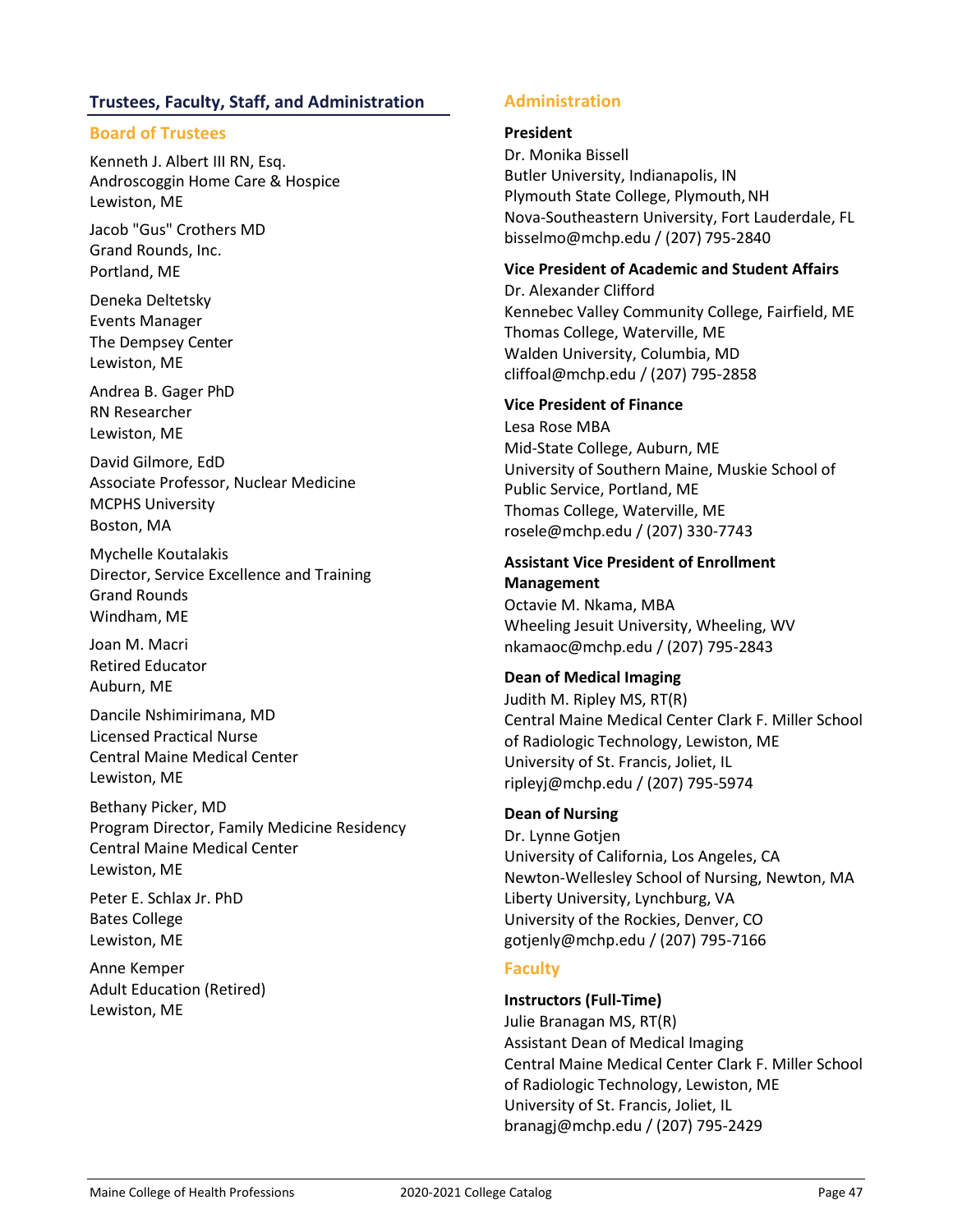[harradsa@mchp.edu /](mailto:harradsa@mchp.edu) (207) 795-2461 Meredith Kendall MSN, RN

Sarah Harradon MS, RT (R)

Dr. Ann Curtis DNP, RN

American Sentinel Universit[y](mailto:curtisan@mchp.edu)

University of Southern Maine Loyola University New Orlean[s](mailto:dayan1@mchp.edu) [dayan1@mchp.edu /](mailto:dayan1@mchp.edu) (207) 795-2847

Brittany Crush, BSN, RN

Anita Day MSN, RN

Kim Emery MS

Lewiston, ME

Mariann Gowell, RN

Lewiston, ME

Director of Interprofessional Education American Sentinel University, Aurora, CO

Central Maine Medical Center School of Nursing,

St. Joseph's College of Maine, Standish, ME

University of New England, Biddeford, M[E](mailto:crushbr1@mchp.edu) [crushbr1@mchp.edu /](mailto:crushbr1@mchp.edu) 207-795-2840

State University of New York at Genesco

University of Southern Maine, Portland, ME [emeryki@mchp.edu /](mailto:emeryki@mchp.edu) (207) 795-2838

[gowellmar@mchp.edu /](mailto:gowellmar@mchp.edu) (207)795-7838

of Radiologic Technology, Lewiston, ME University of Saint Francis, Joliet, I[L](mailto:harradsa@mchp.edu)

Central Maine Medical Center School of Nursing,

Central Maine Medical Center Clark F. Miller School

[curtisan@mchp.edu /](mailto:curtisan@mchp.edu) (207) 795-2847

Granite State College, Concord, NH

St Joseph's College of Maine, Standish, ME [kendalme@mchp.edu /](mailto:kendalme@mchp.edu) (207) 795-7599 Leanne Moreira MSN, RN

University of Southern Maine, Portland, ME

Assistant Dean of Nursing Mohawk Valley Community College, Utica, NY SUNY Institute of Technology, Utica N[Y](mailto:moreirle@mchp.edu) [moreirle@mchp.edu /](mailto:moreirle@mchp.edu) (207) 795-2141

Susan Poulin MS General Education Coordinator University of Southern Maine, Portland, M[E](mailto:poulinsu@mchp.edu) [poulinsu@mchp.edu /](mailto:poulinsu@mchp.edu) (207)795-8380

Deana Renander MSN, RN Western Governors University Jacksonville State University, Jacksonville, AL [renandde@mchp.edu /](mailto:renandde@mchp.edu) (207)754-0523

Director of Simulation/Academic Advising University of Southern Maine, Portland, ME Walden University, Minneapolis, M[N](mailto:thibaumi@mchp.edu) [thibaumi@mchp.edu /](mailto:thibaumi@mchp.edu) (207) 330-7742

## **Instructors (Adjunct)**

Joan Anderson, BS, RN St. Joseph's College, Standish, ME Beth Israel Hospital School of Nursing, Boston, MA [andersjo4@mchp.edu](mailto:andersjo4@mchp.edu)

Stacy Beauchemin MSN, RN Maine College of Health Professions, Lewiston, ME Southern New Hampshire University, Manchester, NH [beauchst@cmhc.org](mailto:beauchst@cmhc.org)

Lauren Boucouvalas, BSN, RN Maine College of Health Professions, Lewiston, M[E](mailto:lboucouvalas@mchp.edu) [lboucouvalas@mchp.edu](mailto:lboucouvalas@mchp.edu)

Janelle Cyr, MHA, RT(R)(CT)(M), LNMT Central Maine Medical Center Clark F. Miller School of Radiologic Technology, Lewiston, ME St. Joseph's College, Standish, ME American Inter-Continental University, Schamburg, IL [cyrja@mchp.edu](mailto:cyrja@mchp.edu)

Danielle Brown, BS RT(R), RDMS (AB, FE, OB/Gyn) Central Maine Medical Center Clark F. Miller School of Radiologic Technology, Lewiston, ME Central Maine Community College, Auburn, ME KVCC Diagnostic Medical Sonography, Fairfield, ME Southern New Hampshire University, Manchester, NH [brownda3@mchp.edu](mailto:brownda3@mchp.edu)

Stephanie Chin MSN, RN; MA MEd University of Massachusetts, Amherst, MA Westfield State University, Westfield, MA Western Governors University, Salt Lake City, UT Maine College of Health Professions, Lewiston, M[E](mailto:chinst@mchp.edu) [chinst@mchp.edu](mailto:chinst@mchp.edu)

Bonnie Colby MSN, RN, CNE Central Maine Medical Center School of Nursing, Lewiston, ME University of Southern Maine, Portland, ME University of Phoenix, Phoenix, A[Z](mailto:colbyb@mchp.edu) [colbyb@mchp.edu](mailto:colbyb@mchp.edu)

Hali Cote, BSN, RN Maine College of Health Professions, Lewiston, M[E](mailto:hcote@mchp.edu) [hcote@mchp.edu](mailto:hcote@mchp.edu)